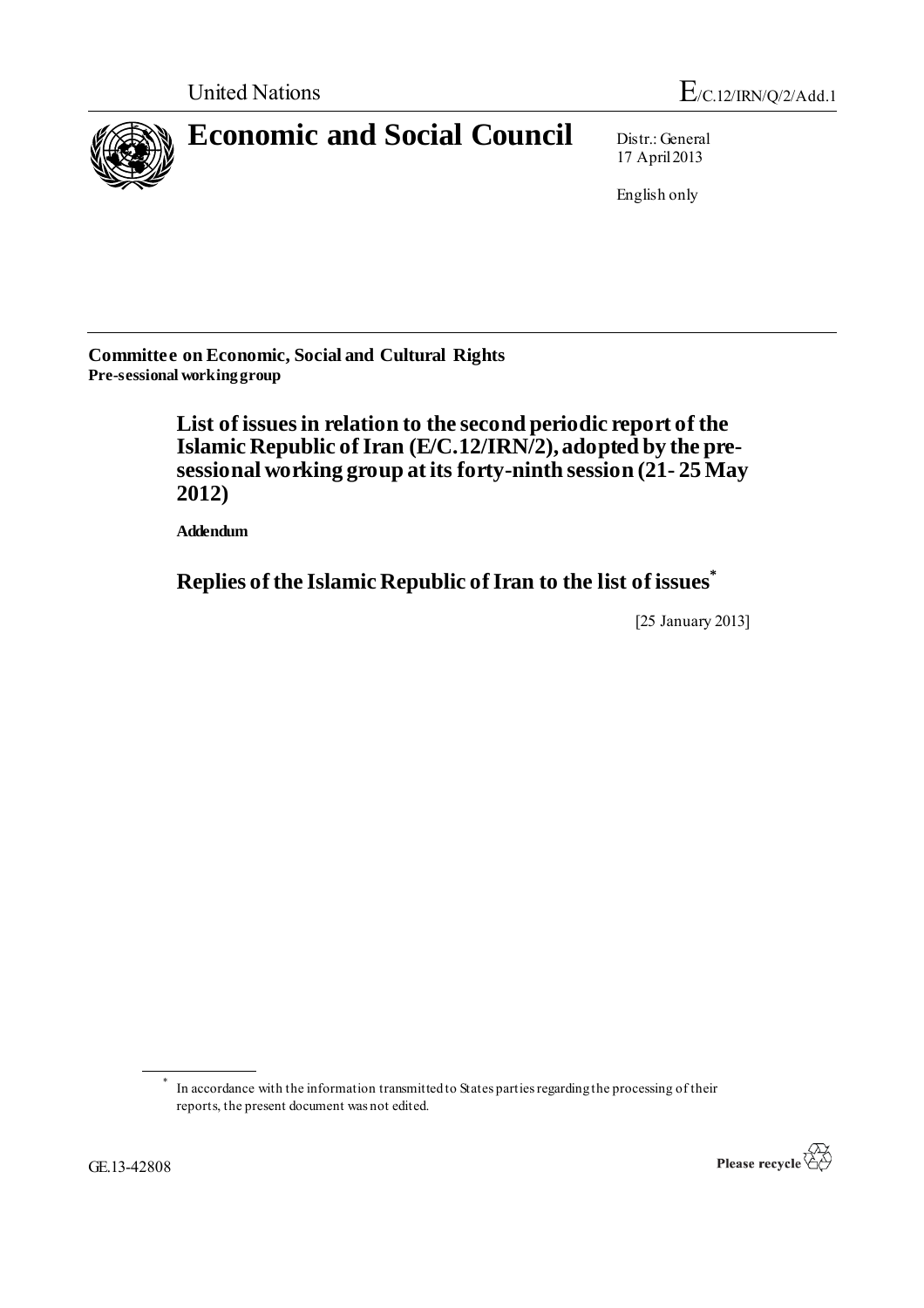### **E/C.12/IRN/Q /2/Add.1**

## Contents

|        |                                                                         | Paragraphs | Page           |
|--------|-------------------------------------------------------------------------|------------|----------------|
| L      |                                                                         | $1-2$      | 3              |
| П.     | Issues relating to the general provisions of the Covenant (arts. 1-5)   | $3-22$     | 3              |
|        |                                                                         | $3 - 7$    | 3              |
|        |                                                                         | $8 - 22$   | $\overline{4}$ |
| Ш.     | Issues relating to the specific provisions of the Covenant (arts. 6-15) | 23-112     | 10             |
|        |                                                                         | 23-28      | 10             |
|        |                                                                         | 29-35      | 12             |
|        | Article 8 – Right to form and join trade unions and right to strike     | 36         | 16             |
|        |                                                                         | 37-38      | 16             |
|        |                                                                         | 39-48      | 17             |
|        |                                                                         | 49-68      | 21             |
|        |                                                                         | 69-82      | 26             |
|        |                                                                         | 83-107     | 30             |
|        |                                                                         | 108-112    | 34             |
| Annex. |                                                                         |            | 36             |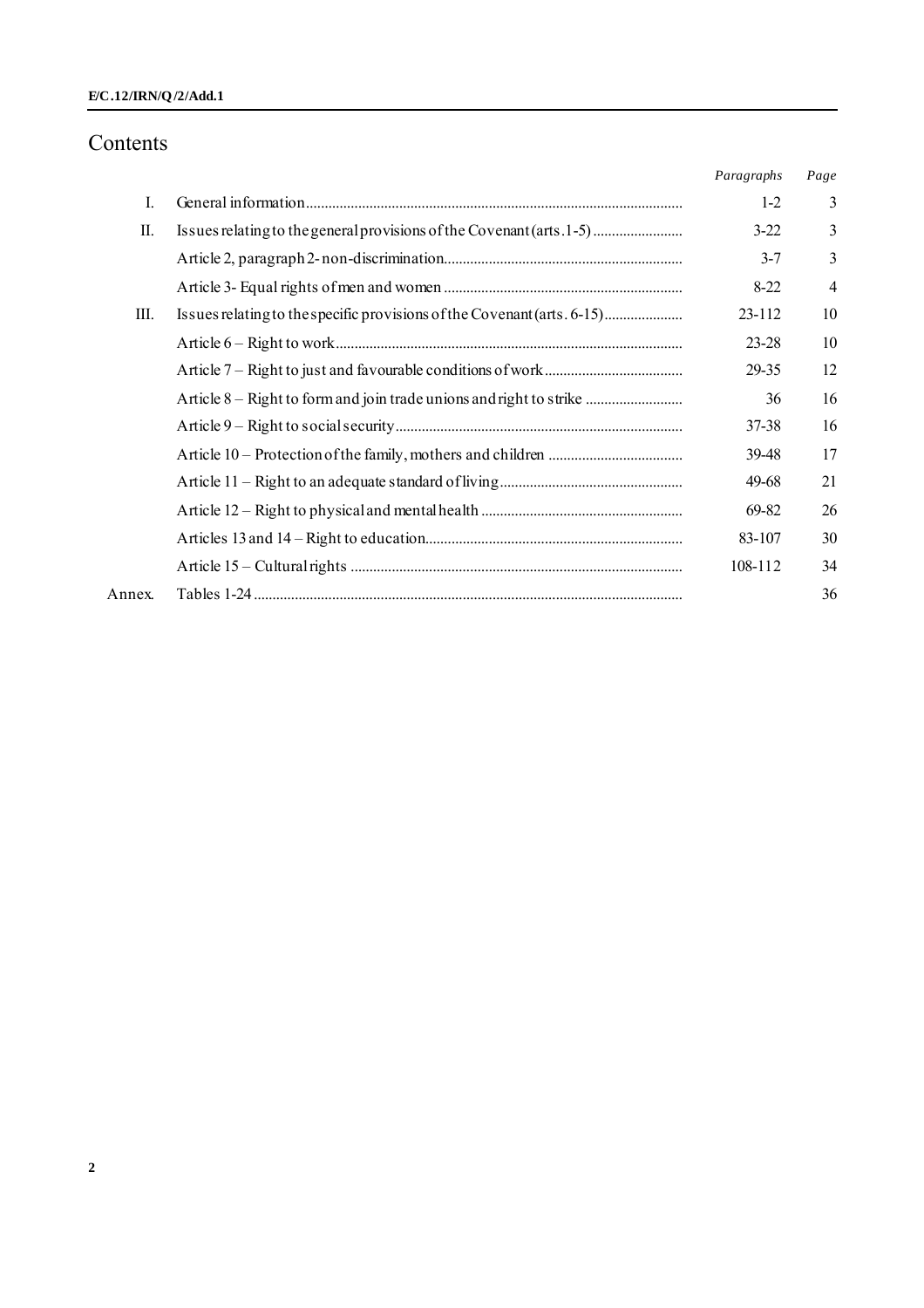## **I. General information**

### **Reply to the issues raised in paragraph 1 of the list of issues(E/C.12/IRN/Q/2)**

1. To create conducive environment for invoking provisions of the Covenant in the national courts, the Islamic Republic of Iran has been making plans and drafting training programmes for quite some time. In this connection, the High Council for Human Rights of the Islamic Republic of Iran has organized a number of experts meetings on human rights by inviting judges and members of academia from all over the country to share their views and attend training programmes. This continues to be part of the agenda of the Council. As part of its training programme, the High Council for Human Rights prepares syllabus and training material to raise the awareness and general understanding of the judges on subjects relating to international law, and human rights, under such themes as prison sentencing and alternative non-incarceration sentences, and other pertinent subjects. These training courses are offered in many provinces of the country. As a result of these training plans there is now greater application of the provisions of the Universal Declaration of Human Rights and the two Covenants by our courts.

2. On the basis of article 9 of the Civil Code of the Islamic Republic of Iran, treaties which have been concluded, in accordance with the Constitutional Law, shall have the force of law. Nevertheless, lawyers and jurists usually invoke domestic law for the enforcement of rights, and invoking rules of international law and treaties is not very common. However, judges on the basis of their right to interpret the laws (art. 73 of the Constitution) invoke domestic laws and international rules, especially those that have found the force of law as a result of treaty ratification by national legislative body. The Government of the Islamic Republic of Iran does not believe that there is a contradiction between article 4 of the Constitution and the Covenant since the covenant is applicable in the country on the basis of the law on accession of Iran to the Covenant (1979) concluded according to article 9 of the Civil Code. The reason is that the permission given to the Government to accede to the Covenant on Economic, Social and Cultural Rights can be exercised on the basis of article 9 of the Civil Code.

## **II. Issues relating to general provisions of the Covenant (arts. 1– 5)**

## **Article 2, paragraph 2- non-discrimination**

### **Reply to the issues raised in paragraph 2 of the list of issues**

3. According to article 19 of the Constitution all people of Iran, whatever the ethnic group or tribe to which they belong, enjoy equal rights; colour, race, language, and the like, do not bestow any privilege. Moreover, various provisions of the Constitution accord fundamental rights and basic freedoms to all citizens of Iran, and they are entitled to enjoy these rights equally regardless of their ethnic, national, language affiliations.

4. According to the Constitution, all people of Iran, whatever the ethnic group or tribe to which they belong, enjoy fundamental rights and freedoms such as protection of life and property, employment, housing, freedom of belief, choosing occupation, benefiting from social security, recourse to court, education, fair trial, citizenship and participation in managing the affairs of the country and other rights of citizens.

In light of the above explanation, the phrase "the most discriminated and marginalized individuals and groups" in this question is a fictitious and irrelevant claim.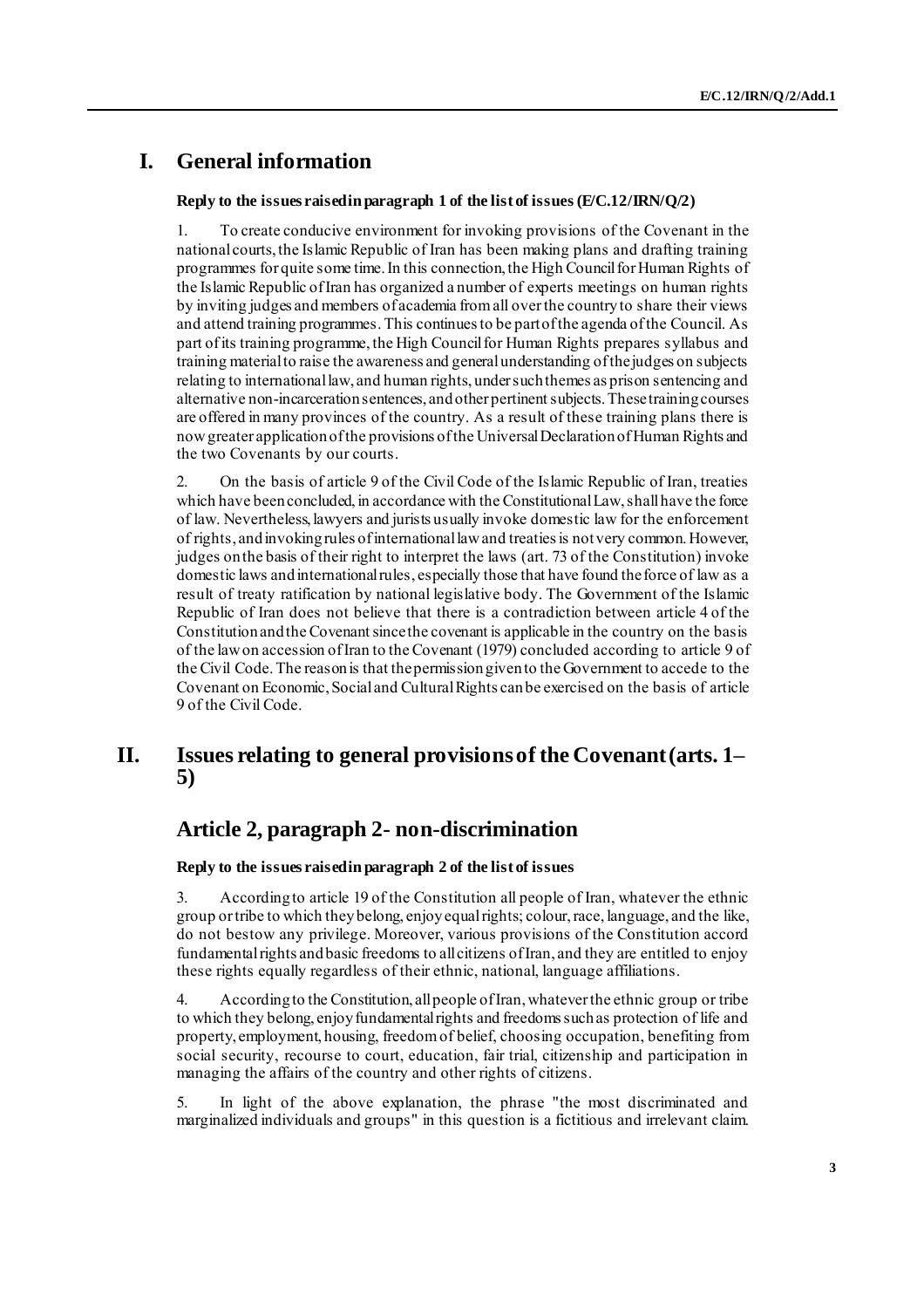#### **Reply to the issues raised in paragraph 3 of the list of issues**

6. Article 19 of the Constitution of the Islamic Republic of Iran clearly states that all people of Iran, whatever the ethnic group or tribe to which they belong, enjoy equal rights; colour, race, language, and the like, do not bestow any privilege. Moreover, article 20 of the Constitution states that "All citizens of the country, both men and women, equally enjoy the protection of the law and enjoy all human, political, economic, social, and cultural rights, in conformity with Islamic criteria." Members of the Baha'i sect, enjoy like other citizens these basic rights because of then belief. To this day, no member of Baha'i sect has been denied access to higher education. The corroborative evidence is the large number of Baha'i citizens presently studying in the institutions of higher education.

#### **Reply to the issues raised in paragraph 4 of the list of issues**

7. Article 2, paragraph 2, has nothing to do with sexual orientation and the word "sex" in this paragraph is limited to male and female. We believe question 4 goes beyond the content of the Covenant, and are amazed to see this question. It is in contradiction with the meaning of article 2 and suggests an interpretation that is irrelevant to our international obligations.

### **Article 3: Equal rights of men and women**

#### **Reply to the issues raised in paragraph 5 of the list of issues**

8. One of the legislative measures on enjoyment of women of all economic, social and cultural right is the adoption of the Law on Rights and Responsibilities of Women (2006) by the Islamic Republic of Iran. This law underscores the following rights for women:

- Right to self-determination
- Right of ownership
- Right to work
- Right to establish trade associations
- Freedom of expression and assembly in accordance with the norms.
- Right to establish parties and other political associations and right to participate in their activities by observing independence of the country, national unity and overall interests of the Islamic system of government.
- Right to participate in elections and to be elected to the Islamic Consultative Assembly, to various legislative councils, to participate in government planning and to assume high management positions by observing the norms.
- Right to benefit from social security
- Right to benefit from food, clothing and housing.
- Right to physical and mental health.
- Right to education
- Right to participate in cultural life.

9. In the area of policy making, one of the fundamental measures by the Islamic Republic of Iran to elevate the status of women is the drafting and adoption of the strategic document by the Center for Women and Family Affairs of president's Office in 2010. This document includes goals and strategies that generally relate to all activities by government agencies in relation to women and family. Article 21 of the Constitution obliges the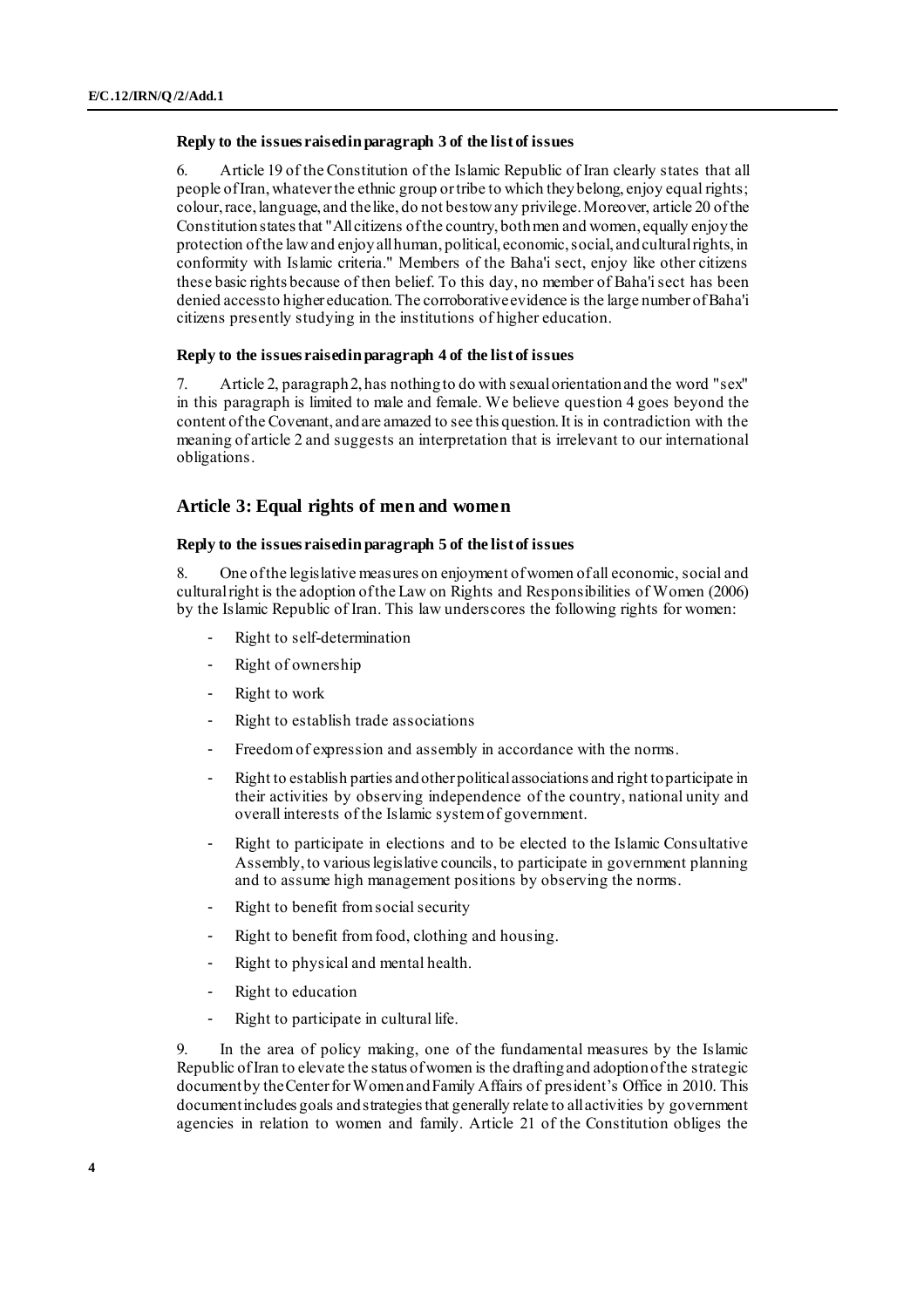government to create a favourable environment for the enhancement of woman's personality and the restoration of her rights, both the material and intellectual; for the protection of mothers, particularly during pregnancy and child-rearing years, and the establishing competent courts to protect and preserve the family; and for the provision of special insurance for widows, the aged women, and women without support.

10. The Twenty-Year Vision of the country, adopted in 2005, takes into its full view the need for elevating the status of women and family in all social arenas, restoration o f all Sharia and legal rights of women in all fields of human endeavours and according greater attention to their constructive role. Article 158 of the Third Development Plan underscores measures to strengthen the institution of family by following means:

- Identifying educational, cultural and sports needs of women in accordance with Islamic principles, and strengthening their role in the development of the country.
- Promoting employment opportunities.
- Facilitating access to courts and judicial recourse.
- Supporting the formation of NGO's that support women heads of households and women without legal support in the less developed parts of the country.

11. Article 111 of the Fourth Development Plan obliges the government to take measures such as those listed below for the purpose of elevating the role of women in the society, promoting opportunities and increasing the level of women participation in the affairs of the country:

- Adoption and implementation of comprehensive programmes for women participation, including review of legislations and regulations, especially the Civil Code, strengthening the skills of women that are appropriate for the needs of the society and technological developments, identifying and elevating quality of life of women and strengthening their religious beliefs.
- Taking all necessary measures, including preventive programmes to end violence against women.
- Presenting bills on supporting creation and expansion of NGO's, communitybased organizations and women organizations to the parliament for the purpose of implementing article 111 of the Fourth Development Plan. Special line item has been set aside for this purpose in the budget.
- Drafting and adoption of "Comprehensive Development Plan for the Center for Women and Family Affairs" on the basis of Article 230 of the Fifth Five-year Development Plan of the Islamic Republic of Iran that includes provisions concerning ways to strengthen the institution of family, review of laws and regulations, prevention of social harms, developing and managing economic and livelihood affairs and enhancing the capabilities of women with leadership qualities and promotion of health.

12. The Center for Women and Family Affairs has drafted a bill on safety and security of women. One of the purposes of this bill is to prevent violence against women and to support victims and those likely to be targets of violence. According to this bill, violence against women is defined and criminalized under different circumstances.

13. The constitutional and civil law of the Islamic Republic of Iran do not place any barrier for ownership by women of housing, land, movable and immovable property. Women possess 28,652,912 deeds of property.

14. It is noteworthy that numerous bodies and institutions have been set up to elevate status of women in the country: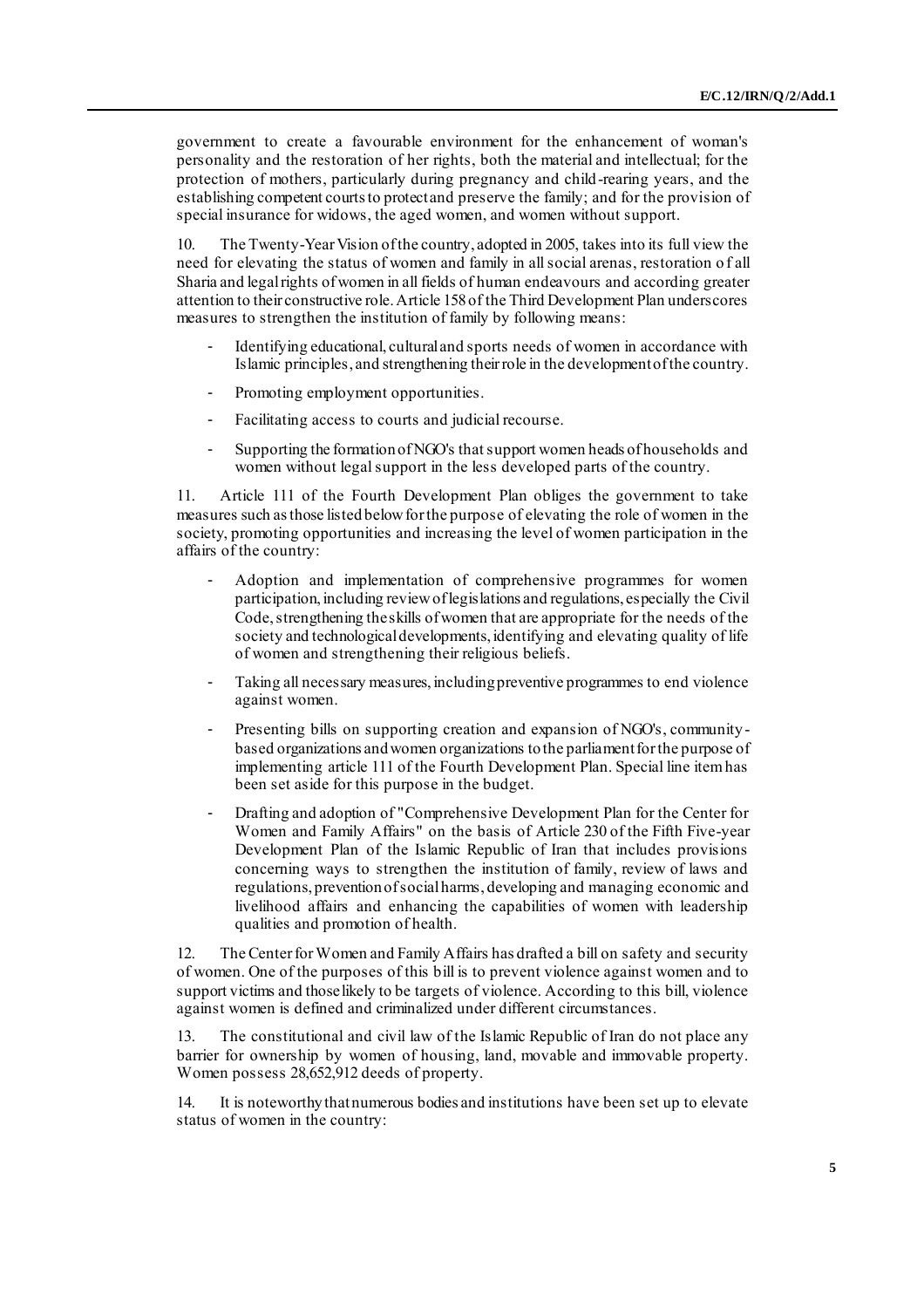- Special Committee on Women and Youth in the State Expediency Council.
- Socio-Cultural Council of women affiliated to The High Council for Cultural Revolution.
- The Center for women and family affairs affiliated to presidential office.
- Women Caucus in the Islamic Consultative Assembly.
- Women and Youth Working Group in the High Council for Planning and Development in Provincial Administrations.
- Offices for Women and Family Affairs in the ministries and all agencies and instrumentalities of government.
- The Commission for the Protection of the Rights of Women and Children in the Judiciary.
- Center for Strategic Studies in the Judiciary with the mission to prepare mechanisms for the advancement of the rights of women.

15. Among other important steps for the advancement of women mention can be made of the following achievements:

- Increasing the level of health, culture and literacy of women nationwide; this has led to reduction of maternal mortality and improvement of other indicators.
- Promotion of women members of Scientific Boards of universities and Educational institutes.
- Increasing the quota in institutions of higher learning for medical assistants for neurosurgeons, urologists, orthopaedists, ear, throat and nose specialist, ophthalmologists and other medical professions form 25 per cent to 50 per cent.
- Growing trend of women participation on medical education and in higher specialist levels in faculties of medical sciences and health services.
- Elevation of the level of women organizations in the structure of government by allocating 31 senior director-general women affairs posts at provincial administration levels .

16. The Council of Ministers has adopted a number of directives and taken many steps in relation to elevating the status of women. The decisions of the Council of Ministers for the purpose of promoting women's cultural activities and strengthening the foundation of family life in their third round of provincial visits are as follows:

- Supporting the implementation of programmes for the consolidation of the foundation of family and teaching ways of clean and moral living in cooperation with the religious seminaries.
- Helping with the preparation and implementation of plans and programmes for the promotion of culture of hijab and chastity by emphasizing on public culture, traditions, customs and local clothing (men and women), and supporting apparel industries that produce clothing that are consistent with Islamic norms.
- Supporting establishment of sports and recreational centres for women at provincial levels.
- Supporting the development and strengthening of family guidance and counselling units in provinces with a view to promote good morals in the family on the basis of Islamic teachings and values.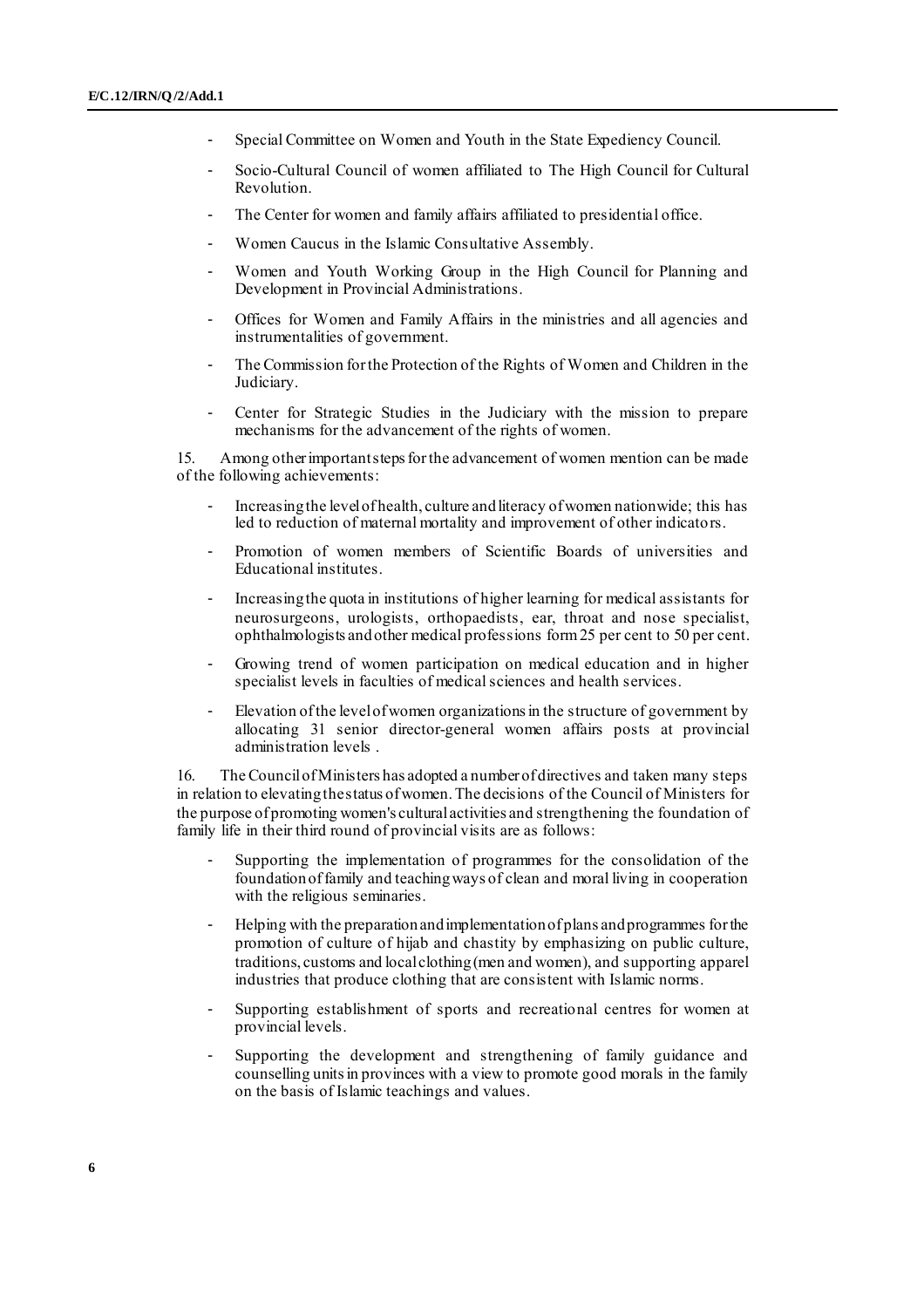- Helping with the empowerment of women for occupations at home, launching workshops and indigenous handicraft markets in provinces.
- Helping to establish special guarantee funds for rural and tribal women homemakers with respect to religious and health issues.
- Assisting to promote cultural and social programmes for women in provinces by launching, activating community-based organizations, networks and centres for dealing with women affairs.
- Supporting the development of technical and vocational centres for girls by concentrating on local handicraft and carpet weaving.
- Supporting the implementation of supportive programmes that intend to elevate the status of exemplary, talented and virtuous girls by presenting them as good examples and introducing them via the local provincial media.
- Helping with the preparation and implementation of plans and programmes for respecting the elderly in the family.
- Helping to rejuvenate and bring greater safety to girls' schools.
- Adoption of article 227 of the Fifth Development Plan concerning the preparation and drafting of National Document for Safety and security of women and Children in the society.
- Establishment of National Women and Family Headquarters chaired by President with the participation of the President.

17. After the adoption of the Charter of Rights and Responsibilities of Women in the Islamic Republic of Iran, the Supreme Council of Cultural Revolution discussed specifically the policies relating to participation of women in higher education in its meeting of 18 October 2005. The purpose of this meeting was to discuss ways of elevating the participation of women in higher education for the purpose of eliminating discrimination in benefiting from their capabilities.

18. One of the important areas in planning and policy measures for higher education is to know the number of entrants to higher education system. Those enrolled in the institutions of higher learning are in fact the entrants to this system. The number of women enrolees increased from 40,169 in 1989 to 513,535 in 2010 academic year which is equivalent to 20.3 per cent increase in the number of women enrolment.

- Table 1 shows the growing trend of women enrolled in the higher education system.
- Table number 2 shows that the number of women university students has surged from 12,187 in 1989 to 2,038,089 in 2010, equivalent to 15.4 times increase.
- Table 3 shows that in 1989, 12,846 women graduated from universities and institutions of higher education. With a sharp increase this number jumped to 243,970 in 2009. In addition, table 3 shows that women graduates grew by an annual average of 2 per cent.
- Table 4 shows that in 1998 from total number 35,193 for the members of faculty of universities, full time and part time, 6,562 were women which were 18.7 per cent of the total number of the teaching staff of the universities. In 2010 the number of women members of the faculty was 23.1 per cent or 27,646. These numbers are only those full-time or pat-time members of faculty (men and women) and other members of faculty who teach on the basis of fee for teaching service are not included.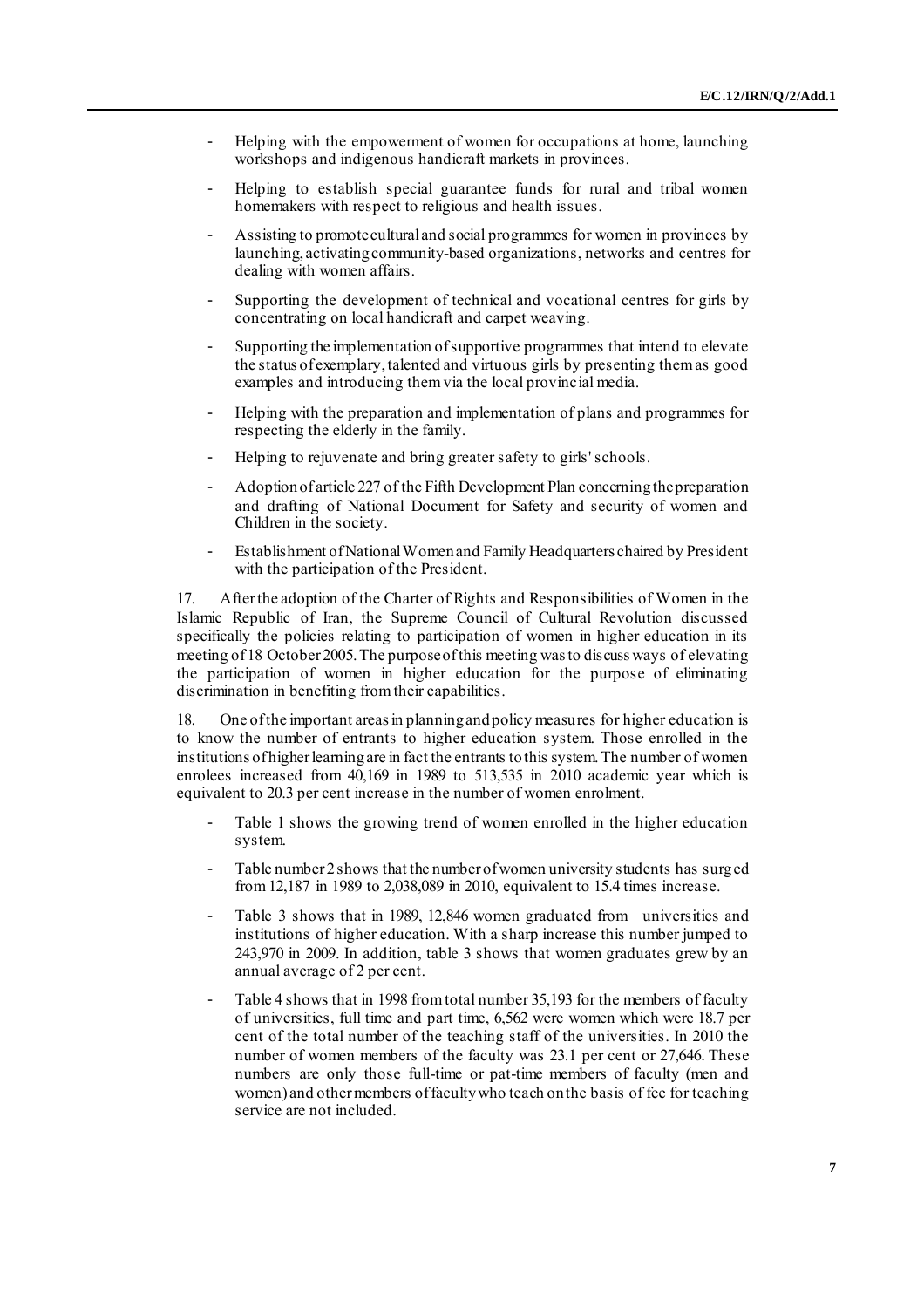- Table 5 shows total number of women enrolled at state universities and institutions of higher education. Total number of women enrolees in universities and institutions of higher education was 313,725 which constitute 54 per cent of the total. The largest number of enrolled students, 166,413 (53 per cent), in universities and institutions of higher education belongs to humanities, and the lowest number, 18,851 (6 per cent) to arts.
- Table 6 shows that in school year 2010-2011 there were 1,288,376 women students in state universities and institutions of higher education which is 57.1 per cent of the total number of state university students. The largest number of students is in human sciences (747,235), or 57.1 per cent, the smallest number in arts (68,479) or 5.3 per cent. In 2002 in Iran the share of women in tertiary education exceeded 50 per cent for the first time. For the next subsequent two years the share of women in universities also exceeded 50 per cent. The level of participation of women students in higher education is an important indicator of women's share in university graduates. It is noteworthy that the highest growth of women students is at the post-graduate level.

#### **Reply to the issues raised in paragraph 6 of the list of issues**

19. Various steps and measures have been taken to address gender imbalance in the labour market including comprehensive plan for the development of women's participation and the evaluation of its measured impact. These steps and measures are listed in table 7.

20. The Centre for Women and Family Affairs of the President's Office has taken a number of steps and has adopted policies to develop participation of women in the labour market and to support the advancement and promotion of women's capabilities at all occupational, management and educational levels. The most important measures in this connection are as follows:

- With regard to elevating women's participation in the labour market, The High Administrative Council adopted on 14 March 2003 the criteria for selection, appointment and change of management posts in the government. The Council decided that "for the purpose of promoting women participation in management positions, the government agencies and instrumentalities are required to take all necessary steps to identify, elevate women's capabilities and to increase their appointments in management positions. For this purpose, positions at national level have been created that are solely for women, including the Advisor to the President on Women and Family Affairs, special advisors to Ministers on women issues, membership in Women Social and Cultural Council, director-general positions in all provincial administrations, deputy ministerial position for elementary education in the Ministry of Education and ranking positions in all General Departments of the Ministry and in research institutes dedicated to women's issues.
- It is to be noted that in addition to the positions listed above, women in the Islamic Republic of Iran have managed to acquire four cabinet positions on the basis of their merits and in a clean competition, serving as a minister and deputy ministers and vice president and advisors to the president. There are also women parliamentarians, members of cultural and social commissions in the government, deputy ministers, heads of organizations and agencies, directors general in ministries, members of the Supreme council for Cultural Revolution, High Council for Employment, High Council for Health, High Council for Youth, members of Planning and Development of Provinces, and in the High Council for Iranians Abroad. There are also advisory posts for Women's affairs in all ministries and government agencies which have been one of the successful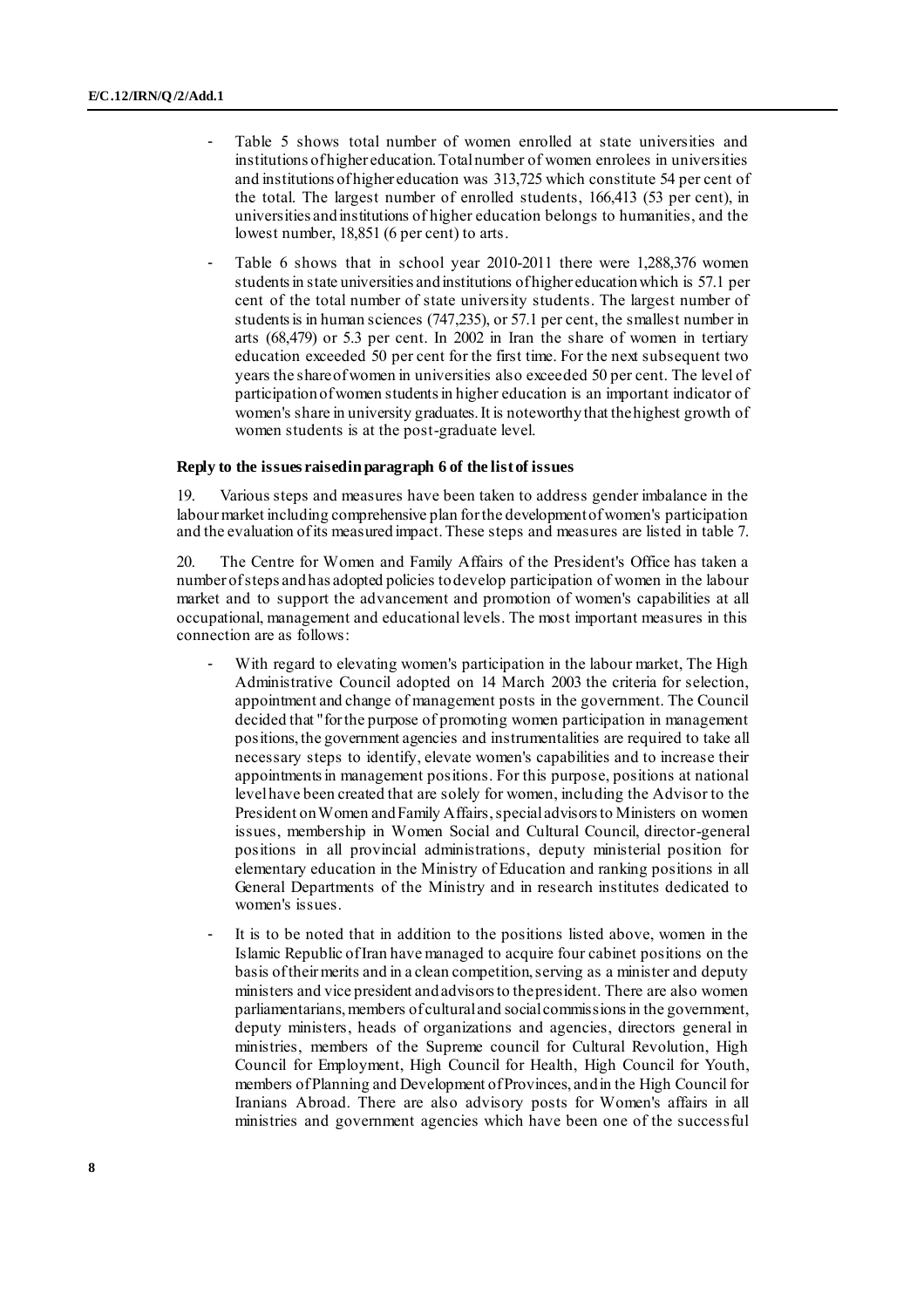experiences of the Islamic Republic of Iran. These positions clearly show the presence of women in high and decision-making places in the nation. It should also be informed that allocation of advisors for in all government administrations is among the best practices.

- Over the period extending from the first election of parliament to the ninth round of election, the number of parliamentary seats occupied by women has increased 265 per cent and the share of women in the parliament has gone up from 0.86 per cent in the first parliament to 3.14 per cent in the ninth parliament.
- The number of women candidates for parliamentary elections over the nine rounds of elections has risen from 66 to 432 which indicate 550 per cent increase.
- The number of women representatives in city and village councils has increased by 8.4 per cent over the past three rounds of elections. In the most recent election 1,490 council members were women.
- There has been considerable growth in the number of management positions held by women. Percentage of women in managerial poisons, as legislators and senior officials in 1996 was 0.11 per cent, and 0.525 per cent for men. Presently this number for men is 2.9 per cent and 3.36 per cent for women.
- At present time 60,365 women are working as legislators and high-ranking officials.
- The Ministry of Education ranks first among government ministries and agencies in terms of high positions held by women. One-fourth of members of the Council of Deputy Ministers, comprising deputy ministers and, heads of agencies and advisors to the ministers, are women. There are presently more than 99,839 women in the Ministry of Education holding senior positions,
- There are 980 women in charge of the position of women affairs in ministries and government agencies. There are also 880 women serving as village managers (dehyar). In total, 162,064 women are gainfully engaged as decision-makers and mangers in various arenas of human endeavours.
- In the arena of decision-making in judicial poisons, there are 18 women serving as deputies to the highest judicial authorities, 10 serving as counsellor-in-chief and 7 as assistant prosecutors. There are also 560 women judges which are a major and important development in believing in empowerment of women and providing them opportunities and laying the ground for meritocracy.

21. Presence of women in the power structure and political participation in the Islamic Republic of Iran:

- Appointment of women as a Minster (Minster of health)
- Appointment of women as deputy head of Department of Environment and vice-President for Legal Affairs.
- Appointment of women as advisors to the president for women and family affairs.
- Preparing the ground for the active presence of women in the decisive and political elections such as the election for the Islamic Consultative Assembly.
- Appointment of women as members of Cultural and Social Council for Women.
- Appointment of women and as judicial counsellor and judges.
- Appointment of women as advisors to the ministers on women affairs.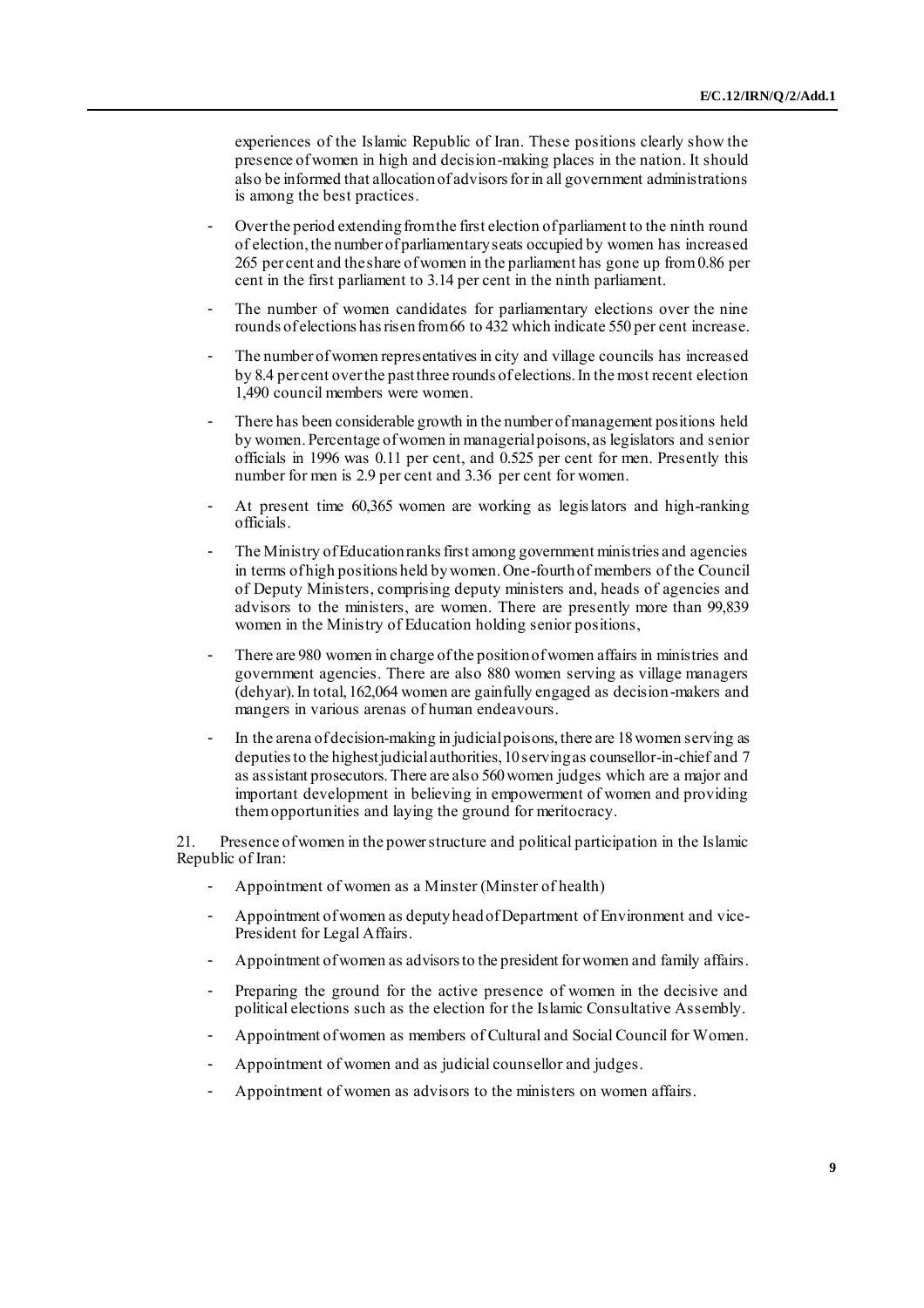- Appointment of women as directors, directors-general and deputy ministers in government agencies.
- Appointment of women as directors –general for women's affairs in provincial and other local administrations.
- Supporting village councils in their efforts to elect women mayors.
- Appointment of women as mayors and president of local councils.
- Election of women as village mangers.
- Creating conducive conditions for candidacy of women in elections by supporting the efforts of High Provincial Councils.
- Supporting the effective and quality presence of women in international interactions and sending women experts to international meetings and forums.
- Supporting active participation of women in their efforts to form political parties.
- Supporting establishment and participation of women NGO's.

### **Reply to the issues raised in paragraph 7 of the list of issues**

22. It is not the question of obedience in relations of matrimony. In the Civil Code of the Islamic Republic of Iran, article 1102 in this code clearly states: "As soon as marriage takes place in due form, relations of matrimony will automatically exist between the marrying parties and rights and reciprocal duties of husband and wife will be established between them". In light of the best interest of the child and the need to preserve the foundation of family life, the responsibility for the financial maintenance of the household is on the husband which is practically the result of agreement between the couple and in reality the role of the wife is greater and more serious than husband. Preventing one of the couple to enter employment is the power that is given equally to both husband and wife. Article 18 of the Family Protection Law states: "The husband can prevent upon receiving a court order his wife from occupations which is incompatible with the family interests or the dignity of himself or his wife. The wife can also ask the court for the same permission. The court can prevent the husband from the occupation if it does not disrupt family livelihood ". Therefore, this is a right given equally to both sides and it is not only the right of the husband. It is noteworthy that the right to employment is among those rights that can be agreed and stipulated in the marriage contract. By agreeing to this stipulation, the husband cannot prevent his wife from entering employment.

## **III. Issues relating to the specific provisions of the Covenant (arts. 6-15)**

### **Article 6 - Right to work**

#### **Reply to the issues raised in paragraph 8 of the list of issues**

23. Programmes and policies that aim to generate full-time, gainful and long-term employment opportunities for the unemployed and workers with employment problems in different parts of the country are as follows:

24. In 2011, the policies adopted by the "High Council for Employment", which is one of the principal policy-making bodies in the Government, primarily concentrated on imparting greater momentum than the job market, especially by offering incentives for the generation of employment. The resources from the banking network were mobilized to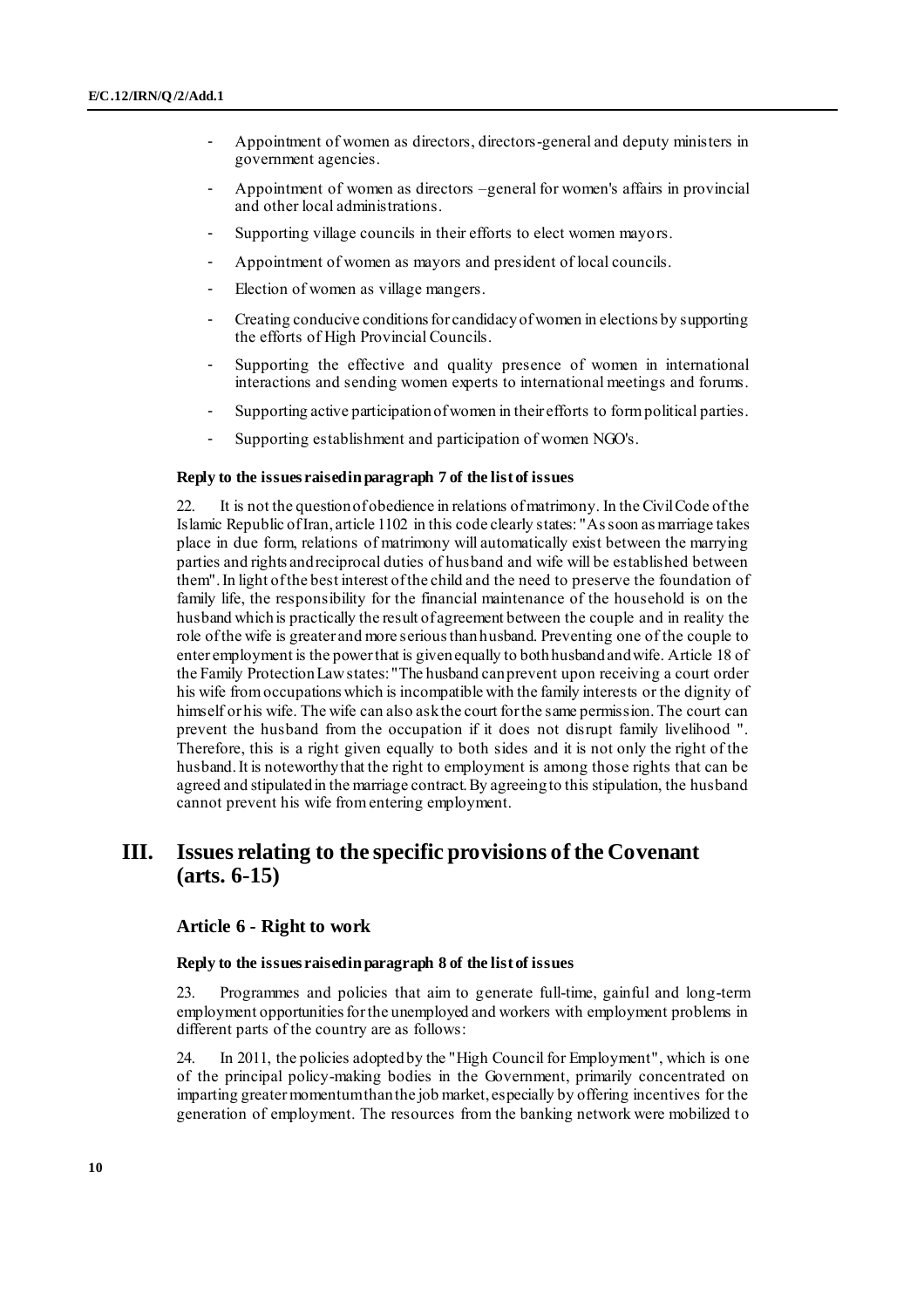finance employment-generating plans, self-employment schemes, small businesses and household occupations. Stimulus and supportive credits were also allocated from the annual budget. Altogether, the actual resources allocated for these plans and schemes were Rials 12,647 billion, and the total sum of Rials 201,282 billion for financing unfinished projects and working capital. The "High Council for Employment" has also included in its agenda a number of labour market adjustment plans and has adopted numerous other policies for the fulfilment of its mission.

25. Procedures, mechanisms and institutions that are used to review and assess the performance of employment generation policies are as follows:

- Deputy for Strategic Planning and Supervision of the President's office monitors the good performance of all plans, projects and macro policy measures of the government at provincial and national levels.
- Provincial Employment Committees: In light of the decentralization of responsibilities and activities of the government, a major part of development projects and plans have been devolved to the provinces. Provincial governors have established relevant technical and development committees to oversee the performance of approved projects.
- General Inspection Organization: This organization was constituted on the basis of article 174 of the Constitution and in accordance with the right of the judiciary to supervise the proper conducting of affairs and the correct implementation of laws by the administrative organs of the government. The powers and duties of this organization are determined by law.
- Comprehensive Information System for Employment Market, Measures and Achievements: The website on the employment market in Iran was launched in the winter of 2008 ([www.amarkar.ir\).](http://www.amarkar.ir/) Users and stakeholders of this website are government, Islamic Consultative Assembly, all policy-making, planning and observatory sectors, job seekers, employers, researchers and others. This website intends to present a transparent picture of developments in the job market by providing correct and timely information.
- Another important website for employment opportunities that was launched in 2009 is the National Job Placement Site. This was a positive measure for job seekers, employment opportunities and statistics on applicants for jobs and placements from job placement centres nationwide.
- 26. Measures taken by the Fund for Support of Unemployed Workers are listed in table  $8 -$ 
	- According to article 29 of the Constitution and Note to article 30 of the Labour Law and provisions in the Unemployment Insurance Law of 1990, adopted by the Islamic Consultative Assembly, the involuntarily unemployed workers or those unemployed after termination of their contract are supported by the Fund for Unemployed Workers. This fund pays unemployment allowance during the unemployment period from 6 to 50 months, provides health insurance, pays for skills improvement training to enable their recruitment, provides pension and disability and other short-term benefits granted under the Social Security Law. The statistical data concerning supports provided with unemployed workers over the past decade are listed in Table 9.
	- In 2011, the Fund provided 142,000 payments facilities. These facilities have created 162,920 new jobs in the country. More than 37,000 home employment were also created by supporting women to produce goods in their homes and to receive credit from banks.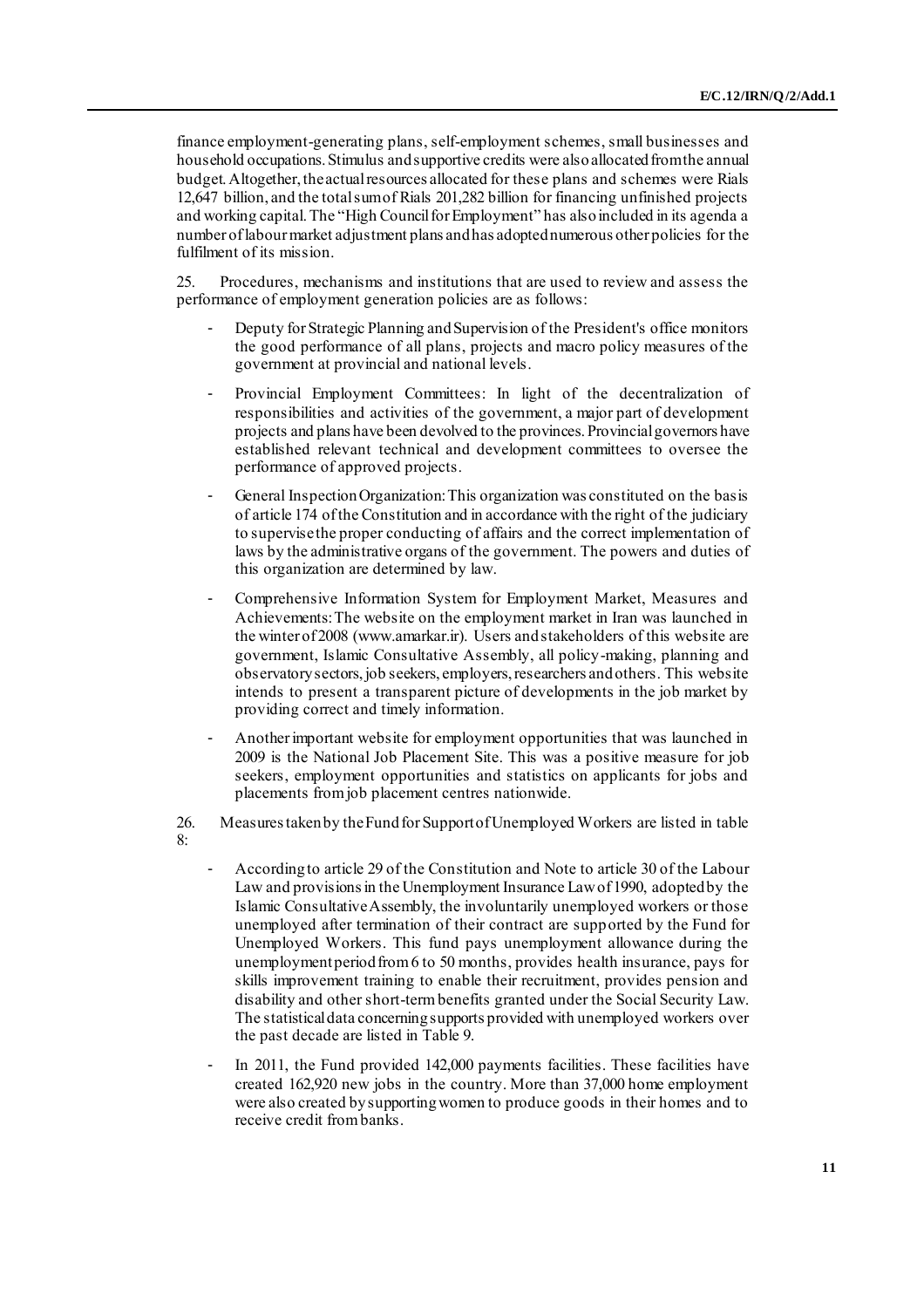27. Measures taken to reconstruct and help vulnerable industries by the High Council for Employment and the Ministry of Industry, Mines and Trade:

- Based on the decision taken by the "High Council for Employment", the Government concentrated its efforts on unfinished projects in 2011.
- With regard to businesses facing difficulties and got credit facilities from credit resources of previous years, and special working group" was established under the "High Council for Employment. This working group met 14 times in 2011 to reduce or write off delay payment penalties in arrears of the said businesses. One of the important and effective measures in putting the industrial sector in better order and increasing investments in the development of this sector and mitigating their financial difficulties was to increase the rate of growth of the added-value in the industrial and mining sectors. Provided that private sector contribute to making investments and enter into partnership with industry, we can be hopeful that the risks in this sector, are reduced. According to article 150 of the Fifth Development Plan, the Ministry of Industry and Mines is committed to taking all necessary steps and policies to increase the rate of added-value in the mining and industrial sectors. This will in line with the goals envisioned in the Twenty-Year Vision and the strategy for the development of industrial and mining sector of the country. These measures will be carried out in coordination with the Office of the Vice-President for selected industrial and mining sectors for the purpose of achieving growth in these sectors and removing existing barriers.

#### **Reply to the issues raised in paragraph 9 of the list of issues**

28. According to the Government directive issued in 2002 by the High Council of Gozinesh, (employment) there is no limitation for other religious and ethnic minorities with regard to taking official posts. That directive stipulates that equal conditions should be applied to all persons seeking employment and employment opportunities are the same for Muslims and people of other faiths. According to article 19 of the Constitution all people of Iran, whatever the ethnic group or tribe to which they belong, enjoy equal rights; colour, race, language, and the like, do not bestow any privilege.

### **Article 7 - Right to just and favourable conditions of work**

### **Reply to the issues raised in paragraph 10 of the list of issues**

29. According to Single Article Act on Exemption of Workplaces and Businesses with 5 or Less Than 5 Workers, these workplaces and businesses are exempted from provisions of the Labour law until the end of the Third Development Plan. This plan was adopted in 1999 by the Islamic Consultative Assembly. Its implementation and validity ended in 2004. Therefore, the exemption ended with the termination of the validity of the law. Since the law was not renewed, workplaces and businesses with 5 or less employees are presently covered under the provisions of the Labour Law of The Islamic Republic of Iran that was approved in 1990 by the State Expediency Council. It is noteworthy that the demands of workers from workplaces with five or less workers during the Third Development Plan (2000 to 2004) are presently being addressed by the General Courts upon filing of lawsuits by the workers. Therefore, application of the Single Article Act on Exemption of Workplaces and Businesses with 5 or Less Than 5 Workers does not mean cancellation of priority debts of workers by the Judiciary. The workers have the right to resort to the courts to seek redress.

30. With regard to the second part of the question, considering the lack of clarity in the terminology used in the question (export processing zones), if this phrase means "Free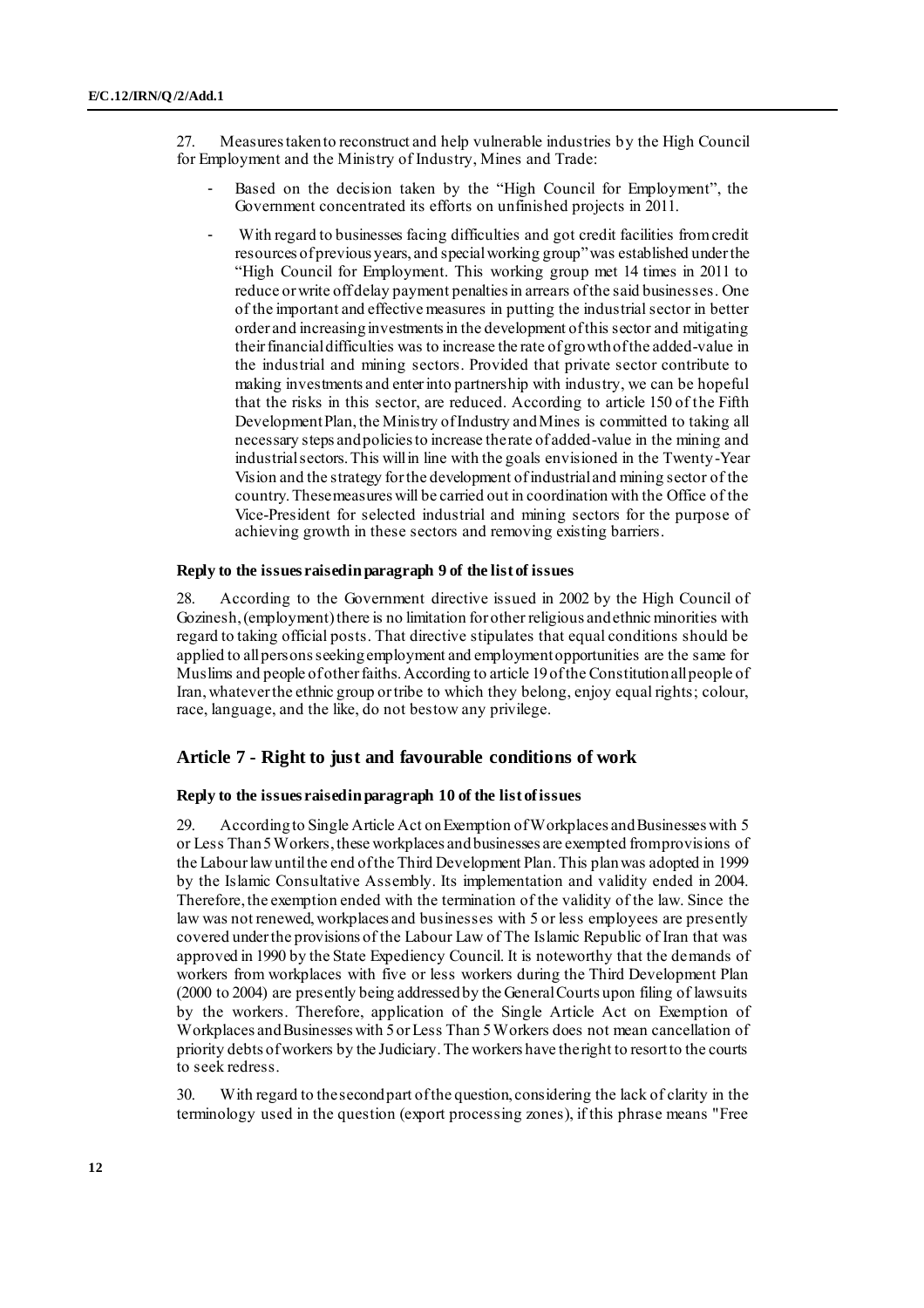Economic and Industrial Zones", or "Special Economic Zones", economic and social rights of workers in these two zones are covered under the regulations relating to employment of human resources, insurance and social security of the free economic and industrial zones of the Islamic Republic of Iran that were ratified in 1994. It is noteworthy that all workers and employers disputes fall within the jurisdiction of the Dispute Settlement Board under article 3 of these regulations.

#### **Reply to the issues raised in paragraph 11 of the list of issues**

31. The main purpose for setting minimum wage is to support workers that receive the lowest wages. Given the importance of minimum wage, article 41 of the Labour Law of the Islamic Republic of Iran requires the High Labour Council to set every year the minimum wages of workers in a way that should include the rise in inflation as announced by the Central Bank and to enable the workers to pay for the cost of living of an average family as clearly stipulated in the Minimum Wage Law. Review of minimum wage changes in the period between 1980 to 1988 shows that the rate of inflation grew faster than the minimum wage. This was basically due to the war that was imposed on Iran, and its impacts on social and economic conditions and the circumstances in the factories and manufacturing units. In Addition, part of the revenues was dedicated to the sacred defence against the imposed war. This situation caused the reduction of the real purchasing power of workers. With the termination of the war and the start of the implementation of development policies, greater attention was paid to workers and the need to increase productivity. Changes were made in the composition of the High Labour Council and wage policies. Over the recent years the High Labour Council has begun to have more interactions with social stakeholders. The Council conducts research and studies on the situation and requirements of enterprises and businesses. In deciding on the minimum wage, the Council analyzes the prevailing conditions and by taking into its full view the imperative of maintaining employment level and protecting the labour force sets the minimum wage that is sometimes even higher than the inflation rate. The intention of the Council is to reduce the income gap that had resulted from past wage policies and to meet the needs of workers in keeping with the justice and to enable workers to have a decent life. During this period, the average rate of growth of minimum wage has consistently been more than the inflation rate. Over the past five years the minimum wage has increased 2.5 folds. This shows the serious intention of the Government to bridge the gap in the cost of living for workers, to optimize the minimum wage formula and to extend it to other levels of wages. In this effort number of measures have been considered including: the fair distribution of wages, maintaining balance between different occupational groups, maintaining and attracting skilled workers and elevating their skills that paves the way to achieve a higher position in the hierarchy of their occupations.

32. Decisions by the High Labour Council have not only brought about higher minimum wages in 2012 ,but also have increased the allowance received to supplement the cost of consumer goods for workers from rials 280,000 to rials 350,000 in the same year. When other supplementary payments to workers are added to the minimum wage, such as housing and child allowance, the minimum wage for workers exceeds rials 5,100,000.

#### **Reply to the issues raised in paragraph 12 of the list of issues**

33. Considering the powers defined in Chapter 9 of the Labour Law of the Islamic Republic of Iran, follow-up on the payment of unpaid wages of workers, including wages in arrears is the responsibility of "Disputes Settlement Boards" (established based on the said Chapter). The payment is made after issuance of binding ruling. According to the data collected from the "Disputes Settlement Boards", the number of complaints received, concerning non-payment of wages in 2011 was 103,660 cases. 59,213 cases were settled and a ruling was handed down on payment of overdue wages. Of the total number of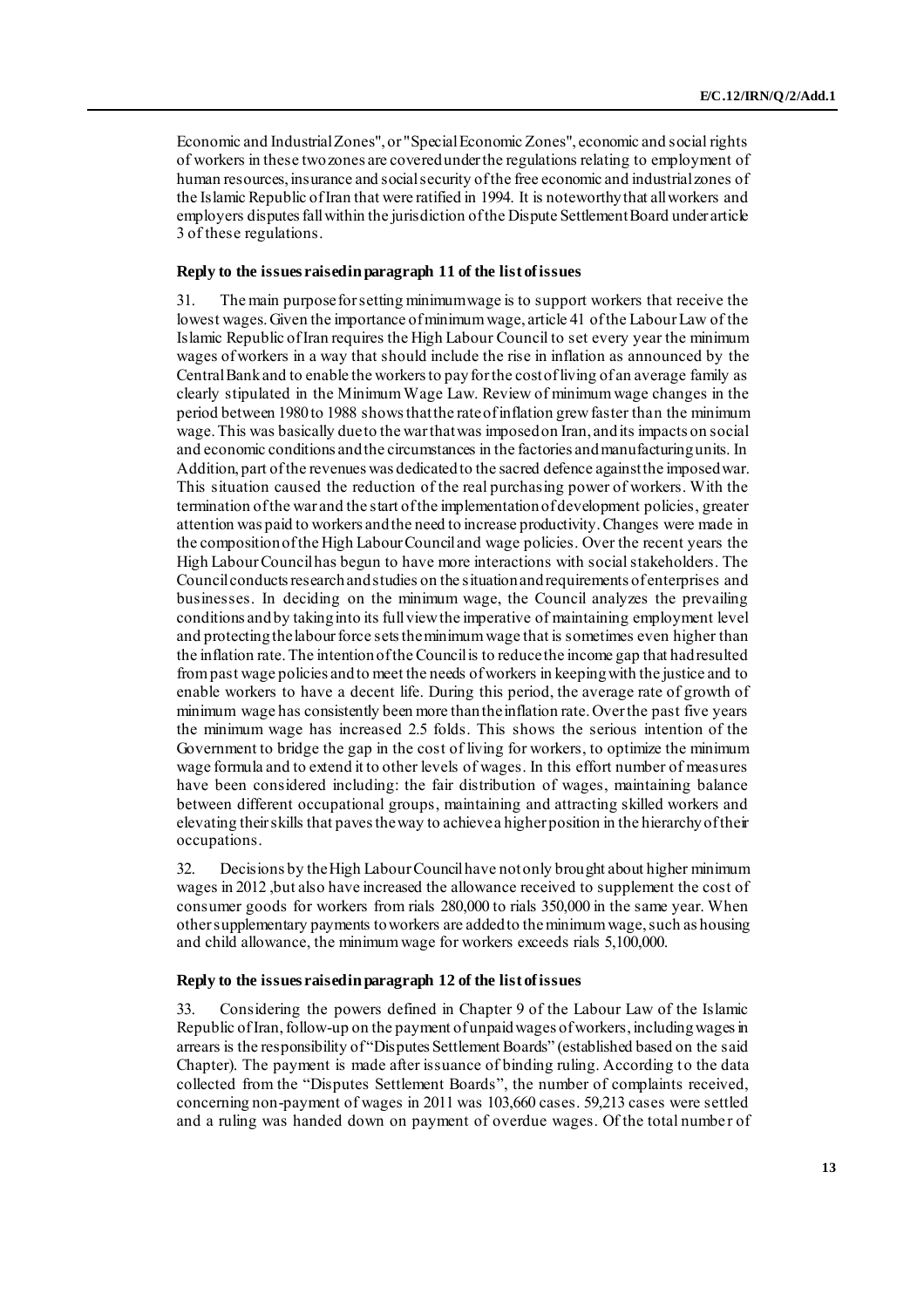rulings issued by dispute settlement authorities, 24,875 cases were appealed and reviewed by the Disputes Settlement Board. The Board issued 18,777 rulings for payment of unpaid wages to 22,021 workers. Efforts are being made to resolve and manage the problem of outstanding unpaid wages of workers through allocation of social assistance budgets. Table 10 shows the amounts allocated from social assistance budgets to workers covered by the Labor Law. The table shows a comparison of these payments in 2009 and 2010. As shown in the table, the amount in 2009 is rials16171000000, for the unpaid wages of 147 enterprises, covering 3,018 workers. This number in 2010 is rials 18,350,000 for the payment of unpaid wages of 210 companies, covering 4,182 workers. In addition to these sums, other forms of assistance were provided with the involuntary unemployed workers. This social assistance is in keeping with article 29 of the Constitution, Note 30 of the Labor Law and the provisions of the Unemployment Insurance Law of 1990. Much of this assistance is by the payment of unemployment benefits from 6 to 50 months, health insurance, cost of education and skill improvement training to enable them to return to the labour market.

34. The issue of overdue wages in some companies is primarily the result of traditional methods of production, weakness of management by the owners and the need for the industries to modernize their production line and to use modern technologies. Consequently, the Government pursues policy measures in the public and private sector enterprises along the following lines and in light of the economic imperatives and the need to improve productivity:

- The Islamic Republic of Iran has made valuable efforts in countering the consequences of the global economic crisis. There has been a tangible movement in figures relating to private sector investments over the past six months of 1390 (2011), registering 31.1 per cent increase. For this reason, the economy has begun to show signs of improvement. For example, the housing sector has seen growth of 47.3 per cent; petrochemical production, steel production and automotive industries have jumped 3.1, 10.4 and 3.7 per cent respectively. Therefore, with economic momentum and the correct circulation of working capital in basic industries and sectors, the indicators of the labour market have also improved and the unemployment rate in the third quarter of 2011 has fallen to 11.8 per cent which shows 0.30 per cent reduction in comparison to the third quarter of the previous year. Given the positive results for the current year (2012), the Government is also supporting the improvement of business environment, issuance of industrial and production permits for downstream industries, renovation of traditional non-profitable workshops, and directs the banking resources to meet the needs of the real sector of the economy for the relevant services.
- According to the World Bank report on convenience of business in 2011, Iran's overall score improved two ranks compared to 2010. In the Middle East region Islamic Republic of Iran ranks 8. Ministry of Cooperatives, Labour, and Social Welfare is also taking steps parallel to above-mentioned actions to deal with the unpaid wages of workers in small, medium and large enterprises by granting social assistance facilities. Table 11 shows the number of workers covered by financial assistance in the Labour Law. The table compares 2010 to 2011.
- The Ministry of Industry, Mines and Trade has taken drastic supportive measures in helping industries.In addition to the above-mentioned measures and those by the Ministry of Cooperative, Labour and Social Welfare, the Government has also carried out a series of different coordinated measures to counter the problem of overdue wages of workers. Some of these measures are as follows: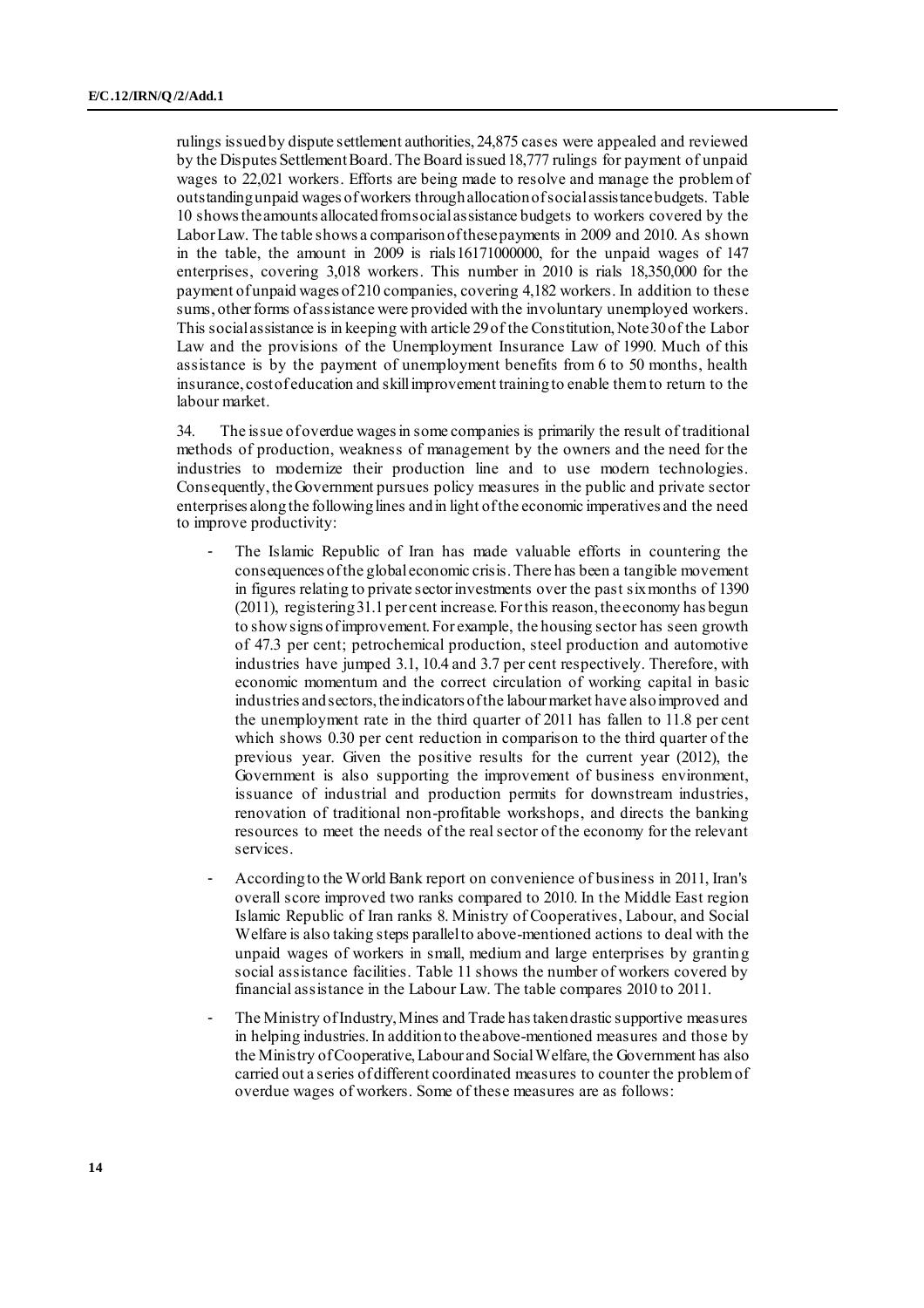- In accordance with the directive of the Council of Ministers, for the purpose of supporting manufacturing units, a board chaired by the Minister of industry, Mines and Trade, with participation of the relevant deputy ministers and directors of the same ministry as well and fully-authorized representatives of Ministry of Finance, Ministry of Power, Ministry of Cooperative, Labor and Social Welfare, Ministry of Agriculture, Central Bank and agent banks was established. This Board has met numerous times in the capital and provinces to examine every complaint and cases relating to manufacturing and production units. Considering delegation of powers by the Council of Ministers on the basis of article 127 of the Constitution, the Board makes pertinent decisions to resolve the issue of outstanding unpaid wages of workers.
- Establishment of the Board for supporting industries has been one of the successful policies. According to the Implementing Regulations of the Law concerning Supporting of Industries, ratified in 1964, this board was established to help national industries and prevent closure of factories in exceptional conditions. After carrying out reforms in these units, and the return of their normal conditions the Board hands over them to their owners.
- Project for Management Improvement System (SAM) has also been launched to secure the rights of the workers. For the purpose of helping to elevate the level of capability of industrial and mining enterprises and to improve their sustainability, the project has hired experts to detect and diagnose the problems facing these enterprises and to prepare and implement required remedies and solutions. For the purpose of getting more businesses from the private sector involved in this project, special companies that serve as general contractors have been set up to accompany the project from the beginning to the end.
- The issue of overdue wages has been one of the important questions before disputes settlement authorities. Considering the powers granted under Chapter 9 of the Labor Law of the Islamic Republic of Iran, the settlement of overdue wages of workers is the responsibility of Dispute Settlement Authorities as envisaged under this chapter. The Dispute Settlement Authorities issues binding rulings to recover overdue wages. According to the data collected from the Dispute Settlement Authorities, the number of complaints received concerning non payment of wages in 2011 was 103,660 cases. 59,213(Containing of 6790 persons) cases were settled and ruling was issued on payment of outstanding wages. Of the total number of rulings issued by dispute settlement authorities 24,875 cases were appealed and reviewed again by the Disputes Settlement Board. Eventually the Board issued 18,777 rulings for payment of unpaid wages to 22,021 workers. With regard to the enforcement of these rulings and other laws relating to dealing with problems arising from delay or non-payment of wage liabilities to workers and the financial assistance granted to employers and workers, efforts have been made to resolve the problem of wages in arrear from the social assistance budget. In 2009, rials 16,171,000,000 were paid to help resolve the outstanding wages of 147 enterprises, covering 3,018 workers. This number in 2010 (1389 of Iranian year) is rials 18,350,000 for the payment of unpaid wages of 210 companies, covering 4,182 workers. In addition to these sums, other forms of assistance were provided. This social assistance is in keeping with article 29 of the Constitution, Note 30 of the Labour Law and provisions of Unemployment Insurance Law of 1990. Much of this assistance is by the payment of unemployment benefits from 6 to 50 months, health insurance, cost of education and skill improvement training to enable workers get back to work in the labour market. Considering the more recent cases, information relating to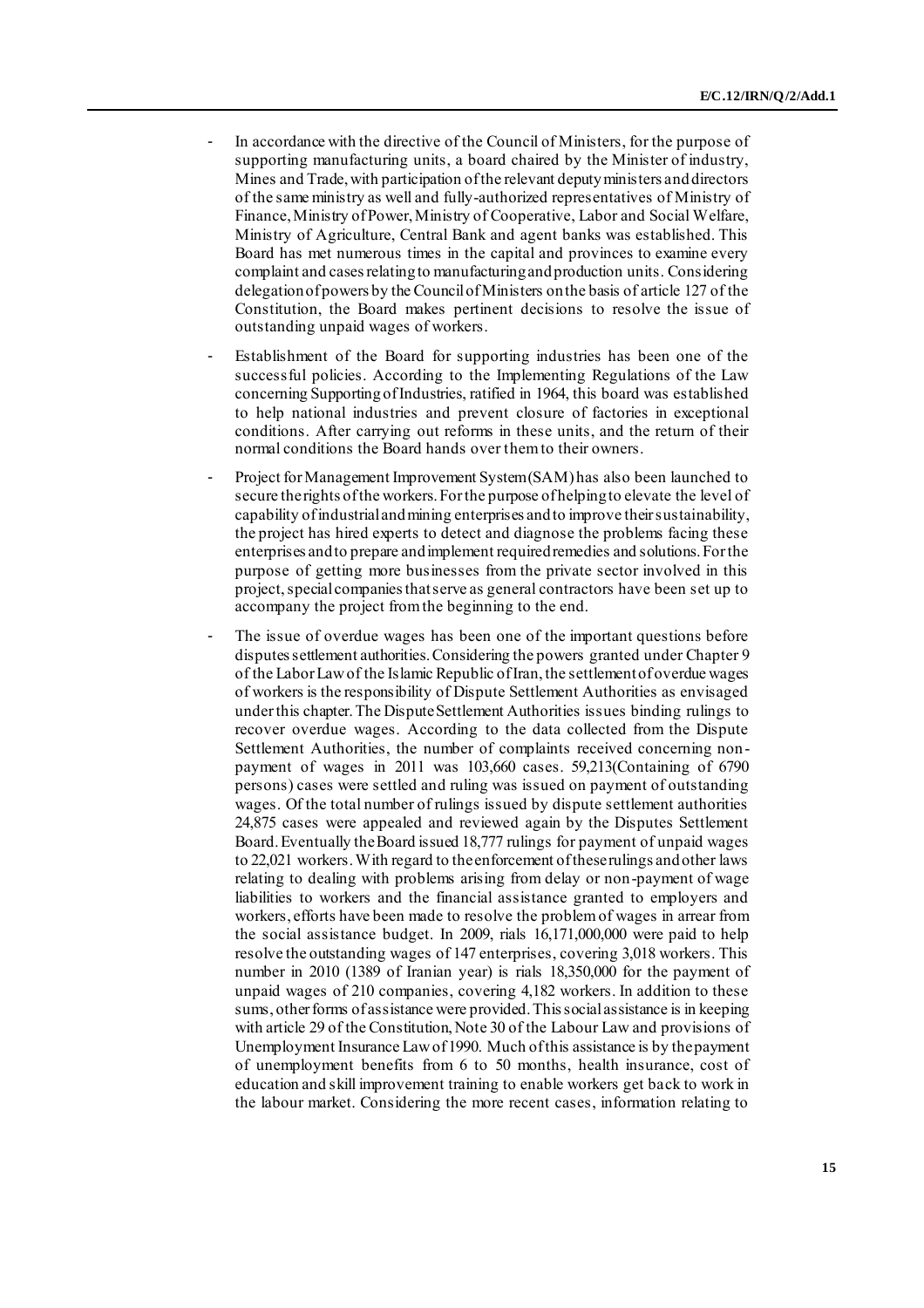workers that have been supported through this programme is provided in the following table:

35. Demanding workers guild rights by protestations is among the fundamental rights of workers duly recognized in the Constitution (arts. 26 and 27). This right is also mentioned in the Labour law of the Islamic Republic of Iran (arts.142 and 143).It is noteworthy that the Fifth Development Plan Law in paragraph "h" of article 73 explains about ways to support workers unions and employers' associations by ensuring the right of protest. In this connection and for the purpose of guaranteeing the right of collective protest, the Implementing Regulations concerning management of workers demands were approved by the National Security Council in 25 June 2011 upon serious efforts by the Ministry of Labour and Social Affairs. Parallel to this important measure, The Ministry has tried to update laws and regulations relating to workers and employers associations with a view to providing the highest level of independence for Islamic Workers Council and other workers grouping, including guilds and unions.

### **Article 8 – Right to form and join trade unions and right to strike**

#### **Reply to the issues raised in paragraph 13 of the list of issues**

36. Chapter 3 of the Constitution of the Islamic Republic of Iran is on the rights of people, and article 26 relates to the formation of parties, societies, political or professional associations, and article 27 and article 131 of the labour Law of The Islamic Republic of Iran recognize the right to establish professional associations and trade unions. Accordingly, trade unions and workers' associations, including those mentioned in this question, can enjoy these rights, provided they are consistent with the Regulations stipulated in Note to this article. Note 5 to article 131 of the Labour Law covers regulations pertaining to the establishment, scope of duties and powers, and the functions of trade societies and unions. It is noteworthy that the Fifth Development Plan Law in paragraph "5" of article 73 explains about ways to enhancement of workers unions and employers' associations by ensuring the right of protest. In this connection and for the purpose of guaranteeing the right of collective protest, the "Rules of Procedure on Management of Workers' Demands" were approved by the National Security Council in 25 June 2011 upon serious efforts by the Ministry of Labour and Social Affairs. Parallel to this important measure, the Ministry has updated laws and regulations relating to workers' and employers associations with a view to providing the highest level of independence for Islamic Workers Council and other worker guilds and unions. Over the recent years, various trade associations and segments of population, including workers and teachers, have organized meetings and gatherings in front of government buildings without having to face any confrontation. This is the principal policy and approach of the Government with regard to such assemblies.

### **Article 9 - Right to social security**

#### **Reply to the issues raised in paragraph 14 of the list of issues**

37. Approval of the Law on Fifth Development Plan and its promulgation for implementation in 2010 and continuation of the implementation of the universal insurance law of 2001 is the most important step in providing insurance coverage in the country. In keeping with providing universal health insurance coverage, paragraph A of article 38 of the Law on Fifth Development Plan was drafted. This paragraph states:

In line with article 38 and with a view to quantitative and qualitative development of health insurance, access to universal and fair health services and reducing contributions by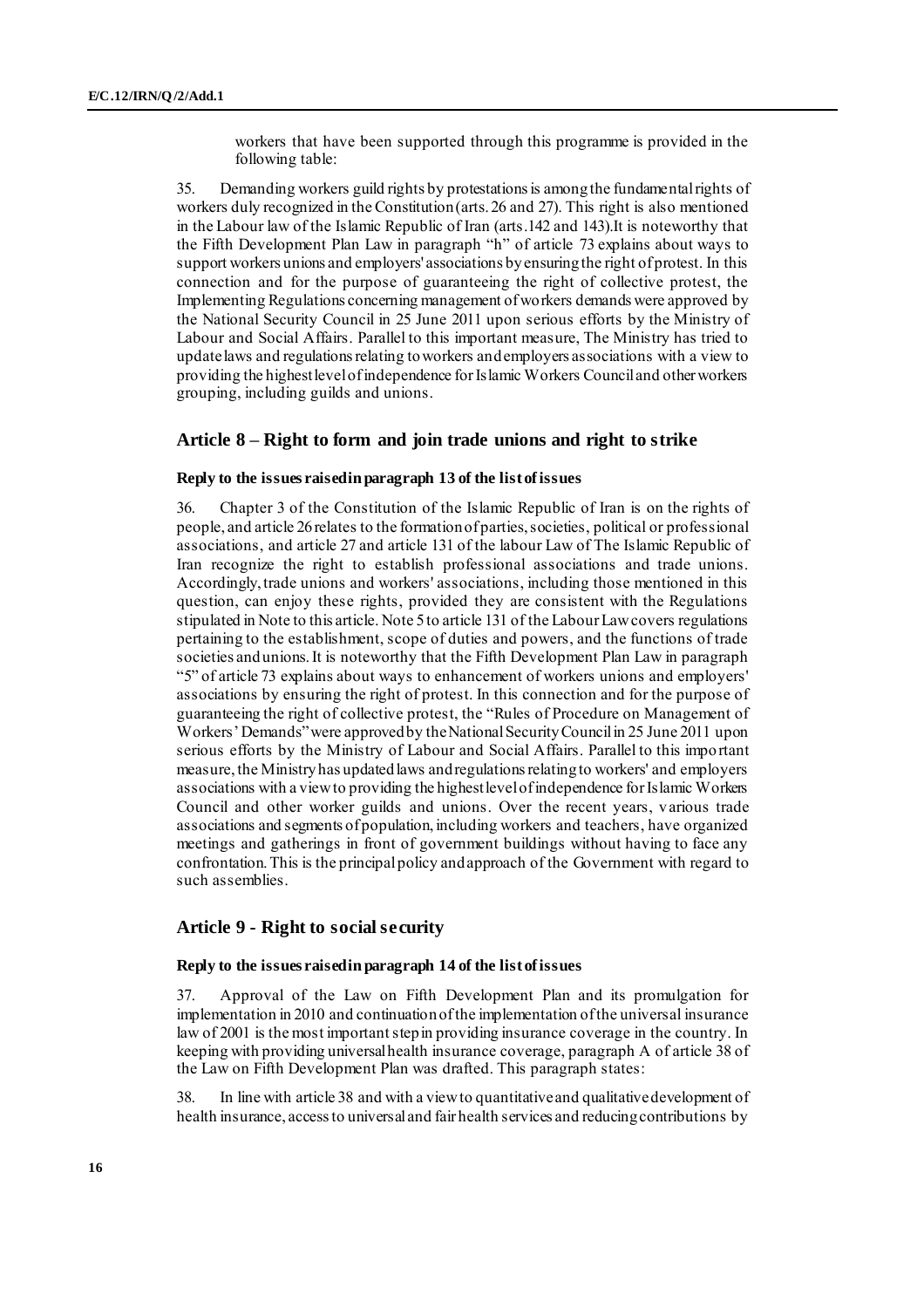the insured to 30 per cent by applying various mechanisms, including the reforming of funds, better management of resources, affordable tariffs, use of internal resources of funds and if needed by using government funds from annual budgets. The government is required to prepare the mechanisms for universal and mandatory basic insurance that is partly financed by annual budgets. Contribution from government should be able to cover the total cost of the insurance premium for the indigent segments of the population from the overall budget of the Government. The government is also required to create the necessary requirements for converge of all groups and individuals in the society who apply for health insurance. Coverage of health insurance for all eligible groups shall be completed within 5 years from the ratification of this law by according priority to the needy and rural population in accordance with the provisions of this law.

### **Article 10 - Protection of the family, mothers and children**

#### **Reply to the issues raised in paragraph 15 of the list of issues**

39. "Marital rape" is a concept that goes beyond commitments of the State party to the Covenant. Moreover, there is no international agreement or consensus on the wording of this concept and the 'marital rape" is beyond the scope of the Covenant. Nevertheless, the Islamic Republic of Iran in accordance with Chapter 19 of the Islamic Penal Code, under the title of offences against family rights and duties, has adopted adequate regulations for the courts to invoke in cases of violence and abuse of members of family. In Article 619 of the Islamic Penal Code, the legislator recognizes the mistreatment of children and women in public places as punishable offence. Moreover, infringement of the rights of women is addressed in article 622 of the Penal Code and punishment is envisaged in the law for harming a pregnant woman. It should be noted that these provisions in the law are general and cover assault, battery and verbal abuse by husband against wife. Furthermore, in accordance with article 1130 of the Civil Code when it is proved to the Court that the continuation of the marriage causes difficult and undesirable conditions, the judge can for the sake of avoiding harm and difficulty compel the husband to divorce his wife. If this cannot be done, then the divorce will be made on the permission of the Islamic judge. According to the Civil Code, beating or other forms of continuous abuse by the husband that is not normally tolerable by the wife are examples of undesirable conditions. Moe over, according to article 1127 of the Civil Code if the husband contracts a venereal disease after the performance of the marriage act, the wife have the right to refuse to have any sexual relations with him and this refusal will not debar her from the right to alimony. .

40. Given the importance of the rights of women victims of violence in the Islamic Republic of Iran, there are presently 520 female judges serving as investigating judges and counselling judges in the courts of appeal. There are women judicial officials serving as Deputy Head of Judicial Complex and advisors to the Minister of Justice on women issues. According to the regulations of the Single Article law concerning allocation of courts to subjects covered by article 21 of the Constitution (Family Court), presence of woman legal counselloris strongly advised and the legislator has stated all rulings by these depends upon their views. With regard to supporting women victims of domestic violence, the following measures are noteworthy:

- Establishment of an intervention and rehabilitation office in the Welfare Organization and implementation of a programme for intervention in individual, family and social crises (137 Social Emergency Centers).
- Establishing social emergency call centre (123) with the overall aim of controlling and reducing social harms.
- Providing social emergency mobile services by 200 special vehicles.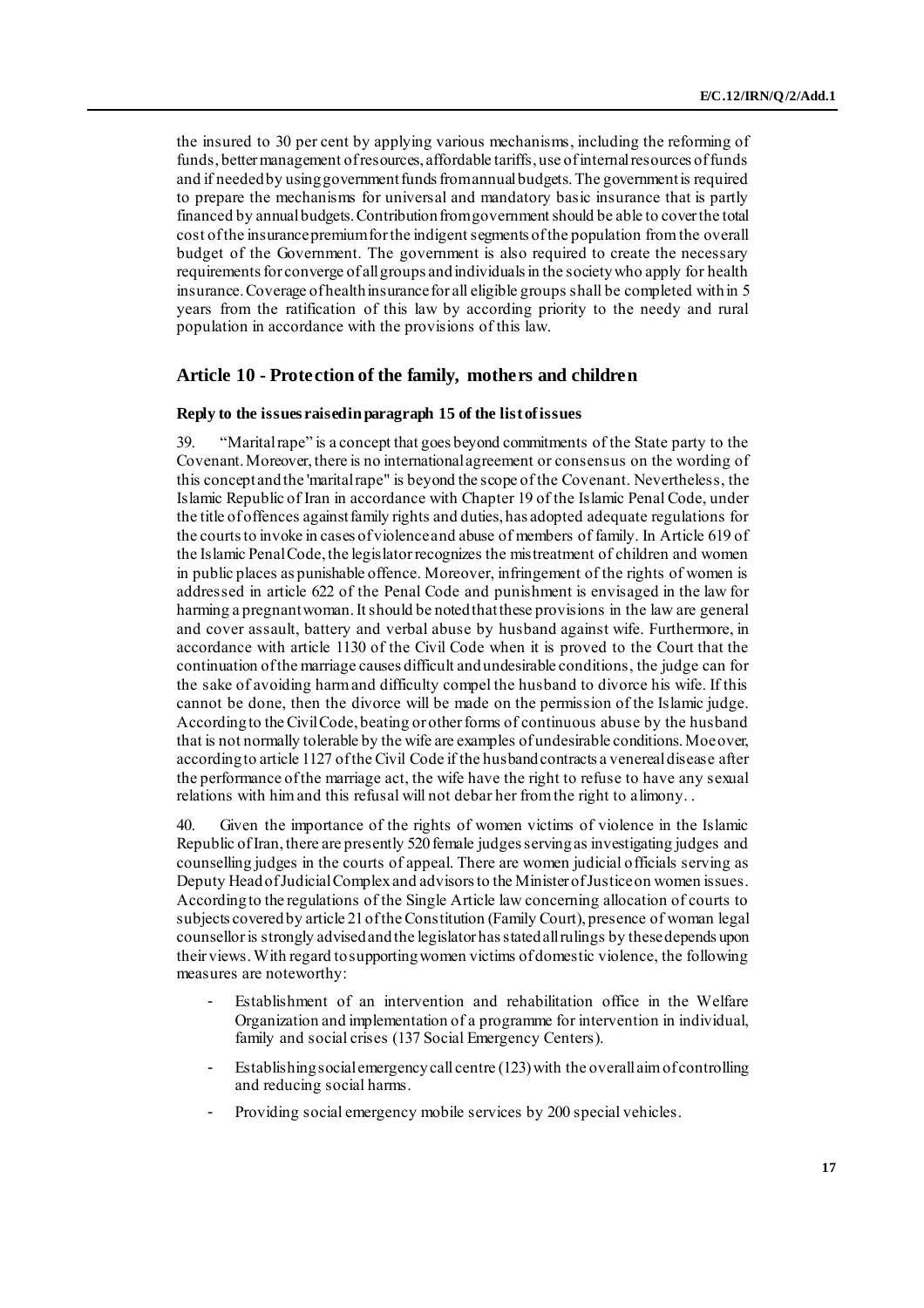- Establishment of 24 centres for rehabilitation of battered women and girls. These centres are located in 22 provinces of the county. In Tehran and Khorasan provinces, there are two centres, and in other provinces one center that are established to prevent recurrence of violence and for social and psychological rehabilitation.
- There are also 31 Health Houses for the empowerment of individuals at risk of harm and battered women, and to prevent girls from being victims of social harm there are 31 of these health houses in the country.

#### **Reply to the issues raised in paragraph 16 of the list of issues**

41. According to article 77 of the Implementing Regulations concerning schools that was adopted in 11 August 2000, and promulgated on 29 August 2000, applying any kind of punishment in the form of verbal abuse, corporal beating and punitive homework are forbidden. Fortunately, with these new laws and regulations different forms of corporal punishments in Iran have been eradicated.

#### **Reply to the issues raised in paragraph 17 of the list of issues**

42. Considering the importance of the family, especially the observance of the rights of children in view of the legislator in the Islamic Republic of Iran, the cases of sexual abuse of children are unfortunately very rare. The perpetrators of these crimes against children are dealt with in accordance with the Islamic Penal Code. Despite being rare and infrequent, protection of the victim of child abuse is provided by the parents, Prosecutor's office, Welfare Organization and NGO's. The Family Protection Law of 1974, the law on protection of children without guardian (1974), the law on granting custody of the minor child to mothers (1985), the law concerning the right of guardianship (1986) provide adequate protection to these children. Moreover, article 2 of the Children and Adolescent Protection Law explicitly states any harm and abuse of children and adolescent that cause bodily, mental and moral harm and jeopardizes their physical and mental health is forbidden and punishments are envisaged in article the 3 of the law. Article 5 of the same law clearly states that child abuse is a public offence and does not need private complainant.

43. Moreover, article 6 clearly states the preventive measures envisaged by the legislator are as follows: "All individuals, institutions and centres that have the responsibility of caring and keeping children must report immediately cases of child abuse to the relevant authorities for appropriate decisions. Violation of this responsibility is punishable by up to 6 months in prison or pecuniary penalty".

#### **Reply to the issues raised in paragraph 18 of the list of issues**

44. Measures taken by the Islamic Republic of Iran to combat trafficking of women:

- The law concerning punishment of smugglers who engage in illegal border crossing, ratified by the Islamic Consultative Assembly in 1987.
- The Children and Adolescent Protection Law ratified by the Islamic Consultative Assembly in 2002.
- Besides, the Islamic Consultative Assembly ratified the law on combating human trafficking in 2002 to protect human dignity. To prevent this phenomenon the Government has also adopted policies to promote greater justice in income distribution and creating conducive conditions for advancement and empowerment of women and men regardless of their gender.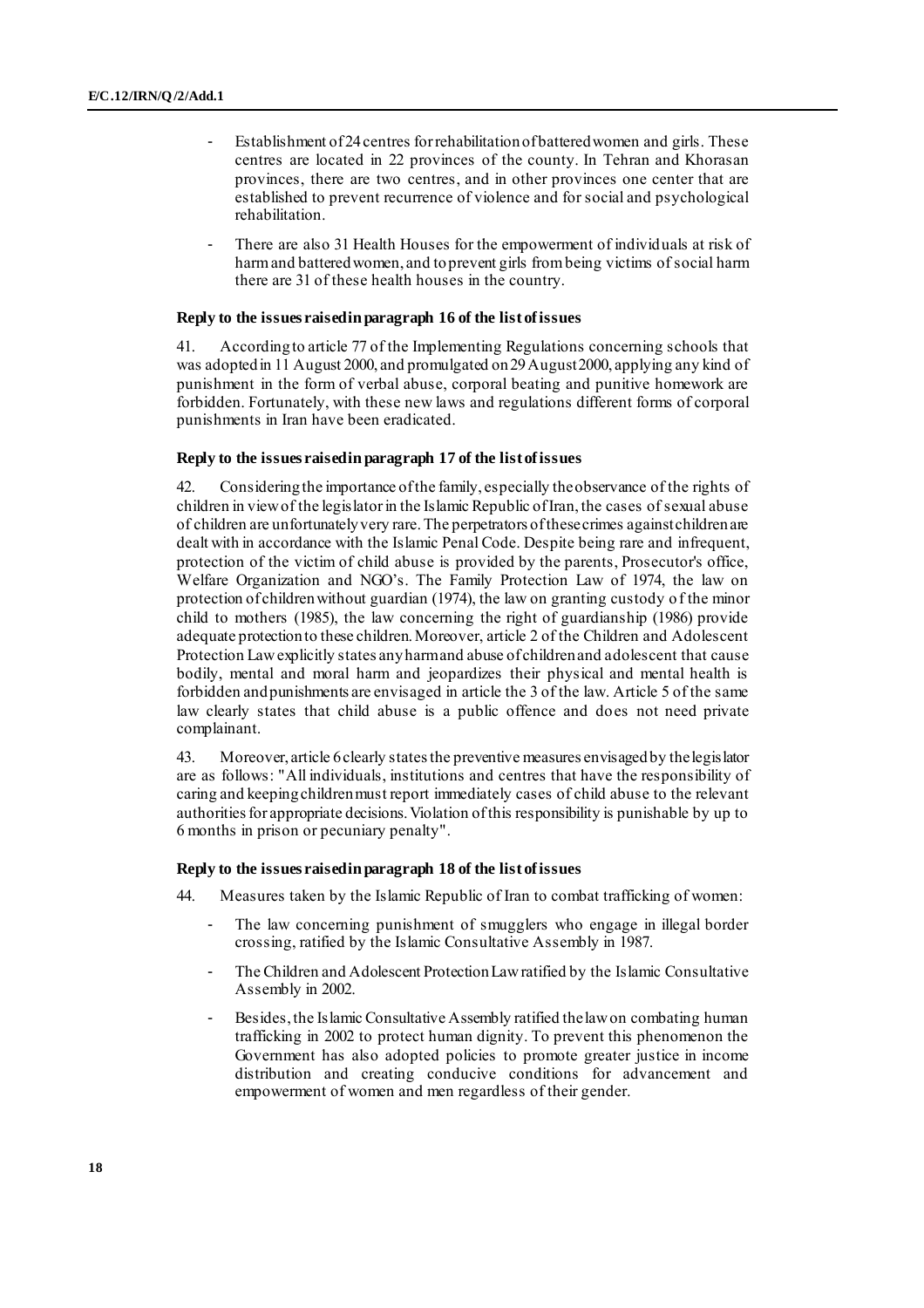- Another important measure by the Islamic Republic of Iran is the adoption of antipoverty strategies, especially for women by providing financial support, entrepreneurship training and supporting women cooperatives to combat poverty as one of the causes for human trafficking.
- For the purpose of supporting rights of children, in accordance with articles 18 and 19 of the Bill on Protection of Children and Adolescents that have been approved by the Council of Ministers and is presently going through legal processes, prison sentence of 10 years is envisaged for the offence of buying, selling, trafficking and transferring body organs of children. The Bill states that these offences are unpardonable, and not subject to suspension, and if carried out by parents, guardians and experts, including physicians, the perpetrators will receive maximum punishment. Article 26 also envisages criminal liability for legal persons.
- It is noteworthy that according to article 1173, if the physical health or moral education of the child is endangered as a result of carelessness or moral degradation of the father or mother who are in charge of the custody, the court can take any decision appropriate for the custody of the child on the request of its relatives or its guardian or the Public Prosecutor.
- Accession of the Islamic Republic of Iran to Optional Protocol to the Convention on the Rights of the Child on the sale of children, child prostitution and child pornography in 2007 is noteworthy. According to the law concerning punishment of persons involved in illegal audio-visual activities (2007) and articles 13, 14, 15, and 16 of the Bill on Protection of Children and Adolescents, the offences mentioned in the Optional Protocol are incorporated in the domestic law.
- The Islamic Republic of Iran has carried out extensive legal measures in combating human trafficking. In addition, public awareness programmes have been carried out to aware families in rural areas to prevent this nefarious phenomenon.

### **Reply to the issues raised in paragraph 19 of the list of issues**

- 45. The measures taken in this connection are as follows:
	- Enforcement of the law concerning street children (2005)
	- Identification and reception of street children and providing them with 24/7 shelters since 1999 in centres that offer social and psychological services with the aim of supporting children and their families rehabilitation and independence.
	- Such activities are performed with the participation of 40 government and nongovernment centres in all provinces and cities above 200,000 population with contribution from trained expert staff in the fields of children and adolescents. They undergo annual retraining programmes.
	- The plan for providing shelter for street children in provinces with the aim of supporting those at risk of harm, and empowering them with education, vocational and life skills training.
	- Implementing study and research plans at regional and provincial levels on subjects relating to street and working children.
	- Writing a manual for ambulatory treatment of street children last year and promulgation of this guideline in the first half of this year which are family-based, preventive, empowering and supportive.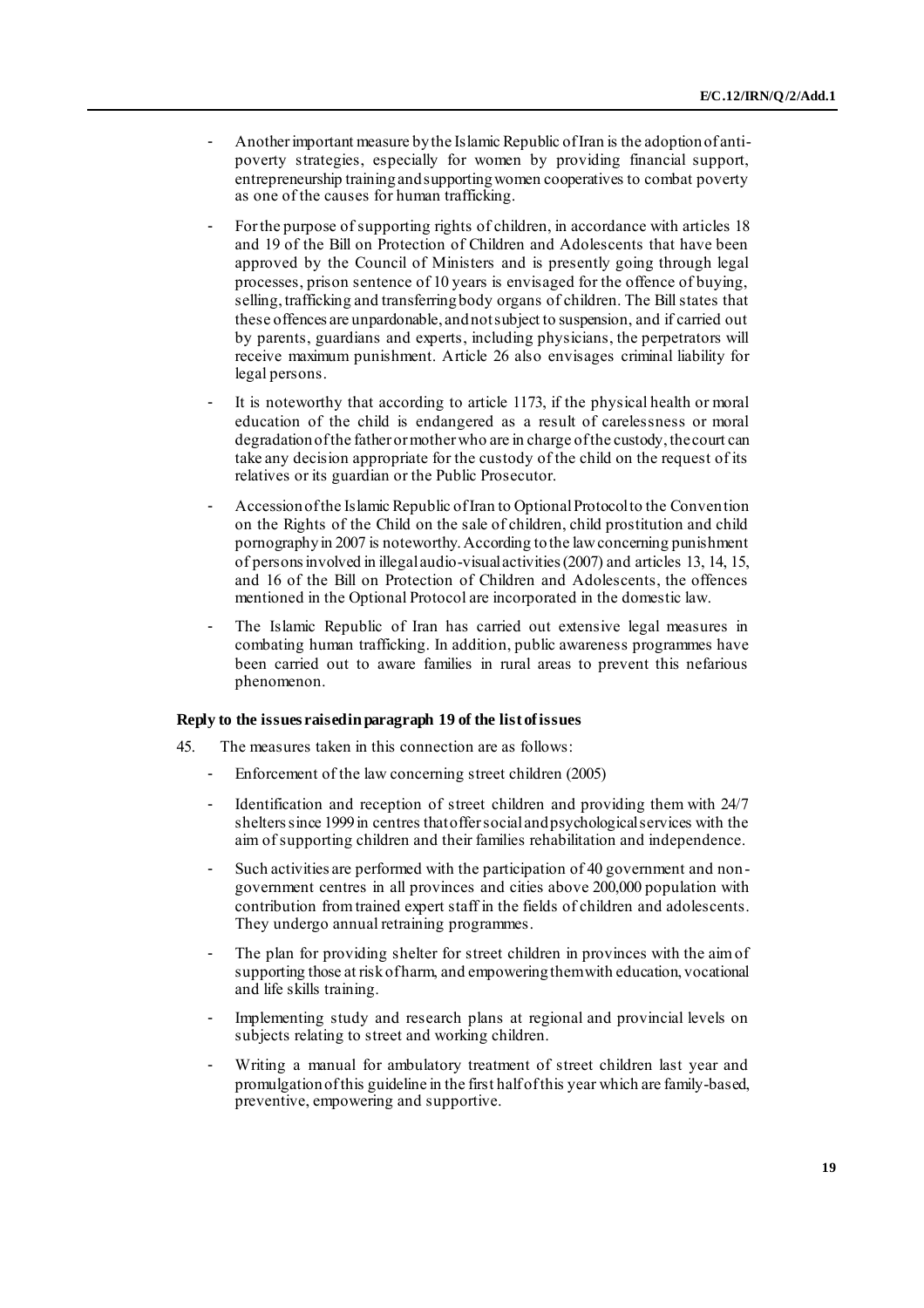- Reception and providing support to 6,000 street children along with their families by the Welfare Organization during the past three years.
- The Municipality of Tehran in cooperation with community-based organizations have implemented since 2008 the plan for management of child workers and street children. Moreover, from 2005, on the basis of a directive by the Council of Ministers, it has worked constantly with the Welfare Organization to manage the problem of street children and child workers. Presently, there are more than 49 centres nationwide caring for these children and in recent years they have placed 10,414 children under their support.
- For the purpose of addressing the plight of street child workers and their rehabilitation within street children rehabilitation programme, shelters for child workers were established in 7 provinces, with the highest number of child workers and also the potential to carry out these activities. These shelters were launched in four regions in Tehran and 6 in Mashhad, Shiraz, Isfahan, Qom, Sari and Rasht. However, some have changed their function and currently these activities are being carried out with some modifications in Tehran, Bandar Abbas, Kermanshah, Mashhad, Uremia, Gorgan, and Sananndaj. The purpose of this plan is to provide a proper shelter and a place for leisure time to children and providing the basic needs for accommodation and health, providing the necessary schooling to children covered by this plan and to oversee their condition of work and prevent social, physical and psychological harm as a result of working. Last year, 3500 children were covered by this plan. The specialist services offered by these shelters include counselling, psychological advice, social services, health and medical services (such as vaccination). Nutrition, clothing, filling leisure times through using recreational facilities of Cultural Centres, going to movies, camps, and general education are provided in cooperation with social workers of the Centres.

#### **Reply to the issues raised in paragraph 20 of the list of issues**

46. The following regulations of Labour Law of the Islamic Republic of Iran are on minimum age of employment:

- Article 79: It shall be prohibited to employ any person less than 15 years of age.
- Article. 80: A worker between 15 and 18 years of age, hereinafter referred to as a "young worker", shall undergo a medical examination by the Social Security Organization prior to commencing employment.
- Article 81: Young workers should undergo medical checks at least once a year. Medical reports should be kept in the worker's employment records. The physician expresses his views on compatibility of the job with the physical capabilities of the worker. Should the doctor consider the job inappropriate, the employer, to the extent possible, has to change the job.
- Article 82: Daily working time for young workers shall be half an hour shorter than ordinary hours of work. Arrangements for this purpose shall be made by agreement between the worker and the employer.
- Article 83: It shall be prohibited to assign overtime work, shift work, or arduous, harmful or dangerous work to young workers or to require them to carry loads heavier than the authorized maximum weight without using mechanical means.
- Article 84: In occupations and jobs which, on account of their nature or of the conditions in which they are performed, may be prejudicial to the health or morals of trainees or young workers, the minimum working age shall be 18 years. Such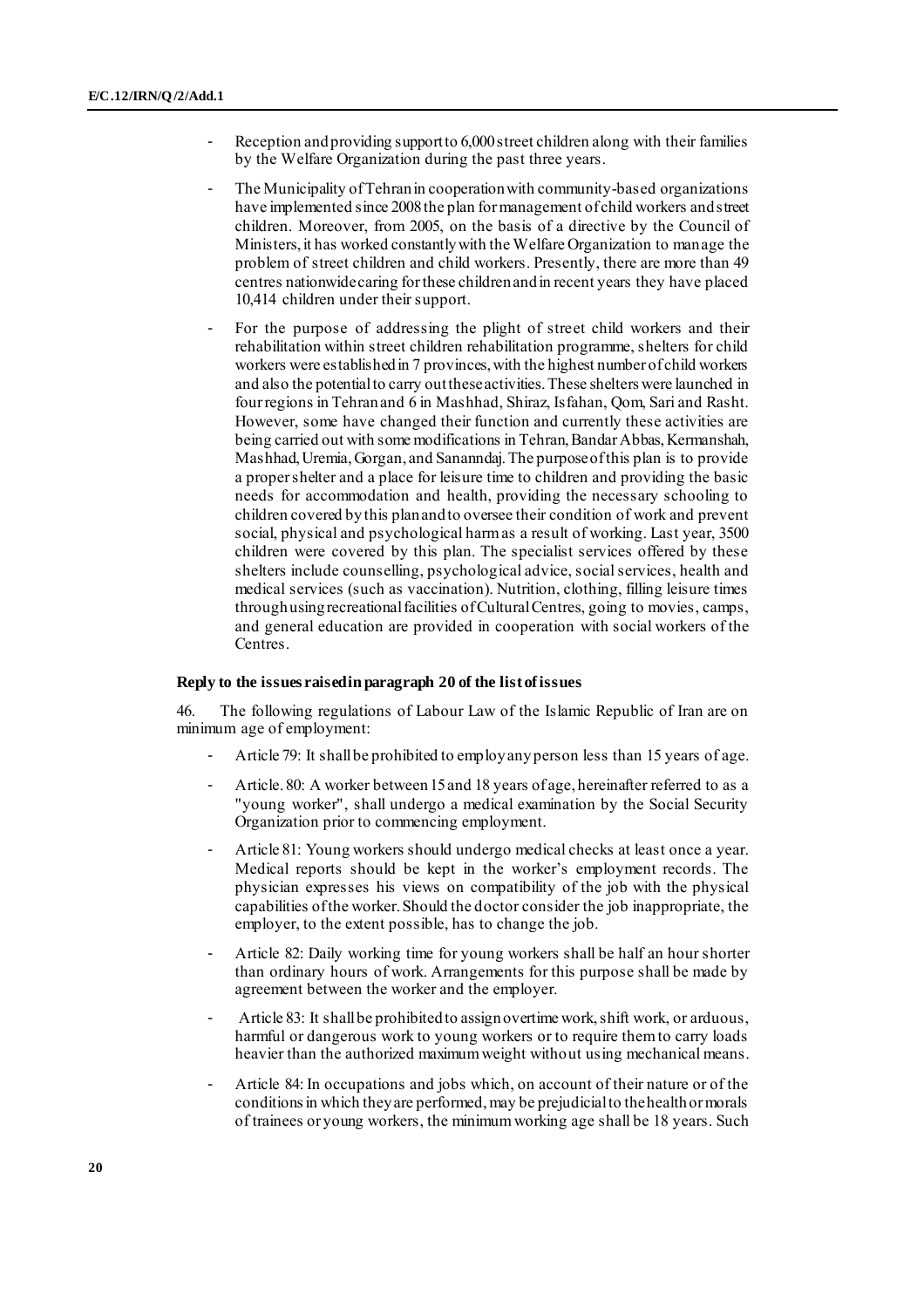cases shall be determined at the discretion of the Ministry of Labour and Social Affairs.

- It should be mentioned that in one Chapter of the Labor Law which deals with "offences and penalties", violating articles 79, 83, and 84 by employers are considered punishable - as stated in article 176.
- Article 176: Any person who commits an offence under a provision of sections 52, 61, 75, 77, 79, 83, 84 or 91 shall, for every offence and as the case may be, remedy the offence or pay any amounts due to workers, or both, within such time limit as may be set by the court in consultation with the representative of the Ministry of Labour and Social Affairs. In addition, the offender shall be subject to the fines prescribed hereunder in respect of each worker:
	- $(1)$  For up to 10 workers, 200 to 500 times the minimum daily wage of a worker;
	- $(2)$  For up to 100 persons, in excess of the first 10, 20 to 50 times the minimum daily wage of a worker;
	- (3) For more than 100 persons, in excess of the first 100, 10 to 20 time the minimum daily wage of a worker. In the event of a second offence, the offender shall be subject to a term of imprisonment ranging from 91 to 180 days.

47. It is noteworthy that given the law on Iran's accession to The Convention concerning the Prohibition and Immediate Action for the Elimination of the Worst Forms of Child Labour and its supplementary recommendations, ratified by the Islamic Consultative Assembly in 2001 and the bylaws 1 and 2 to this law that was approved by the Council of Ministers on 17 May 2004, which lists harmful occupations for workers under 18, the office of the Deputy Minister for Labor Relations conducts regular inspections to enforce the provisions of this law and to ensure observance of the regulations relating to minimum age for employment.

48. The performance of the General Inspection Department of the Ministry with regard to combating employment of children under the age 15 is shown in table 12.

#### **Article 11 - Right to an adequate standard of living**

#### **Reply to the issues raised in paragraph 21 of the list of issues**

49. Income poverty is the most tangible dimension of poverty. In an income-poverty based approach, the poor are identified on the basis of the level of their income and actual purchasing power in the market. On the other hand, hunger as the most extreme and the most brutal form of poverty is the first target of attention in poverty alleviation. Accordingly, the first purpose of the Millennium Development Goals was based on income poverty and hunger. To evaluate this situation, the following quantitative indices are being examined:

- Indicator 1: the ratio of population with income under \$1.25 per day.
- Indicator 2: Ratio of poverty gap on the basis of \$1.25 per day.
- Indicator3: Share of the poorest 20 per cent from total consumption.
- Indicator 4: Ratio of population receiving minimum dietary energy requirement.
- Indictor 5: Ration of poverty gap on the basis of minimum dietary requirement.

50. The first indicator to be examined is the ratio of population with income under \$1.25 per day according to purchasing power parity. This ratio has decreased considerably, from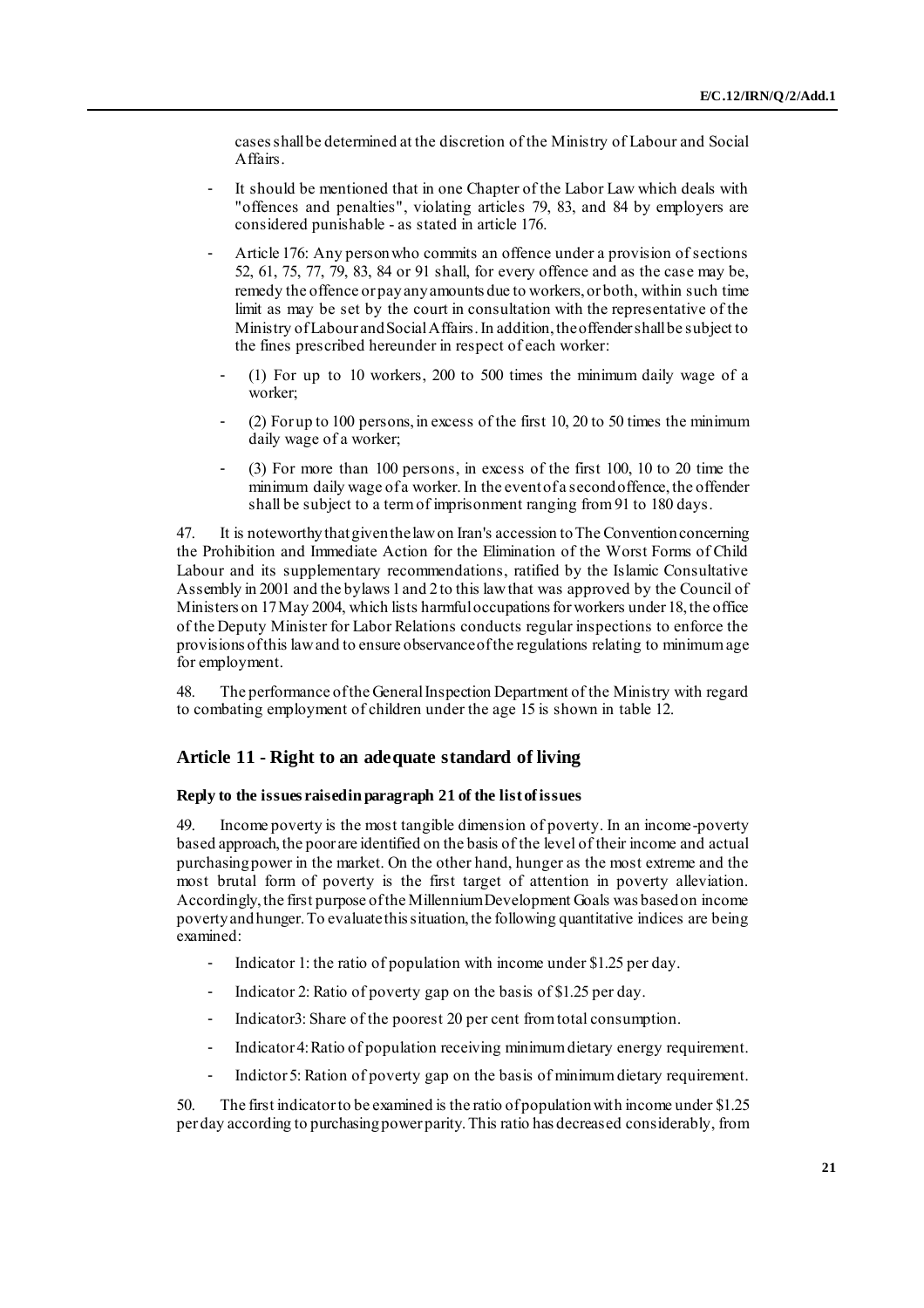1.8 per cent in 2001 to 0.37 per cent of the population in 2009. Over the years of the Third Development Plan (2000-2004), and the Fourth Development Plan (2005-2009), this indicator improved. Continuation of such trend would mean achievement of the first Millennium Development Goal. The indicator based on \$1.25 per day is the minimum indicator that is used for international comparisons. However, minimum standards of living in Iran are higher than this indicator. Although the ratio of population under the income line of \$1.25 has decreased, the protection agencies have placed more people under their coverage. These numbers tell us that still a part of the population live under poverty line and need special attention of policy makers. There are always special groups in vulnerable situations such as addicts, the homeless and other special segments who constitute a major part of these statistics.In other words, it can be concluded that the number of people with less than \$1.25 daily income mostly include those suffering more serious vulnerabilities and do not have the ability of living as normal individuals. These statistics have a certain special thresholds that have little relations to the structure of wealth distribution in the society.

51. The indicator of poverty gap on the basis of \$1.25 per day describes in relative terms the gap of income between the poor and poverty line; and indeed deals with situation among those living in poverty. Table 13 shows the ratio of poverty gap on \$1.25 per day has decreased from 0.37 per cent in 2001 to 0.12 per cent in 2008. In other words, average income of individuals with less than \$1.25 income per day has increased considerably. This shows that the policies of the Government to promote social justice, income equality have had gradual positive impact for the lower deciles of the population and the gap between the poorest portions of the population with low-income segments has narrowed. This has accelerated in recent years with the implementation of Subsidy Reform Plan. This reform plan has narrowed the gap between the lower deciles of the population and the higher deciles, especially between the lowest and the median deciles. Therefore, it can be claimed that the inequalities among the lower deciles has narrowed the most in the last ten years when measured with other equality indicators such as Gini coefficient. Accordingly, the security of minimum livelihood is provided for many of the poorest portions of the population during the past 10 years. There is now an opportunity for these segments of the population to be culturally and socially more active and to achieve greater equality with other segments of the population.

52. In order to have a better understanding of the poverty situation, we examine the indicator for share of the poorest 20 per cent from total consumption. Table 14 shows this indicator was 5.7 per cent in 2001 and with gradual change it reached 6.19per cent in 2010. This indicates that several factors contribute to higher share of consumption by low-income portion of the population and implementation of social protection policies could lead to this situation. There are also other factors that lead to higher share of consumption of the poorer portions of the population, such as the overall economic conditions, fluctuation in foreign currency exchange rates, changes in prices of oil and other macroeconomic indicators. In light of economic consequences of dropouts, a sharp rise in the share of this segment of the population will realize.

53. The fourth indicator relates to the portion of the population who do not have access to the minimum dietary energy requirement. This is the segment of the population that lives under the food poverty line (2100 calories per day). According to available information, the ratio of households who are deprived of receiving minimum dietary requirement has decreased from 1.44 per cent in 2001 to 1.15 per cent in 2009. Moreover, the nutrition gap has fluctuated over this period and reached to zero in 2009 (table 15).

54. Considering the increase in food variety over years under consideration and better culture of nutrition among middle and lower deciles of the population, the relevance of this indicator as a poverty indicator has decreased. This indicator by itself cannot be anymore a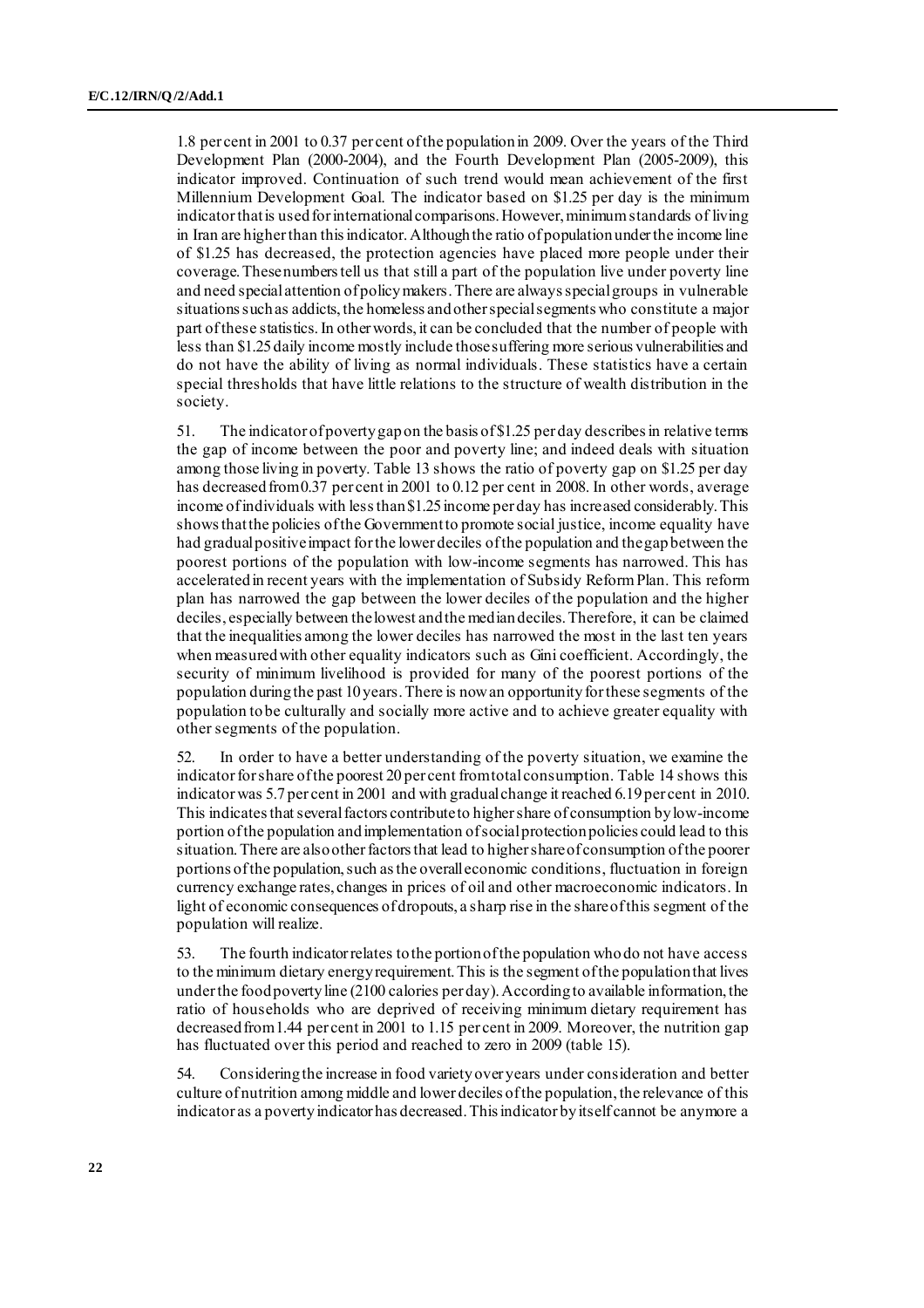good measure of poverty. Today, for many middle and low income families, consumption of carbohydrate, as principal source of energy, has been replaced by richer sources (proteins and vitamins). In fact families are more focusing on body cell enrichment than filling their stomach. However, in recent years the ratio of people who do not have access to a food basket that guarantees minimum dietary requirement has exceeded the number of people with daily income of less than \$1.25. This shows that \$1.25 per day income cannot guarantee access to minimum diet and we need to be cautious in using this indicator to assess the level of deprivation (table 16).

55. To achieve the goal of poverty eradication, for the first time, sectoral and crosssectoral documents have been drafted as strategic documents for Fourth Development Plan. The titles of the most important documents and sectoral and cross-sectoral programmes that partly or totally deal with poverty alleviation are as follows:

- Drought management executive plans
- Agricultural development plan
- Housing master plan
- Comprehensive plan on empowerment of women and protection of their rights
- The plan on employment generation and reduction of unemployment
- Cross -Sectoral Document for Poverty alleviation and rationalization of subsidies
- Regulations for social safety net.
- National plan for social-based empowerment
- The fund for social insurance of rural population

### **Reply to the issues raised in paragraph 22 of the list of issues**

56. First, the phrase "irregular property acquisition" is not mentioned in article 49 of the Constitution. Therefore, it does not seem relevant to question its meaning. Second, to help understanding the article and for the sake of interaction and explanation, it should be mentioned that the article in question refers to the wealth generated by usury and other sources that are enumerated in the article. There seems no ambiguity in the law to be clarified. Third, based on the law on execution of article 49 passed in 1984 the lawmaker provides definitions, order of execution and general rules. Subsequently, a relevant law was passed in 1989 on dealing with the wealth emanated from smuggling, hoarding and price gouging.

57. On registration of deeds and property, the applicable law that requires deeds of property to be registered in the Organization for Registration of Deeds and Property is the one which was ratified in 1931.

### **Reply to the issues raised in paragraph 23 of the list of issues**

58. According to article 30 of the Constitution of the Islamic Republic of Iran, providing appropriate housing for all people is one of the primary responsibilities of the government. Accordingly, policies and programmes in the housing sector in the urban and rural areas are intended to provide housing for all segments of the population, regardless of their ethnic background. It is noteworthy that in recent years, housing programmes have been implemented with a view to improve the access of low-income portions of urban population to housing and to improve and renovate housing in rural areas. In the following parts we will explain about the level of completion of housing projects in the provinces mentioned in the question.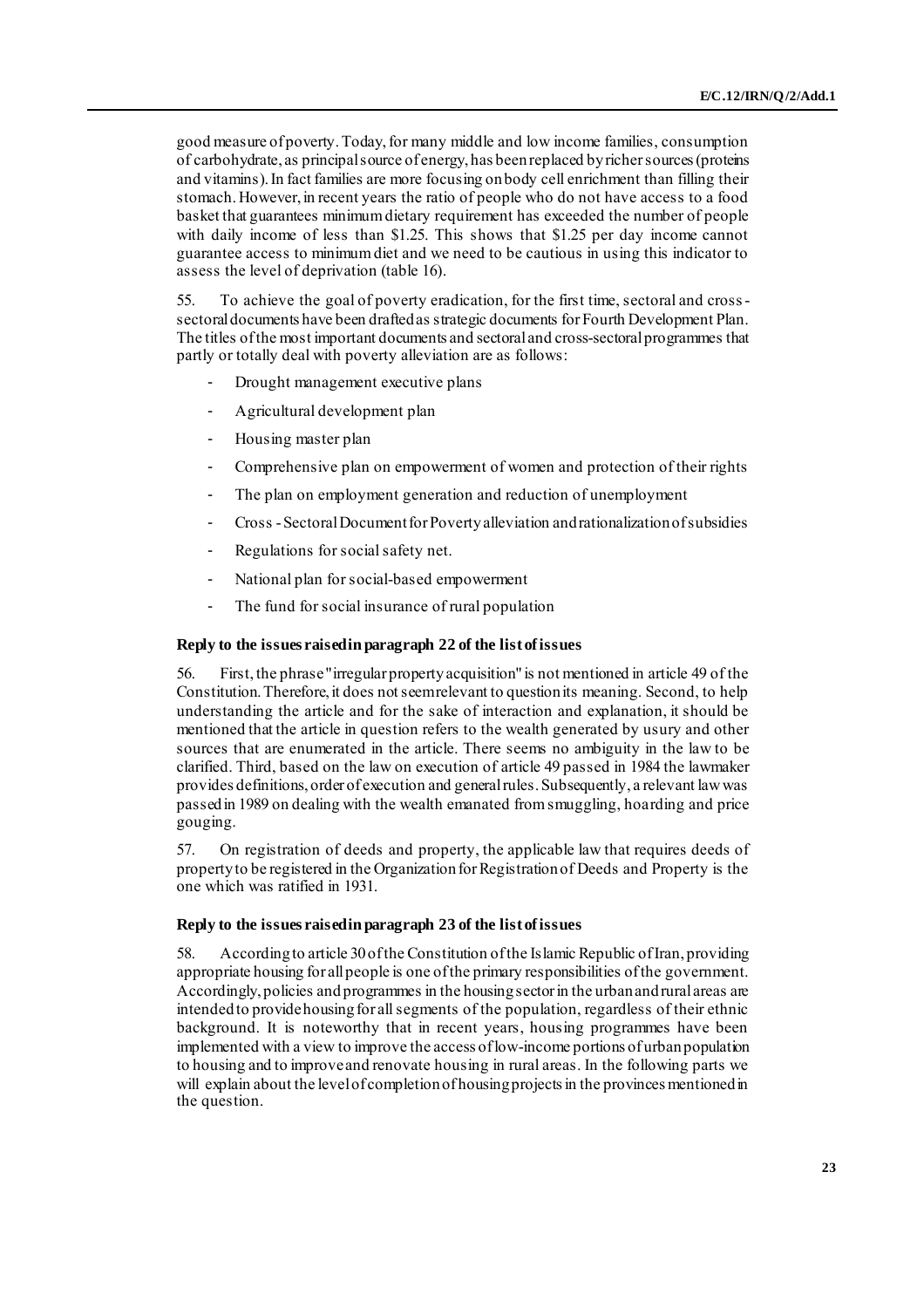59. Mehr housing Project is the largest construction work that has been carried out in Iran in recent years. The primary purpose of this scheme is to increase access of lowincome families to affordable housing in all provinces of the country. The provinces of Kermanshah, Sistan va Baluchistan, Khuzestan and Ilam are within the operational scope of this housing plan. Subsidized rural housing project is also underway under the title of Rural Housing Improvement. Needless to say, this programme has also been implemented in Kermanshah, Sistan va Baluchistan, Khuzestan and Ilam. These housing projects have improved the concentration of number of occupants in a residential unit in these provinces as a result of the increase in availability of residential homes. In paragraph "d" of Note 6 to the Budget Law of 2007 great emphasis was put on provision of housing for all, especially for the low-income segment of the population. To realize this goal through supporting the supply of housing and regulating the sector, the Government presented a bill to the parliament in 2007 for its approval. This bill became a law in 2008. The purpose of the law is to support construction activities in the housing sector.

60. Special attention is also paid to improving the situation of housing in the ethnic regions of Iran. Steps have been taken for this purpose within the Mehr Housing Project and Rural Housing Improvement Scheme for low-income groups between 2009and 2012 (tables 17and 18).

#### **Khuzetan Province**

- Mehr Housing Project: Of the total of 105.374 housing units planned, 101.064 units have reached the completion of foundation works, 79.823 units have finished the superstructure and roofs, 68.965 units have finished all superstructure, walls and piping, and 33.983 units are done with the finishing touches. Also, 5171 units have been renovated.
- Rural housing: in the province of Khuzestan there are plans for construction of 60.991 residential units, of which 53.679 are in the stage of foundation work, 48.961 in stage of superstructure and roofing, and 44.366 are ready for handover.

#### **Kermanshah Province**

- Mehr Housing Project: Of the total of 61.400 housing units planned, 53.634 units have reached the completion of foundation works, 47.262 units have finished the superstructure and roofs, 44.660 units have finished all superstructure, walls and piping, and 31.835 are in the stage finishing works and 3.570 units have been renovated.
- Rural housing: in the province of Kermanshah there are plans for the construction of 34.035 residential units, of which 31.715 are in the stage of foundation work, 30.021 in stage of superstructure and roofing, and 28.834 are ready for handover**.**

#### **Sistanvan va Baluchistan**

- Mehr Housing Project: Of the total of 19.000 housing units planned, 18.359 units have reached the completion of foundation works, 15.181 units have finished the superstructure and roofs, 13.862units have finished all superstructure, walls and piping, and 11193 units are done with finishing touches. Also, 3.483 units have been renovated.
- Rural housing: in the province of Sistan va Baluchistan there are plans for the construction of 52,482 residential units, of which 46960 units are in the stage of foundation work, 41.062 units are in the stage of superstructure and roofing, and 37.535 units are ready for handover**.**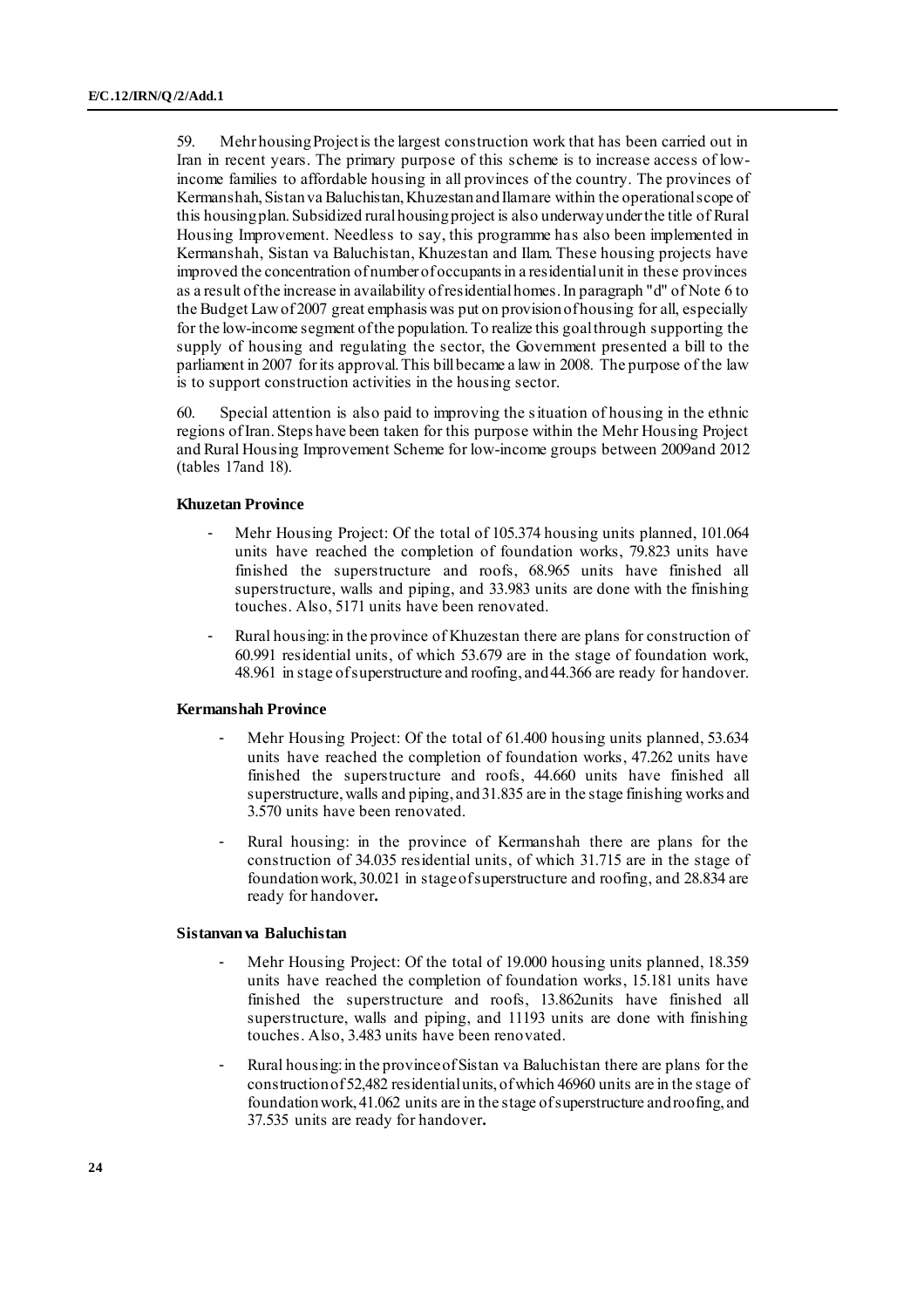#### **Ilam province**

- Mehr Housing Project: Of the total of 19,368 housing units planned, 15513 units have reached the completion of foundation works, 14.695 units have finished the superstructure and roofs, 13.425 units have finished all superstructure, walls and piping, and 9,633 are ready for handover. 1608 units have been renovated.
- Rural housing: in the province of Ilam there are plans for the construction of 18,316residential units, of which 17,174 are in the stage of foundation work, 16,651 in stage of superstructure and roofing, and 16,208are ready for handover.

61. With the implementation of the Subsidy Reform Plan and payment of monthly sum of cash to citizens, the residents of the areas mentioned in the question are also covered by the plan and their livelihood has improved.

#### **Reply to the issues raised in paragraph 24 of the list of issues**

62. The constitutional and civil law of Iran do not place any restriction to ownership of women on housing, real estate, movable and immovable properties. According to Article 20 of the Constitution all citizens of the country, both men and women, equally enjoy the protection of the law and enjoy all human, political, economic, social, and cultural rights, in conformity with Islamic law. According to article 958 of the Civil Code of the Islamic Republic of Iran every human being is entitled to civil rights. And according to article 959, "nobody can alienate himself entirely from the entitlement or enjoyment of the whole or part of his civil rights".Considering that ownership of movable and immovable property is acquired by purchase, inheritance, and gift and other ways, it is part of the civil rights of people. Nobody can deprive a person of the right to own and exercise his/her right with regard to the property. There is no difference between men and women with regard to the right of ownership and anyone has the right to make use and benefit of his/her properties unless otherwise was expressed by law. According to the law on promotion of rental house construction, the women headed households are one of the beneficiary groups of the facilities of this law (young married couples and low-income persons are the other two groups).About 20 per cent to 25 per cent of the housing units covered by this law were rented to women headed households.

63. Besides, based on article 1 of the executive order of the law on promotion and regulating housing sector women headed households and unmarried women above the age of 35 are among the groups who are covered by Mehr Housing Facilities.

64. Moreover, in light of Note 1 of paragraph 2, of the same article, scientific elites and persons with physical disabilities with an introduction letter from Welfare Organization can benefit from the facilities provided by Mehr Housing Project regardless of being man or woman. These cases explain observance of the rights of women to eliminate gender-based discrimination in policies pertaining to housing sector.

65. With regard to inheritance cases, there are differences between men and women. The rulings on inheritance are made in light of duties, responsibilities and social and family status of men and women. Meanwhile, not in all cases the share of men form inheritance is more than women. Examples where the share of women from inheritance is more than men will be provided later. Moreover, taking a more profound look at the economic system of Islam indicates that women have no economic obligation in the family, and alimony and cost of living are the responsibility of father or husband. Alimony covers costs of housing, food, clothing, health and medical treatment from the time of marriage to the end of life, and even during the Eddeh period (4 months and 10 days of restraint during which a divorced or widowed woman shall not remarry) is the responsibility of husband. The cost of child support from birth to self-reliance is the responsibility of father. Besides, getting inheritance is once in a lifetime event, and a person may not even receive any inheritance in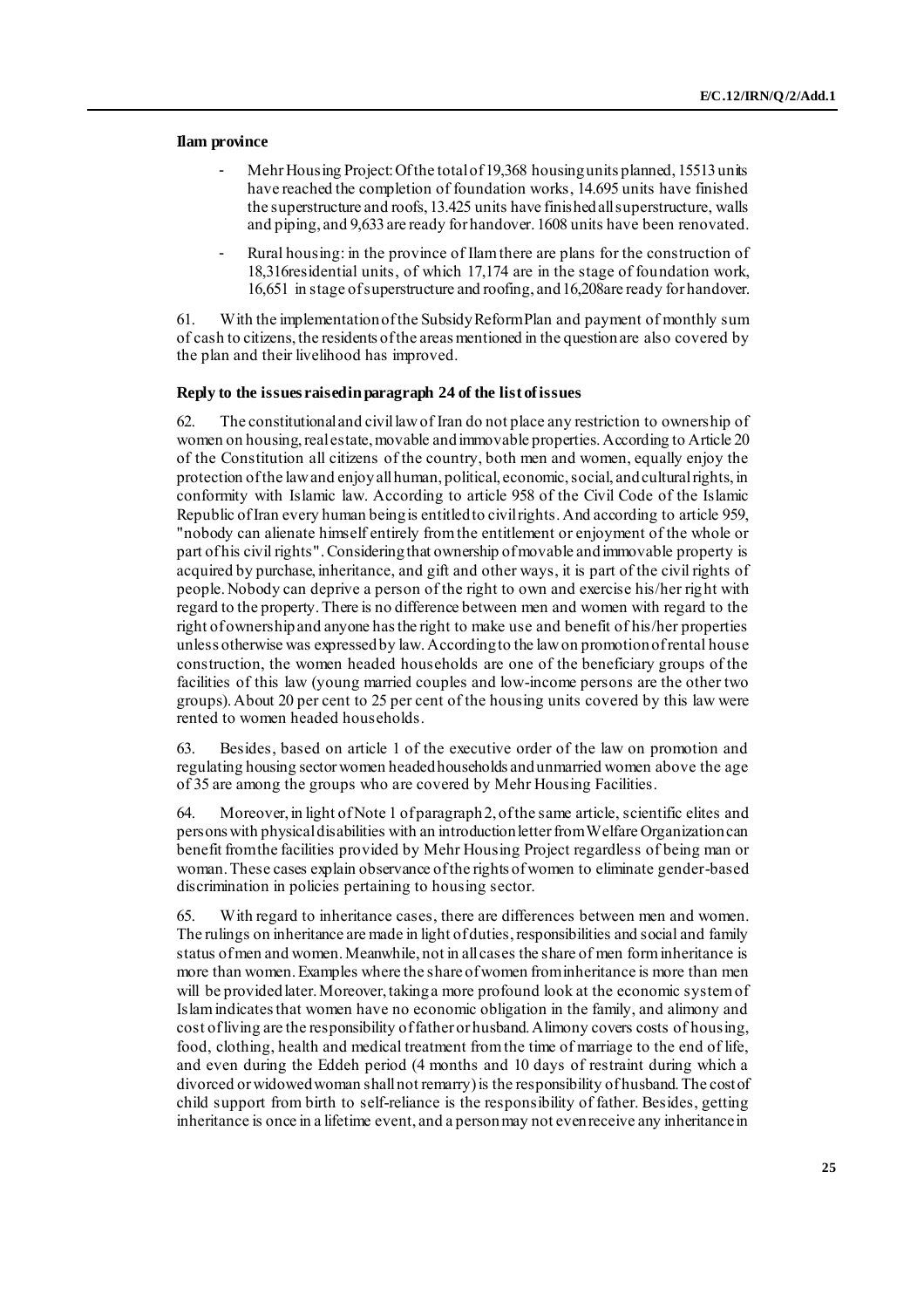his lifetime. Moreover, whatever owned as the result of buying, personal efforts, gift, and inheritance by women belong to them and no one has the right to interfere in their ownership. Women are not required to pay for the financial needs of their husband or children. While, men given their responsibilities for the economic life of the family, should spend what they own and even part of their inheritance to meet the needs and costs of living. Therefore, the economic system of the Islamic Republic of Iran which is based on Islamic system is designed to support women.

66. In addition to above-mentioned cases, according to article 1200 of the Civil Code of the Islamic Republic of Iran, the expenses occur to take care of parents must be bear by the male child or grandsons in the order of kinship. Girls do not have any responsibility for such costs.It is to be noted that there is no restriction for a father to transfer all his wealth to his daughter before death.

- 67. There are cases where women take more from inheritance than men:
	- When deceased has a father and a daughter, then the daughter of the deceased inherits 1/2 of the inheritance, the father of the deceased receives 1/6 of the inheritance (art. 908 Civil Code).
	- Where the decease has no heir but grandchildren, if the grandchild from his son is a girl, the girl receives two times more than the grandchild from the daughter who is a boy.
	- If a man dies and his inheritors are his wife and four brothers, then the wife takes 4/16, and each brother takes 3/16 from the estate left by the deceased.
- 68. There are also cases where men and women take equal inheritance:
	- When a person dies and the inheritors are father and mother in addition to children, then father and mother take equal share of 1/16 from the inheritance.
	- When the deceased has a number of brothers and sisters from the maternal side, they all take equally from the inheritance.
	- Paternal and maternal grandfather and grandmother receive equally from the inheritance.
	- Where the mother and father are the sole inheritors of the deceased, they take equal inheritance.
	- If the sole inheritor of the deceased is a boy or a girl, he or she would receive equal inheritance.
	- If the sole inheritors are uncle and aunt (from the father side or mother side), they take equal share.

### **Article 12 - Right to physical and mental health**

### **Reply to the issues raised in paragraph 25 of the list of issues**

69. Since the past two decades distribution of milk and one hot meal for students of elementary and secondary schools in disadvantaged regions of the country has been part of the annual programmes of Ministry of Education. According to directive issued by the Council of Ministers all new entrants to pre-elementary schools, students of elementary and guidance schools as well as their staffreceive two or three times 200 to 300cc milk during a week. This plan has been implemented since 2000 in all provinces. The plan to provide one hot meal to day-care centres in rural areas has helped improve nutrition of children under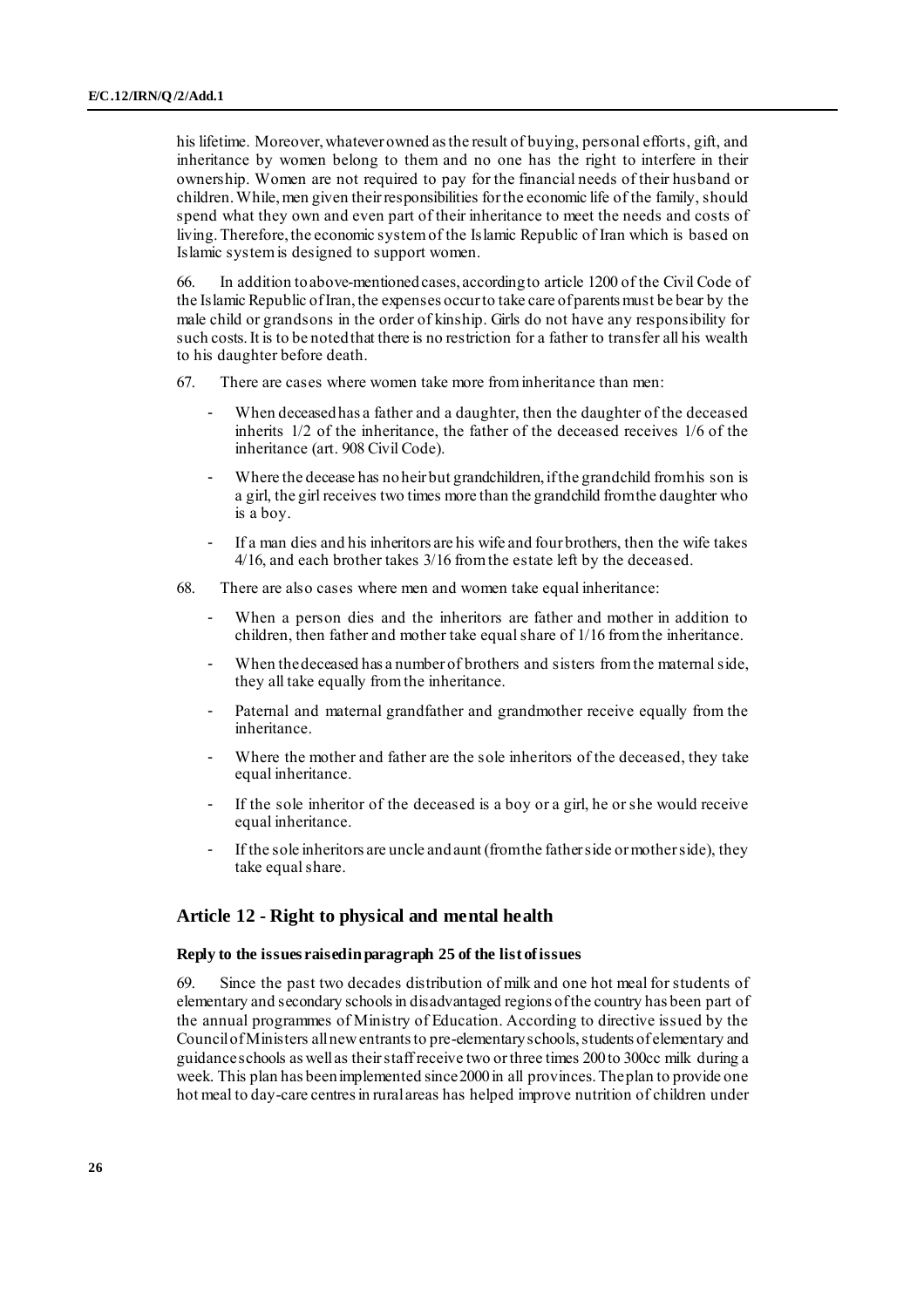the age of 6 in rural areas of the country. In this plan a hot meal is given to children 2-6 years in 5000 rural day-care centres, covering more than 140,000 children.

70. The results of three surveys in 1995, 1998 and 2010 on stunting and low-weight of children under age 5 show a substantial reduction especially between 1998 and 2010. Prevalence of nutritional stunting declined from close to 19 per cent in 1995 to 15.4 per cent in 1998 and 6.08 per cent in 2010. The prevalence of low-weight in children under 5 has decreased from 16.6 per cent in 1995 to 10.9 per cent in 1998 and to 4.08 per cent in 2010. The prevalence of underweight among children under 5 has also decreased from 6.9 per cent in 1995, to 4.9 per cent in 1998 and to 4 per cent in 2010 (table 19).

71. Several institutions in Iran are involved in mitigating the consequence of malnutrition. The Ministry of Health plays the leading role. One of the primary objectives of nutrition improvement programmes is to prevent, control, and reduce malnutrition among children, especially in the deprived regions of the country. Therefore, for the purpose of achieving this goal, the Ministry of Health has consistently tried to have close cross-sectoral cooperation with other sectors that are relevant to food and nutrition.

72. Ministry of Health, Ministry of Cooperative, Labor, and Social Welfare and other agencies and stakeholders involved in improvement of nutrition of children and poor families have all worked together for this purpose. Given the multi-dimensional aspect of nutrition, the Ministry of Health has implemented a joint project on malnutrition in cooperation with other stakeholders in three cities of Ilam, Bardsir, and Borazjan. Evaluation of this project after three years of intervention indicates that malnutrition of children has decreased by 50 per cent. This project included theoretical and practical education of mothers on child nutrition, teaching women with poor literacy on subjects relating to health and nutrition, creating gardens for vegetable cultivation at homes and schools, strengthening monitoring services for the growth of children, etc.

73. In light of the good results from this project, the plan has been carried out in all universities from year 2000. Nutrition Support Programme for children under 6 s uffering from malnutrition who live in poor families have also been covered in this plan under Imam Khomeini Relief Committee. Within a short period of time this plan has been extended to 14 provinces. In this programme children suffering from malnutrition are identified and then are provided with food basket by the health sector. The mothers also attend training classes and the growth of their children is regularly monitored. In keeping with article 4 of the Implementing Regulations relating to the law on social safety net, the programme for supporting groups in vulnerable situations, nutritional support plans have been extended nationwide by the Ministry of Health, and in cooperation with Ministry of Welfares and Social Security and Imam Khomeini Relief Committee.

74. This collaborative protection programme began in 2009 and has produced substantial results until 2012. The number of children covered by the food basket programme has gone up from 47,000 in 2009 to 60,000 in early part of 2012. The progress report of this programme, based on its indicators shows improvement in nutrition of children (national average is more than 40 per cent) through offering food basket, nutritional counselling and educating mothers on child nutrition; over 70 per cent improvements after implementing the food basket programme. In this project, other development and welfare agencies, including Literacy Movement, Ministry of Agriculture, Welfare Organization and Ministry of Education played important role.

75. Some of the measures taken in this connection are as follows:

Over the years extending from 2009 to 2012, Health Houses were equipped with kitchens to offer practical training to mothers on supplementary diets. The number of these kitchens was 1400 in 2009, and has now reached 2200.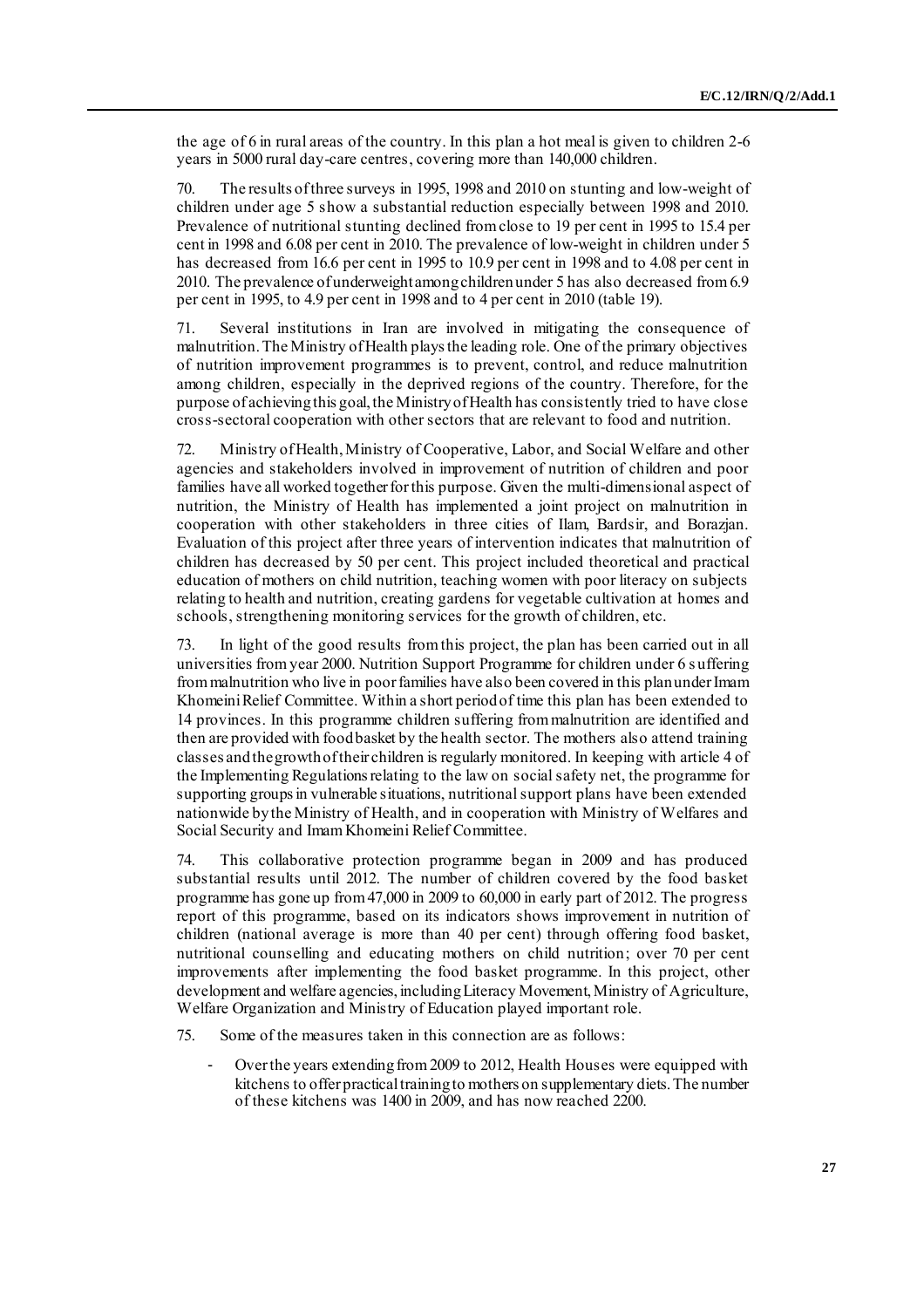- Considering the role of nutrition education and counseling in raising awareness and its impact on attitudes of mothers on nutrition and improvement of nutrition of children, the number of nutrition counseling units has increased from 80 in 2009 to 150 in 2012. This will facilitate providing counseling services on child nutrition for children suffering from malnutrition.
- To promote the culture of consumption of vegetables in households as a source of vitamins and minerals, in cooperation with the Ministry of Agriculture and Ministry of Education, the number of vegetable plantation gardens in Health Houses, schools and homes has increased from 14,000 to 63,000 between 2009 and 2012.
- Education on nutrition, growth monitoring and provision of one hot meal in rural daycare centers have been among major programmes to help improve nutrition of needy children under 6 in deprived and rural regions of the country. Provision of one hot meal for children 3- years old in rural daycare centers began from September 2007. This programme has been carried out by Welfare Organization, with the cooperation of Ministry of Cooperative, Labour and Social Security in more than 5000 rural daycare centers. In this programme, in addition to providing one hot meal, instructors and parents of children are taught about subjects relating to health and nutrition of children.

76. Programmes on nutrition education, growth monitoring and provision of one hot meal in rural day-care centres from 2009 to 2012 have been consistent:

- In 2009, this programme was implemented in more than 6000 rural daycare centers, covering 160,000 children. In 2010 this programme was implemented for six months for 140,000 children. In 2011, this programme covered 154,321 children 3-6 years in 7,360 rural daycare centers. The result of monitoring shows improvement of nutrition in some regions has been more than 50 per cent.
- The programme to promote breast-feeding with a view to increasing feeding solely mother's milk in the first 6 months of life, and continuing breast-feeding with supplementary diet until the age of 2 is among important programmes of the national health network. Moreover, the programme for feeding supplementary diet from age of 6 months is taught to mothers and child care personnel during face-toface programs.
- One of the ways to prevent and control shortage of micronutrients is by drops and multivitamins 15 days after birth up to 24 months, as well as iron supplements through iron drops and syrup from the age of 6 to 24 months. Distribution of free supplements is carried out by health and medical networks. In this programme, there are guidelines which are used for training and counseling services on nutrition by the health and nutrition experts. According to country programmes in 2011, the coverage for supplements of iron drops and multivitamins is 98 per cent.
- One of the important steps in determining the situation of growth and nutrition of children and fast identification of children suffering from stunting and malnutrition, is by carrying out monitoring of the growth of children, measuring their height and weight, measuring the circumference of the head by health, school and counseling staff within regular periods and on the basis of the approved guideline. In case of any abnormality in the growth of the child, the physician and the health personnel will monitor the situation, and if needed, refer the child to a specialist.

77. According to the results of country surveys, from 1998 to 2010, and pursuant to programmes and interventions, the prevalence of malnutrition of children under 5 on the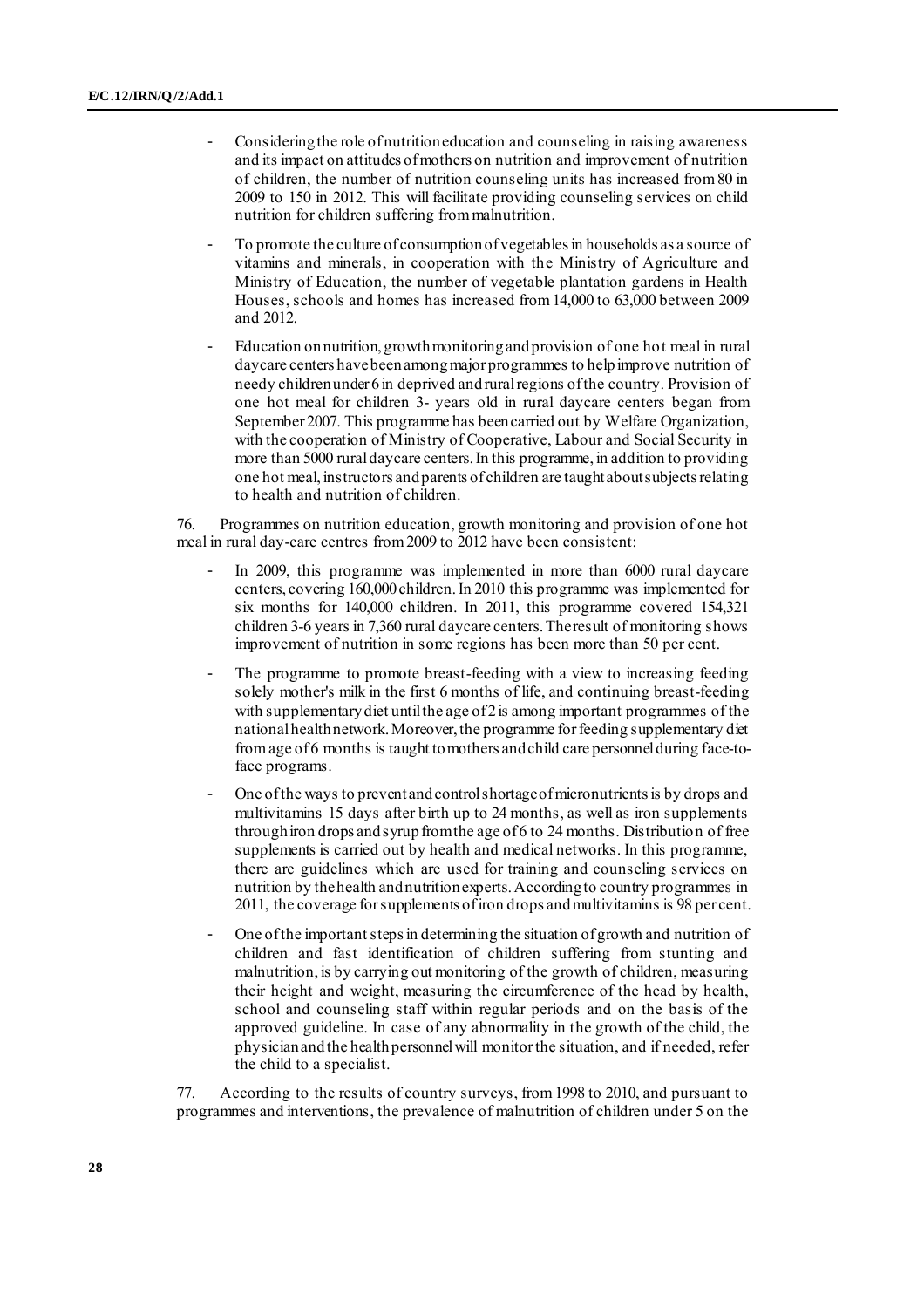basis of low-weight which was recorded 10.9 per cent in 1998, decreased to 4.08 per cent in 2010.

78. To improve the nutrition of pregnant and lactating mothers suffering from malnutrition in the poor families, in cooperation with social protection agencies, food baskets are provided to them in addition to nutrition counselling, and increase in mother's weight is monitored.

79. In 2009, 10.000 pregnant and lactating mothers suffering from malnutrition were covered at 14 universities of medical sciences by the programme. This programme has expanded since 2011 and 19 universities of medical sciences (in 124 cities) are covering 15,000 qualified to receive free food baskets. Moreover, micronutrient supplements that include free distribution of iron supplements, folic acid and multivitamins are provided during pregnancy and the breast feeding period. This programme is carried out to prevent shortage of micronutrients and to improve the health of the mother. According to the latest research, percentage of coverage of iron supplements, folic acid and multivitamins among pregnant mothers is respectively82 per cent, 92per cent and 82per cent. Assessment of this programme shows that with the provision of food baskets, 85 per cent of mothers covered have shown desired weight increase during the pregnancy period.

#### **Reply to the issues raised in paragraph 26 of the list of issues**

80. The first two years of life is the vital period for desirable growth, development and overall health of human beings. In this period, the prevalent diseases of childhood and shortage of micronutrients can leave long-term and irreparable impact on later years of life. Malnutrition during these years cause diseases and increases the chance of death and impairs mental and physical development. In the long run, it will have negative impact on mental performance and physical ability, and impairs productivity and health during adolescent and adult years. The improper dietary regime during breast feeding time is the direct and basic cause of malnutrition in the first year of life. This is the reason for 49 per cent of deaths of children under 5 and suffering of children of infectious diseases. In Iran, promotion of breast-feeding began in 1986 after the establishment of the Commission on Milk and Children Diet. Meanwhile, three state distribution companies took charge of distribution of formula milk. The cans containing the formula milk used similar cans without any labels and a directive was issued concerning shared room for mother and her infant. In 1988 and 1991 coinciding with the global movement on breast-feeding, a dynamic movement and relentless efforts were started to raise awareness on breast-feeding and its health, immunological mental, emotional, social and economic benefits in preventing chronic respiratory diseases and diseases of the digestive tract, especially dysentery. Since these programmes were implemented from time to time, it was felt there needs to be a comprehensive national plan to preserve the achievements of these programmes, for this reason, a national plan on nutrition with mother's milk was drafted and its implementation began in 1991.

81. Among activities in the early years of the implementation of this programme mention can be made of the following cases:

Assessment of the existing situation, establishment of national center on promotion of breast-feeding, establishment of mother's milk committees in universities, organizing more than 1,250 training workshops in all provinces that taught doctors, in cooperation with the national Committee on Mother's Milk, in order to train teachers groups in universities, establishing four training centres on breast feeding in four major provinces to cover neighbouring provinces, review of general medicine syllabus, approval of the Board of Children for one-week course in nutrition workshop for all those in third year of paediatrics studies before taking the Board Exam in 1993. The establishment of the Society for Promoting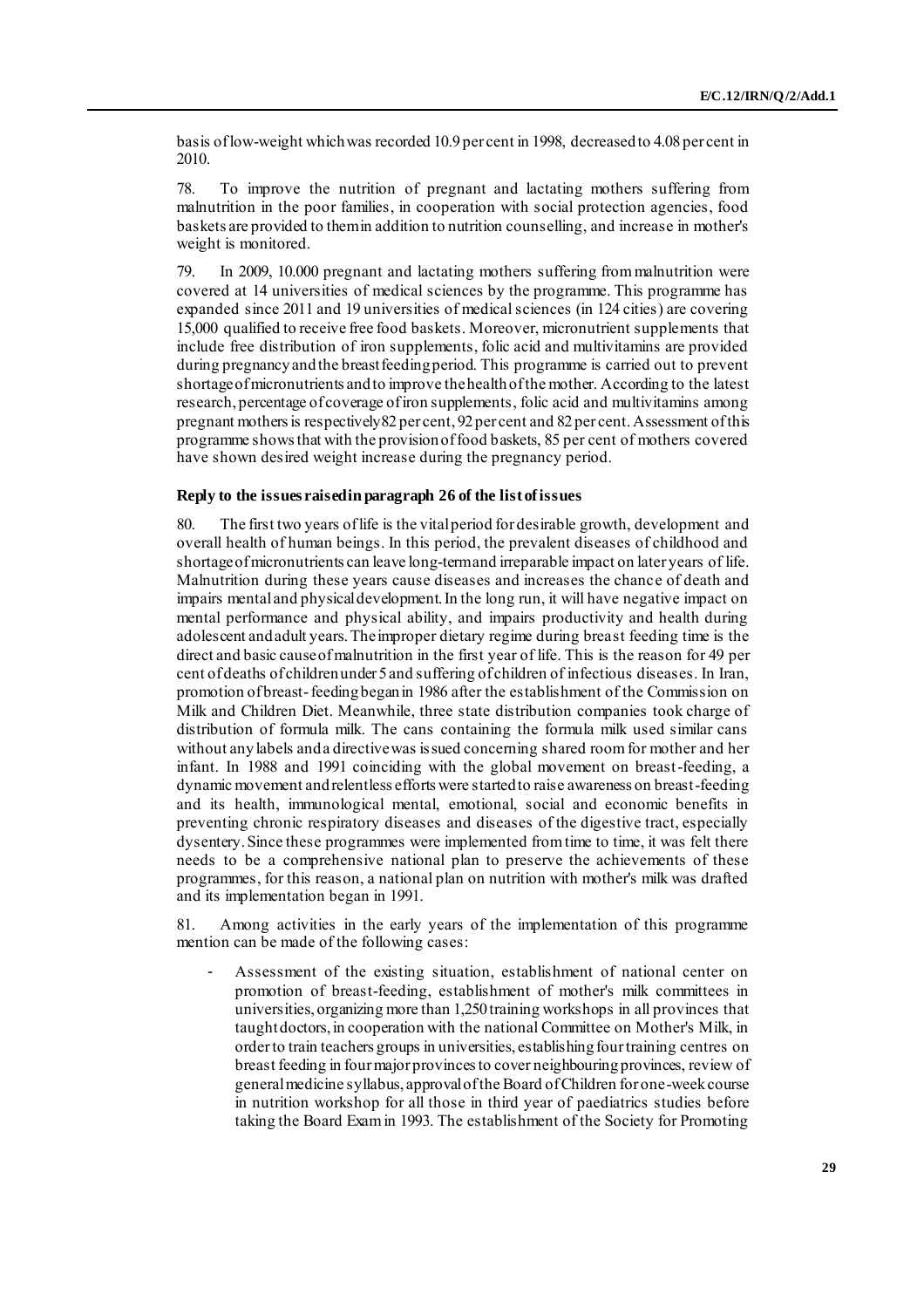of Breast-Feeding as the legislation under the title of the Law on Mother's Milk which was ratified by the Islamic Consultative Assembly, preparing teaching material for breastfeeding and launching child friendly hospitals.

It should be noted that in 1997, National Center for Breastfeeding was merged with Children Health Department and its activities continue under new arrangements.

82. Islamic Republic of Iran has made substantial progress in promoting breast feeding. According to survey in 2005 (IMES) the situation of nutrition with mother's milk is as follows:

- Presently in the Islamic Republic of Iran exclusive breastfeeding for children under 6 months is 23.1 per cent, continuation of breastfeeding until one year is 90 per cent and until 2 years of age is 57.5 per cent. These findings show reduction in exclusive breast feeding in the first 6 months as compared to previous years. Fortunately, in the latter part of 2005 some measures were taken to revive the work of the National Center for Breastfeeding and the university breastfeeding committees were activated to do more intervention works.
- Recent surveys by MIDHS in 2010 show that exclusive breastfeeding for children under 6 months have risen to 53.1 per cent. Continuation of breastfeeding until one year has increased to 84.1 per cent and to 51.1 per cent to two years of age. Given the superior role of mother's milk in reducing incidence of diseases the implementation of this programme continues to be of high priority.

### **Articles 13 and 14 - Right to education**

#### **Reply to the issues raised in paragraph 27 of the list of issues**

83. According to article 3 of the Constitution, the government must provide all citizens with free-education in all levels, and must facilitate expansion of higher education throughout the country. Following this principle the education system in the Islamic Republic of Iran is making serious efforts to lay the ground for education of the entire population in Iran. In the Islamic Republic of Iran the census on the number of students is done on thebasis of gender, rural and urban areas, and provinces. The ethnic indicator is irrelevant in these statistics.

84. The number of elementary girl students in rural areas in the school year 2011-2012 was 877,271, constituting 48.3 per cent of rural elementary students. This number shows there is not a significant difference between girl and boy elementary students in rural areas. It should be noted that the total number of rural students last year was 3,071,164, of which 1,443,843 were girls (47 per cent).

85. The Ministry of Education is applying its utmost effort to send women teachers to rural areas. Incentives and encouragements are provided for female teachers to go to these areas, presently there is substantial presence of women in rural areas. The reason for shortage of women teachers in rural areas is basically due to lack of interest by women teachers. The Ministry of Education has on its agenda hiring of local women for this purpose.

86. Of the total number of 948.223 employees of the Ministry of Education in school year 2011-2012, 52.3 per cent were women.

87. Of the total number of 133.536 employees of the Ministry in the elementary period of the rural areas 55,892 were women (42 per cent).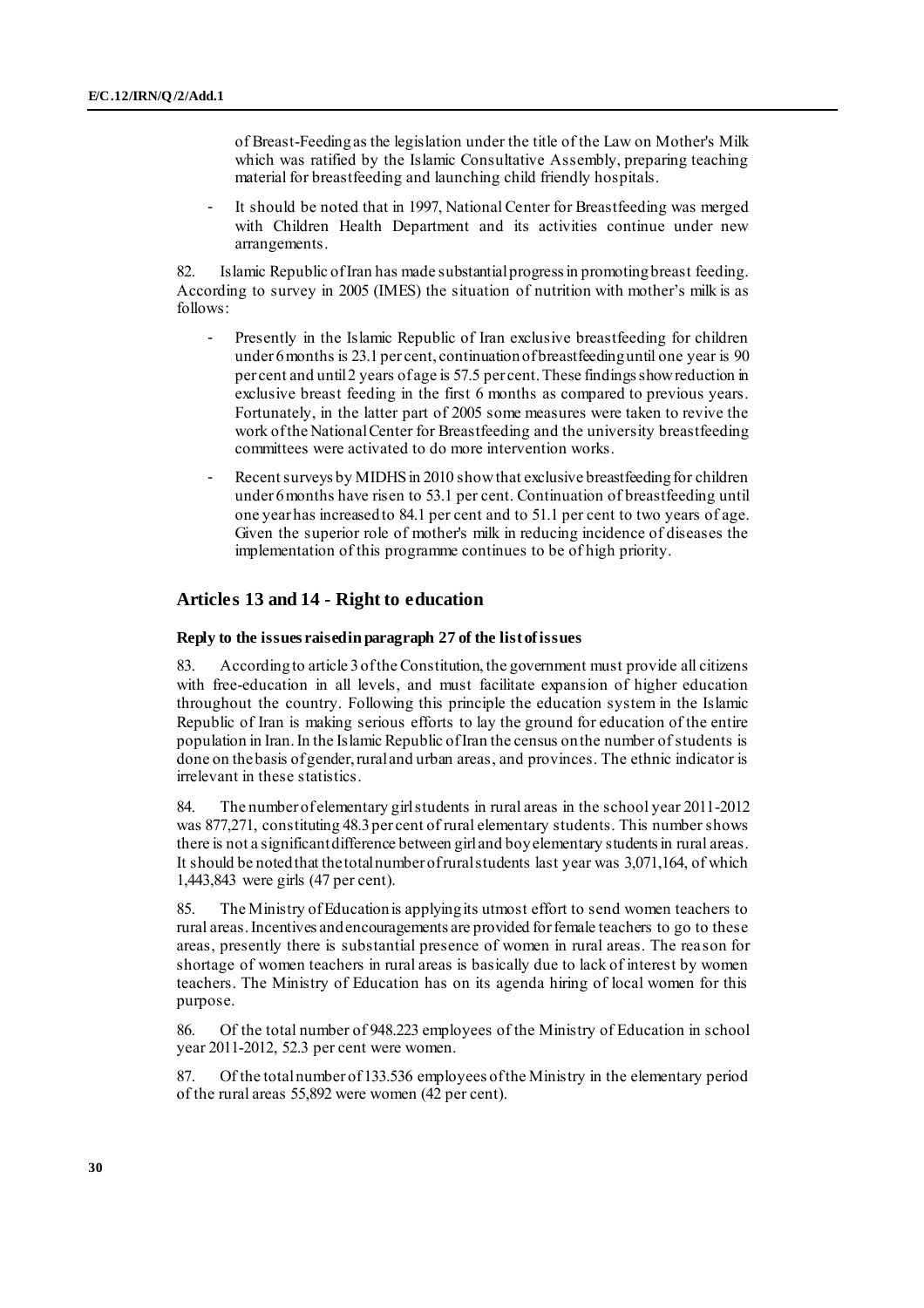88. Of the total number of teachers in rural and urban areas, 94.3 per cent have university degrees. Of the total number of teachers in rural areas 93.3 per cent have university education. It should be noted that the same number for urban areas is 94.7 per cent, therefore, there is not a significant difference in the capability of teachers in urban and rural areas. With regard to material and equipment in rural areas and cities, the following numbers deserve attention. Of the total of 57,619 elementary schools fin 2011-2012 school year, 39.687 schools (more than 69 per cent) are located in rural areas.

### **Reply to the issues raised in paragraph 28 of the list of issues**

89. To answer this question we would like to refer the esteemed Committee to the 2012 Education for All Global Monitoring Report by UNESCO, which is the most important source for statistics and information on global education. According to this report the Islamic Republic of Iran is among those countries that has made substantial progress in education. For example, in one part of this monitoring report it is stated that for 2012 among 38 countries for which gender inequality in deduction was less than 0.9 per cent, the Islamic Republic of Iran was among 25 countries that passed this threshold in 2010. Iran is now among 6 countries that has achieved gender equality in education.

90. Moreover, according to the Annual Education Publication, for 2011 Iran was among the countries of the region that has been able to increase enrolment for secondary schools form 1 million to 8 million from 1970 to 2009. This same source states that the Islamic Republic of Iran in 2009 registered the highest rate of secondary schools graduates in south and west of Asia. This rate for graduates of secondary schools was 81 per cent. Also the Annual Statistical Publication in 2012 states that the rate of repeating elementary classes had a substantial drop in the region of south and west Asia, Iran was able to lower this rate of repetition from 5 per cent to 2 per cent.

91. Article 30 of the Constitution states that the government shall provide all citizens with free-education up to secondary school. Article 52 of the Law on Fourth Development Plan requires the government to make education until the end of the 10th grade compulsory. According to this law, Iranian citizens should attend school up to age 15. This same article requires the government to ensure access to equal education opportunities especially for less developed parts of the country, to expand learning opportunities, skills training, and enhancing human resources productivity for girls and qualitative and quantitative development of public education of this group, and take the following steps:

- Development of the required conditions for compulsory education for all.
- Making education compulsory until the end of secondary school, commensurate with possibilities and gradually in regions that will be announced by the Ministry of Education.

92. Measures and steps that have been taken to combat illiteracy from 2009 are as following:

- Programmes and local textbooks for every province and poor persons and holding of literacy festival in rural and urban areas in which literacy rate has reached 97 per cent which resulted in calling those regions as illiteracy-free regions.
- The plan literacy teaching of 10-49 years age group up to fourth and fifth grade. To this day more than 12,000 cities and rural areas have become free of illiteracy. Production of literacy teaching programmes for national and provincial television networks, establishment of 3500 learning centers nationwide, in which skill and vocational training is also offered in addition to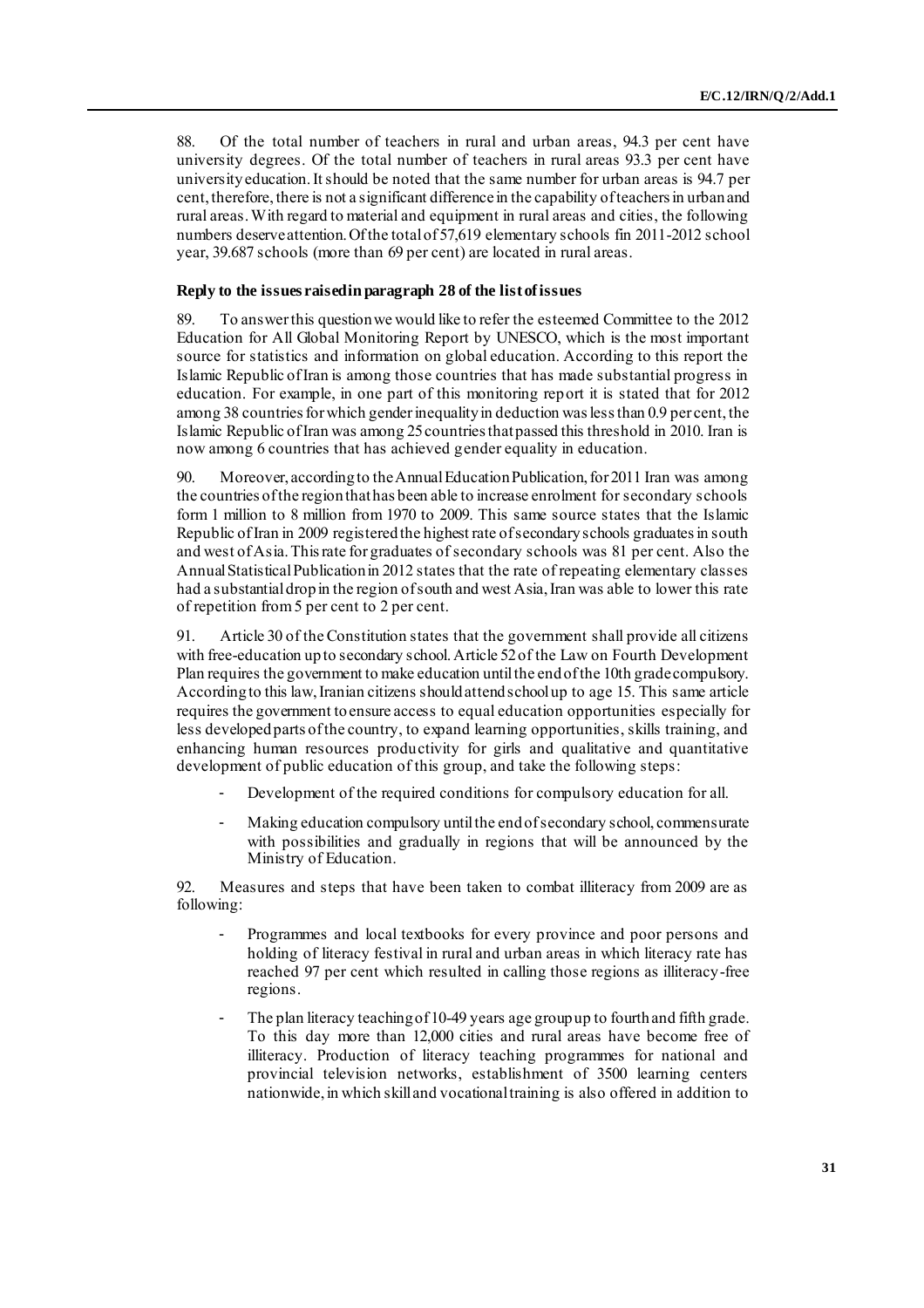literacy teachings that are geared to meet the daily needs of people and to enable entrance to job market.

### **Reply to the issues raised in paragraph 29 of the list of issues**

93. Implementation of the plan to increase coverage of students at school age with emphasis on girls, vulnerable children (children in difficult families and child workers) has been one of the primary tasks of the education system in Iran. Implementation of this plan to attract and keep children who have been left out of school in school yeas 2010 and 2011 has resulted in admission of 28,000 of these children to the education system. In the school year 2006-2007 the ratio of girls to the total number of students was 48.3 per cent. This ratio has gone up to 48.5 in 2010-2011 school year. The ratio of female teachers in 2007 was 55 per cent, while the same number in 2010-20011 school year was 63.4 per cent. One of the reasons for this increase was the use of female teachers for elementary schools, especially for first to third grades. The number of female teachers in rural areas has increased from 35.9 per cent in school year 2006-2007 to 46.5 per cent in school year 2010- 2011. In school year 2011-2012 concentration of students in a rural area class room is 16.4. The ratio of teacher to students in 2010-2011 school year was 22.4. Rate of net absorption in first grade of elementary schools in school year 2006-2007 was 95.3 per cent, while the same number in 2010-2011 reached 97.6per cent.Moreover, the rate of net enrolment for elementary schools increased from 97.4 per cent in school year 2006-2007 to 98.4 per cent for 2010-2012.

94. According to estimations, in 2011 of the total population of 15 years and over, 84.3 per cent are literate. Of this number, the number of literacy among women is 49.6 per cent, and 50.4 per cent among men. In the same year of the total population of 15-24 years 73 per cent were literate.

95. The Islamic Consultative Assembly ratified the law on protection of children and adolescents in 2002 which regards as an offence preventing a child from going to school and the offender is sentenced to pecuniary fine.

96. According to the single article law concerning facilitating the conditions for education of Afghan and Iraqi nationals living in Iran that was approved by the 78th meeting of the Supreme Council of Cultural Revolution in 2010, students and literacy learners who are nationals of Afghanistan and Iraq who are living in Iran, regardless of their status, can enrol at public schools.

97. The Seven-Point Guideline on Consolidated and Universal Education of Children was promulgated to meet the requirements of students with special needs. The objective of this guideline was to gradually prepare those children to be able to learn in public schools. This guideline started to be implemented in 2006-2007 school year on a trial basis for 120 units, the guideline is currently being implemented throughout the country.

98. All students have now access to official education and teaching programmes in public schools. Expulsion of students for whatever the reason, especially during the elementary years is forbidden. Efforts are being made to increase coverage and prevent dropouts by various programmes, including attracting girls to schools. In addition, with regard to children who have been deprived of the right to education as a result of expulsion, dropping out, sickness and other reasons, they can benefit from distant learning and being present in classes on the basis of regulations of the Distant Learning Institute. This includes those lessons that are part of the approved syllabus of the Ministry of Education and part or the entire syllabus of secondary levels. The emphasis is on learning lessons by visual and audio means and reduction of the hours for physical presence. According to statistics, 75,215 children have been covered by the Institute of Distant Learning. In addition, the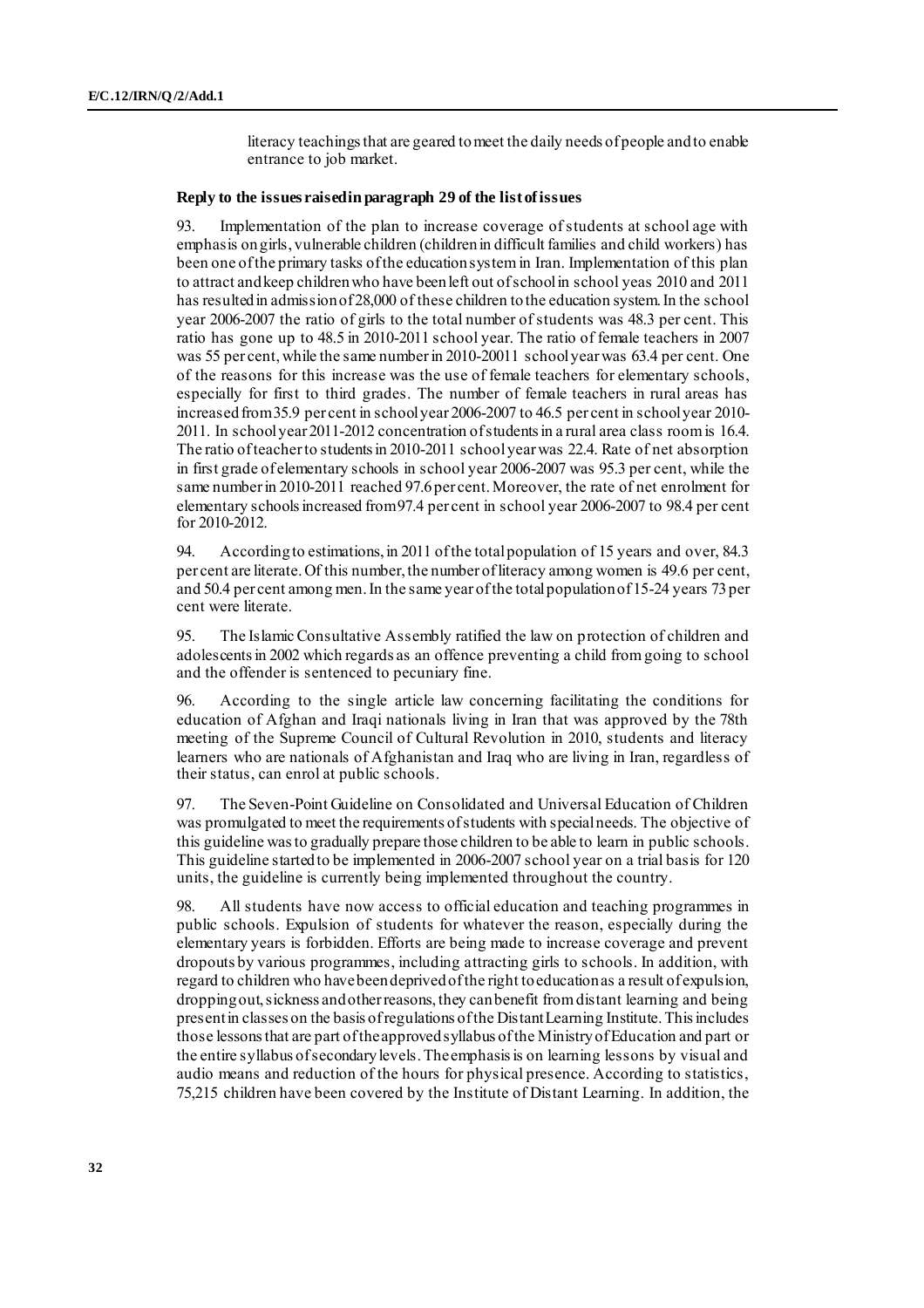Literacy Movement which is affiliated to the Ministry of Education has the following responsibility for the eradication of illiteracy:

- Teaching adults up to the ability to read and write and do simple arithmetic.
- Elevation of the cultural level of literacy learners within the limits of the Literacy Movement.
- Presence in areas where the Ministry of Education has not been able to be present.
- Use of all facilities and human resources in order to eradicate illiteracy by implementing appropriate projects especially in the deprived areas of the country in concentrated action and by mobilizing the public and using other available means.

99. Refugees from Afghanistan, Iraq and refugees from other countries can continue their schooling in Iranian schools. Religious minorities in Iran have their own schools (article 43 of the executive regulations on schools). Religious minorities can enrol at public schools as well and participate, if they wish, in Islamic courses. Therefore, in the Islamic Republic of Iran all members of religious and ethnic minorities and refugees enjoy the right to education.

100. One of the implementing mechanisms of the Fifth Development Plan concerns expansion of one-month preparatory classes in bilingual regions of the country, giving priority to rural areas with the help of the Ministry of Education. Moreover, a one-year preparatory course, before elementary school, is also offered by the non-governmental sector under the supervision of the Ministry of Education.

101. At the present time the Department of Foreign Nationals of the Ministry of Internal Affairs in cooperation with the Ministry of Education has taken the following steps for the access of undocumented and migrant children to education:

- This department covers one million documented refugees. Afghan children covered by the education system of Iran are 288,000. These refugee children are received in 850 educational units of 12 classes. The UNHCR has provided 12 schools to the Ministry of Education.
- It should be noted that according to the statute of the Ministry of Education, Afghan students can enroll and every year close to 300,000 Afghan students enroll from the first grade in the elementary to the end of secondary education.

#### **Reply to the issues raised in paragraph 30 of the list of issues**

102. In the education system of the Islamic Republic of Iran there is no barrier or limitation for the enrolment of children with disability in the regular school system. These students receive support from teachers. Seeing children with impaired vision, low hearing ability or with speech and motor difficulties is not very unusual.

103. The Organization for Special Children was established in 1968. It is charged with the task of dealing with children and adolescents whose parents wish them to be taken car by this organization. Therefore, the statistics that published on the number of children with disability are those that in schools covered by this organization.

104. The Organization for Special Children supports children in following ways:

- The child experts introduced to the Organization are examined and tested.
- If needed and upon the request of parents the child is sent to proper Special School.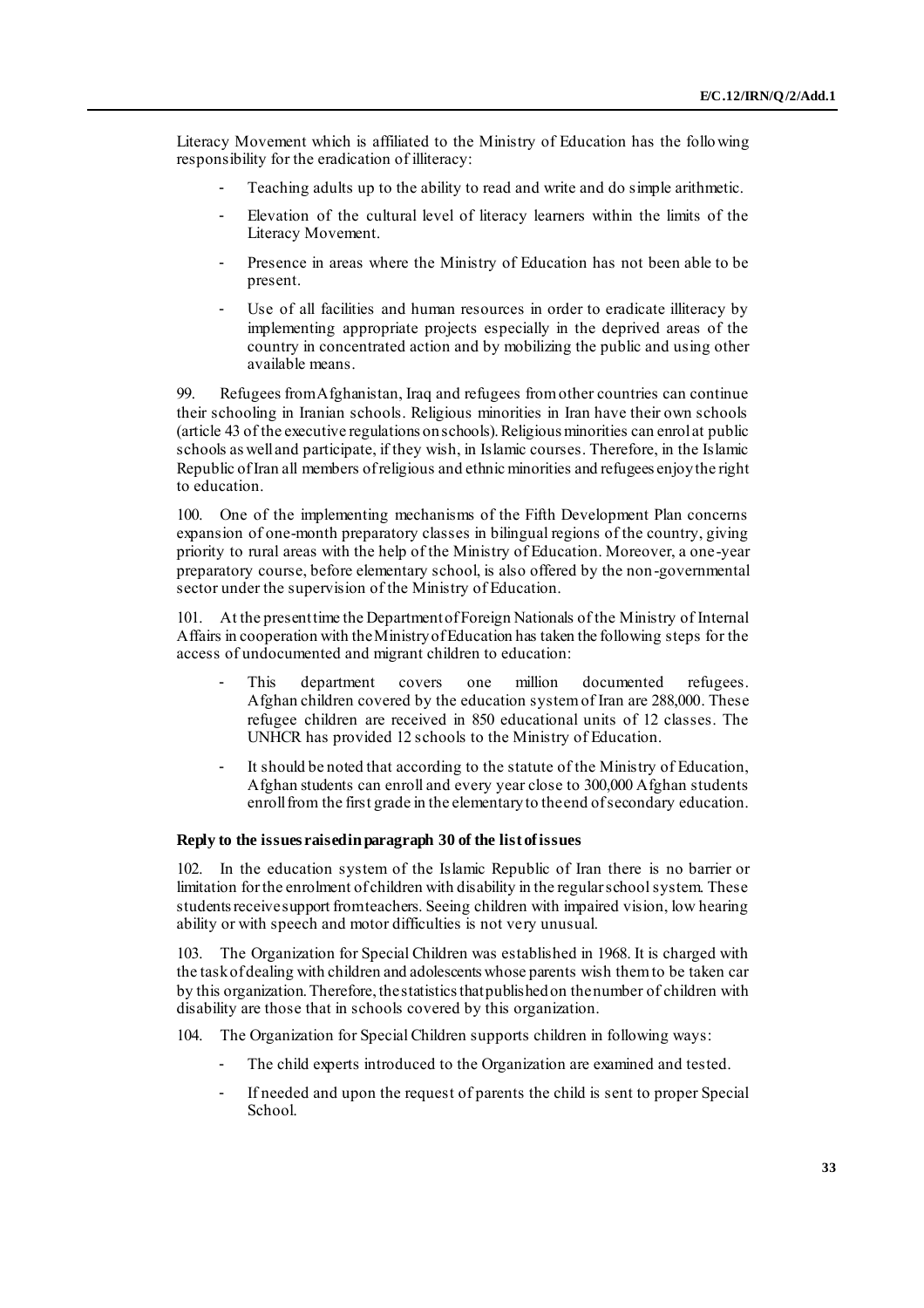- Rehabilitation and education material and equipment are made available to the child.
- If the parents of the child desire, the child can go to regular school where he/she will receive additional support. This support includes teachers with specialist training for special and disabled children going to regular school, and provision of the required material.

105. The seven-point guideline for universal and consolidate education for children and students with special needs are prepared with the need for special school buildings and teaching material in mind for those who go to regular schools. In 2007, the first trial year for this programme, 723 students from 28 schools were covered in 2010 (ending year for trial) 1.819 students benefitted from this programme in seven provinces.

#### **Reply to the issues raised in paragraph 31 of the list of issues**

106. There is no difference between the enrolment of Baha'i children and adolescents in elementary schools and other children with different belief and faith, including the Muslims. All of them enjoy equal and similar conditions for enrolment. It should be noted that educational centres In Iran, like other countries, are required to abide by their own internal regulations. If individuals regardless of their religion and beliefs observe the laws, no one has the right to bother them. There are punitive measures for those who infringe upon the rights of others.

107. Article 19 of the Constitution of the Islamic Republic of Iran clearly states that all people of Iran, whatever the ethnic group or tribe to which they belong, enjoy equal rights; and colour, race, language, and the like, do not bestow any privilege. Also, article 20 of the Constitution states that all citizens of the country, both men and women, equally enjoy the protection of the law and enjoy all human, political, economic, social, and cultural rights, in conformity with Islamic criteria. It should be mentioned that no Baha'i individual has been deprived from higher education because of their belief and as long as they abide by the laws of the Islamic Republic of Iran and rules of educational institutions there will be no problem for their employment and education. The evidence is the large number of Baha'is who are presently studying at different levels of higher education.

### **Article 15 - Cultural rights**

#### **Reply to the issues raised in paragraph 32 of the list of issues**

108. According to article 15 of the Constitution the officiallanguage and script of Iran is Persian. Official documents, correspondence, and texts, as well as text-books, must be in this language and script. However, the use of regional and tribal languages in the press and mass media, as well as for teaching of their literature in schools, is allowed in addition to Persian. According to article 72 of the regulations concerning the three-year secondary daytime education, students from that religious minorities recognized in the Constitution can take their examination on their own religious subjects.

109. According to the directive issued by the 216th meeting of the Supreme Council of Education on 15 November 1981 under Number 4707 of 30 November, the Council agreed on the school holidays for religious minorities up to 11 days.

110. In Iran, followers of different religions and ethnic groups live side by side in peace and in view of the Islamic Republic of Iran; the country is a successful example of peaceful coexistence. By taking an overall view on Iran, we can see there are many places of worship and religious places for different ethnic groups, and with regard to mosques and schools for Sunnis, there are more than 10,000 mosques, one mosque for every 600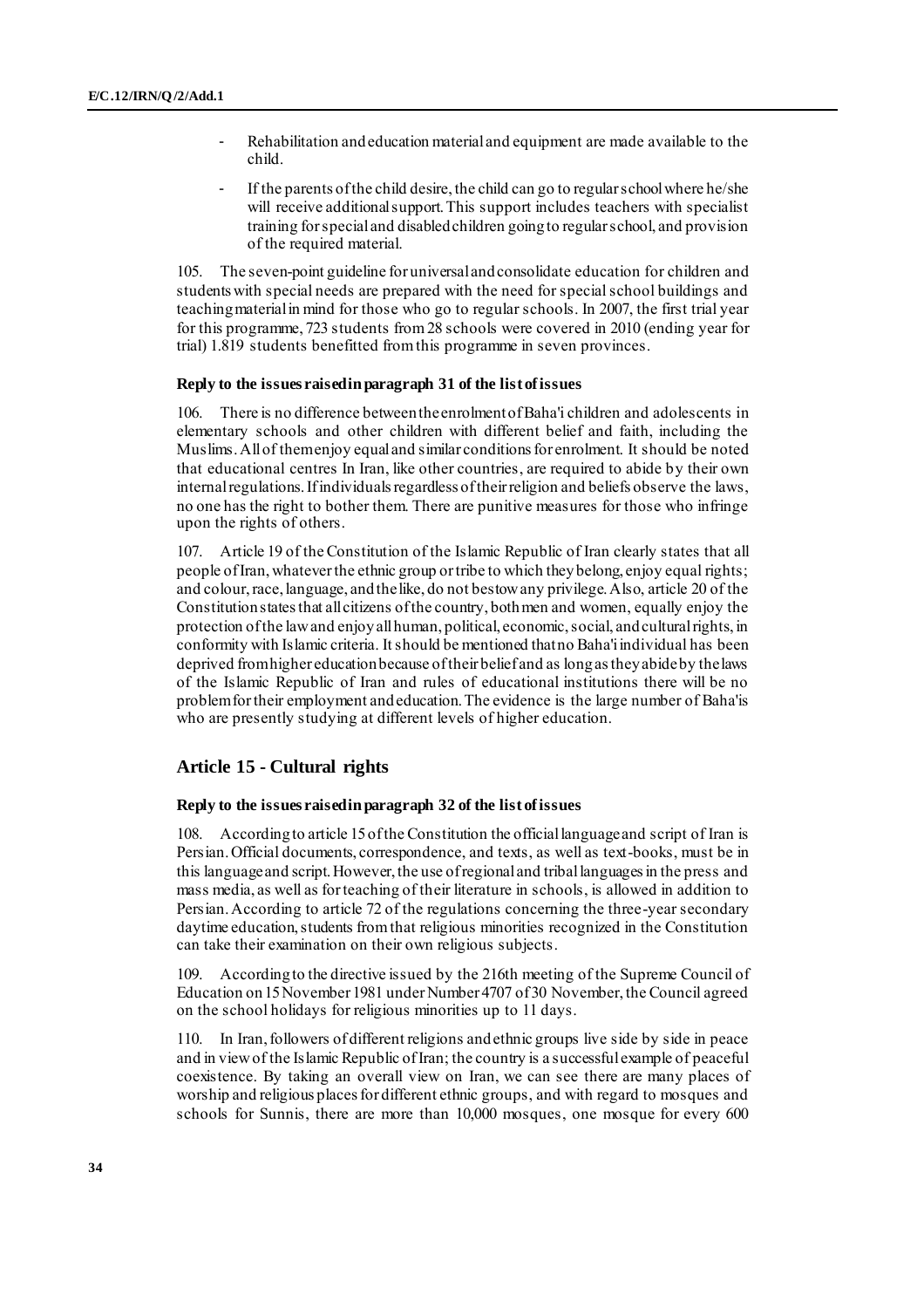persons, while there is one mosque for every 1300 Shiites who are the overwhelming majority in the country. In addition, there are 3,000 religious schools for Sunnis in Iran. Various government positions are held by Sunnis, including members of the local councils and provincial officials, presently, 19 members of the parliament are Sunnis which show the importance of this population for the Islamic Republic of Iran.

111. Over the recent years, members of religious minorities have received licenses and permits to publish magazines and other periodicals to disseminate new and subjects relating to their followers. These publications benefit from government subsidies, like other publications, and participate actively in different exhibitions and fairs, like the International Press Fair (tables 20,21 and 22).

112. Local publications that mostly relate views and tastes of ethnic and minorities such as Azeri, Kurds, Lors, Baluchis, and others are published. Granting licenses and permits to these types of publications are among the priorities of the Government (tables 23 and 24). It is the intention of the Government to elevate the position of these publications and there are presently local papers in every province.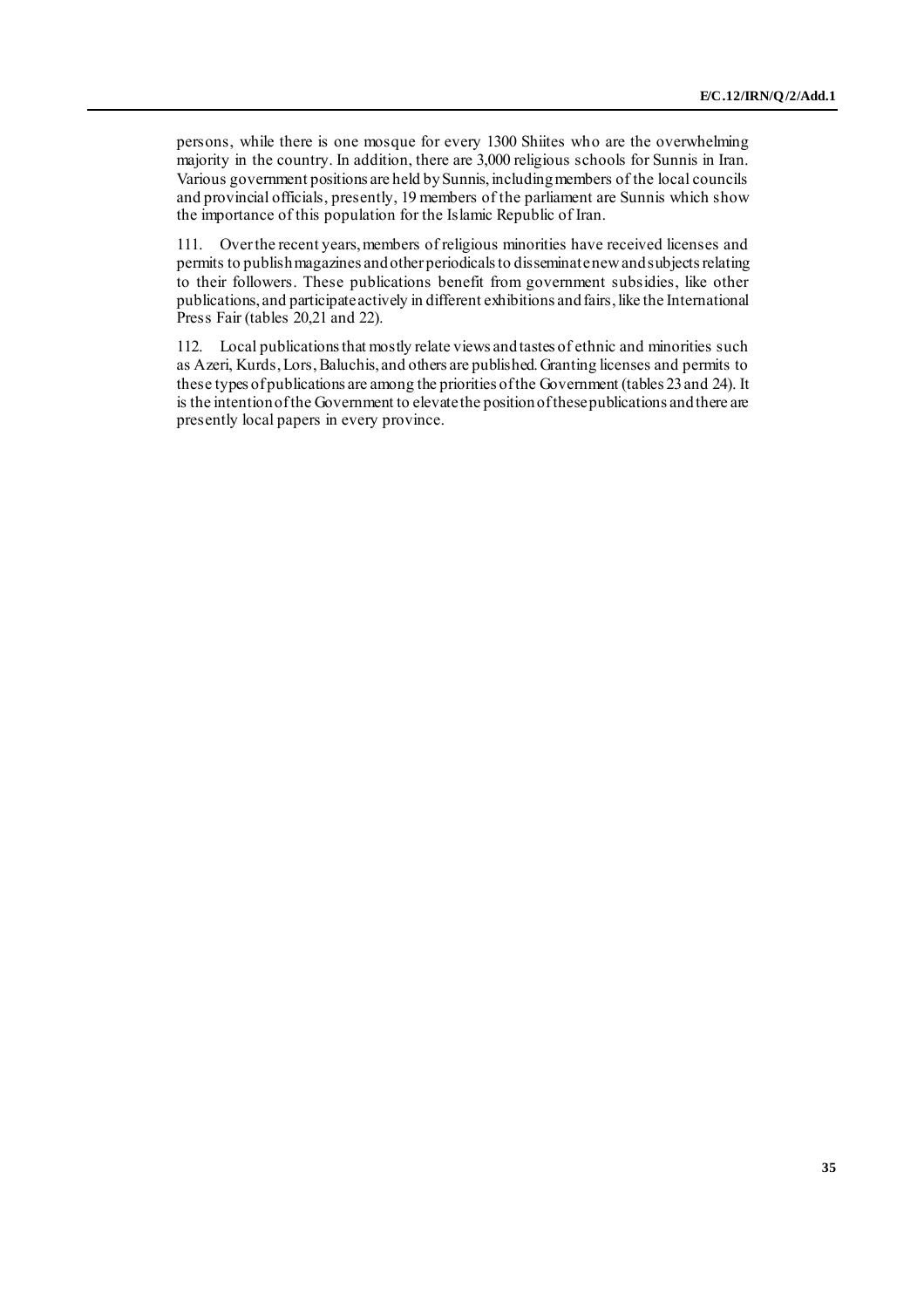# **Annex**

## **Tables**

### Table 1 **The growing trend of women enrollment in the higher education system**

| Ratio per cent | Total   | Women   | Year |  |
|----------------|---------|---------|------|--|
| 32.0           | 125.668 | 40.169  | 1989 |  |
| 32.0           | 148.996 | 47.718  | 1990 |  |
| 35.1           | 146.018 | 51.264  | 1991 |  |
| 35.3           | 186.820 | 66.013  | 1992 |  |
| 34.1           | 231.018 | 78.887  | 1993 |  |
| 37.9           | 260.424 | 98.588  | 1994 |  |
| 39.8           | 280.619 | 111.575 | 1995 |  |
| 43.4           | 306.706 | 133.243 | 1996 |  |
| 44.2           | 321.581 | 142.274 | 1997 |  |
| 47.5           | 347.725 | 165.218 | 1998 |  |
| 49.5           | 324.059 | 160.454 | 1999 |  |
| 50.8           | 363.485 | 184.734 | 2000 |  |
| 51.1           | 377.802 | 192.992 | 2001 |  |
| 52.5           | 405.838 | 213.243 | 2002 |  |
| 52.5           | 519.612 | 272.714 | 2003 |  |
| 49.5           | 564.418 | 279.220 | 2004 |  |
| 51.8           | 614.748 | 318.393 | 2005 |  |
| 51.7           | 747.204 | 386.456 | 2006 |  |
| 53.9           | 843.229 | 454.125 | 2007 |  |
| 54.7           | 525316  | 287116  | 2008 |  |
| 50.3           | 822852  | 414291  | 2009 |  |
| 48.7           | 1054110 | 513535  | 2010 |  |

### Table 2 **Number of female students to total (1989 – 2010)**

| Ratio | Total | Women     | Year        |  |
|-------|-------|-----------|-------------|--|
| 31.02 |       | 426.096   | 132.1871989 |  |
| 31.21 |       | 514.474   | 160.5651990 |  |
| 32.55 |       | 588.422   | 191.5171991 |  |
| 33.30 |       | 683.847   | 227.7211992 |  |
| 33.40 |       | 826.893   | 276.1521993 |  |
| 34.44 |       | 949.661   | 327.0241994 |  |
| 35.77 |       | 1.046.254 | 374.2211995 |  |
| 37.82 |       | 1.168.559 | 441.9861996 |  |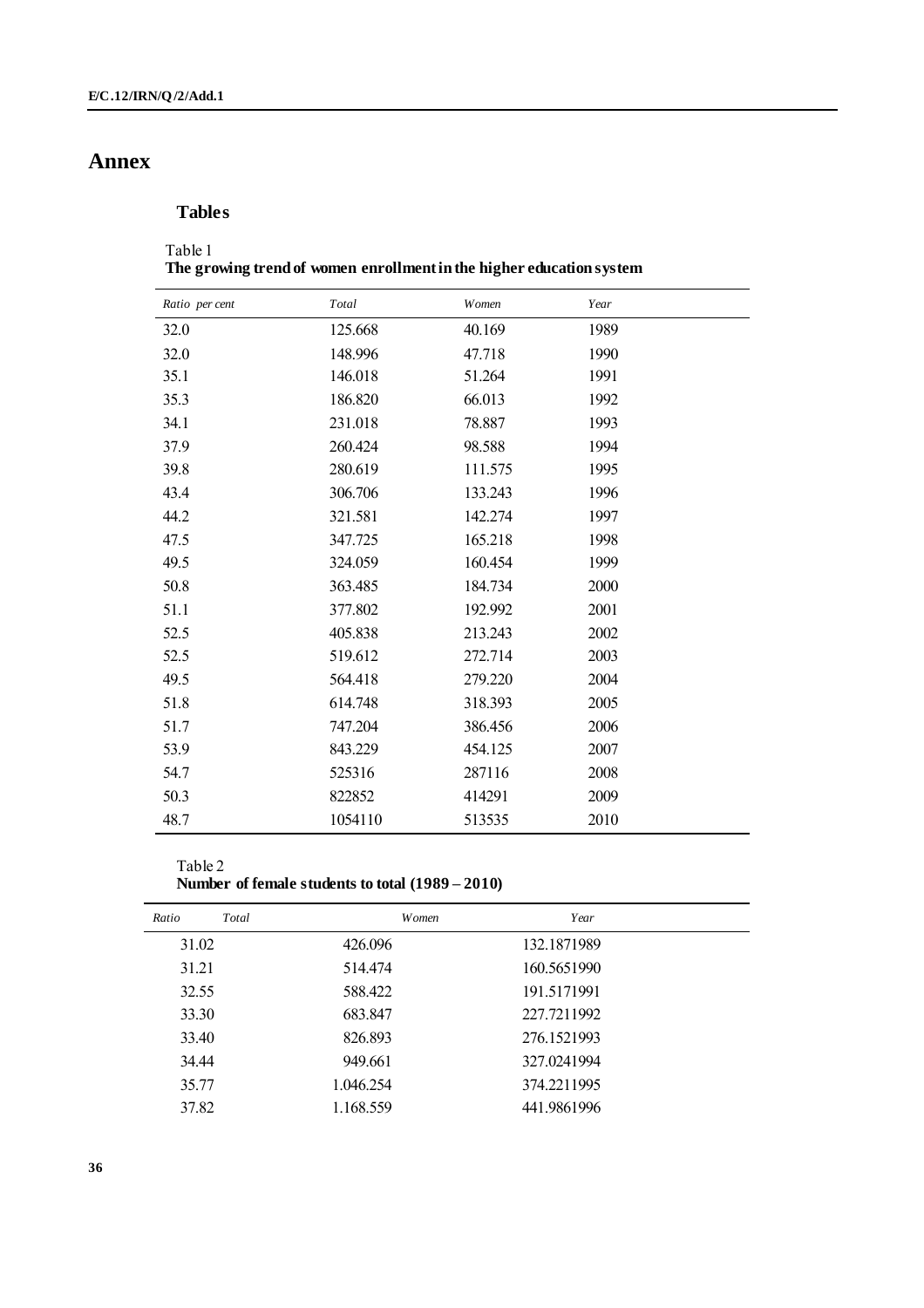| Ratio | Total | Women     | Year          |  |
|-------|-------|-----------|---------------|--|
| 39.07 |       | 1.284.718 | 501.9451997   |  |
| 43.40 |       | 1.305.603 | 566.6361998   |  |
| 45.27 |       | 1.405.066 | 636.0311999   |  |
| 47.37 |       | 1.577.386 | 747.2862000   |  |
| 49.05 |       | 1.566.963 | 768.5972001   |  |
| 50.75 |       | 1.714.771 | 870.1642002   |  |
| 51.53 |       | 1.892.976 | 975.4512003   |  |
| 50.99 |       | 2.118.543 | 1.080.1592004 |  |
| 51.51 |       | 2.390.863 | 1.231.5652005 |  |
| 52.40 |       | 2.828.511 | 1.482.2372006 |  |
| 52.95 |       | 3.391.852 | 1.795.8362007 |  |
| 51    |       | 3349741   | 17085532008   |  |
| 49.5  |       | 3790859   | 18749662009   |  |
| 49.5  |       | 4116593   | 20380892010   |  |

| Table 3                                                   |  |
|-----------------------------------------------------------|--|
| Number of students graduated, female to total (1989-2009) |  |

| Ratio | Total | Women   | Year        |  |
|-------|-------|---------|-------------|--|
| 28/3  |       | 45.341  | 12.8461989  |  |
| 28/2  |       | 57.052  | 16.0841990  |  |
| 32/3  |       | 72.660  | 23.4831991  |  |
| 33/0  |       | 88.134  | 29.0511992  |  |
| 34/1  |       | 96.229  | 32.7671993  |  |
| 34/5  |       | 113.957 | 39.2871994  |  |
| 35/6  |       | 128.701 | 45.8661995  |  |
| 38/2  |       | 149.185 | 57.0431996  |  |
| 41/8  |       | 174.582 | 73.0231997  |  |
| 44/8  |       | 207.695 | 93.0651998  |  |
| 43/0  |       | 262.955 | 113.1951999 |  |
| 44.2  |       | 326.509 | 144.2742000 |  |
| 45.1  |       | 230.295 | 103.9682001 |  |
| 46.6  |       | 278.544 | 129.6802002 |  |
| 49.1  |       | 364.224 | 179.0042003 |  |
| 50    |       | 358.699 | 179.4842004 |  |
| 50.3  |       | 345.732 | 173.9812005 |  |
| 51.9  |       | 366.202 | 189.9652006 |  |
| 52    |       | 457574  | 2378252007  |  |
| 48.3  |       | 769171  | 3714012008  |  |
| 40.2  |       | 607121  | 2439702009  |  |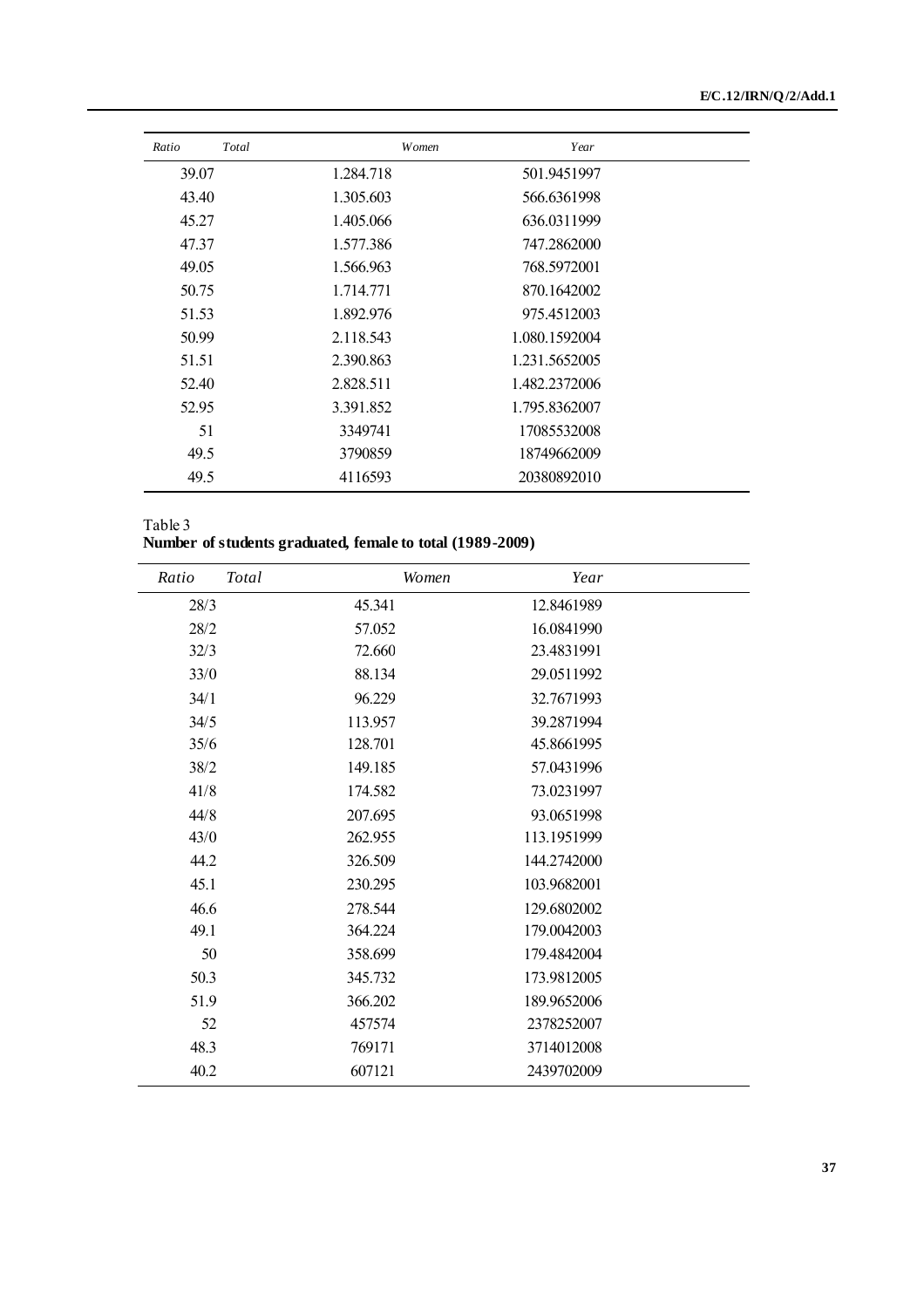| Ratio of women | Total  | Women<br>Year |  |
|----------------|--------|---------------|--|
| 18/7           | 35193  | 65621998      |  |
| 18/5           | 34256  | 63271999      |  |
| 20.3           | 36308  | 73702000      |  |
| 18.3           | 38523  | 70622001      |  |
| 22.8           | 42170  | 96252002      |  |
| 21.7           | 39489  | 85852003      |  |
| 20.6           | 45145  | 92972004      |  |
| 22.5           | 43579  | 97982005      |  |
| 21.1           | 47758  | 100982006     |  |
| 19.3           | 50847  | 97902007      |  |
| 19.9           | 103055 | 204302008     |  |
| 21             | 107470 | 224832009     |  |
| 23.1           | 119950 | 276462010     |  |

Table 4 **Women members of universities teaching staff**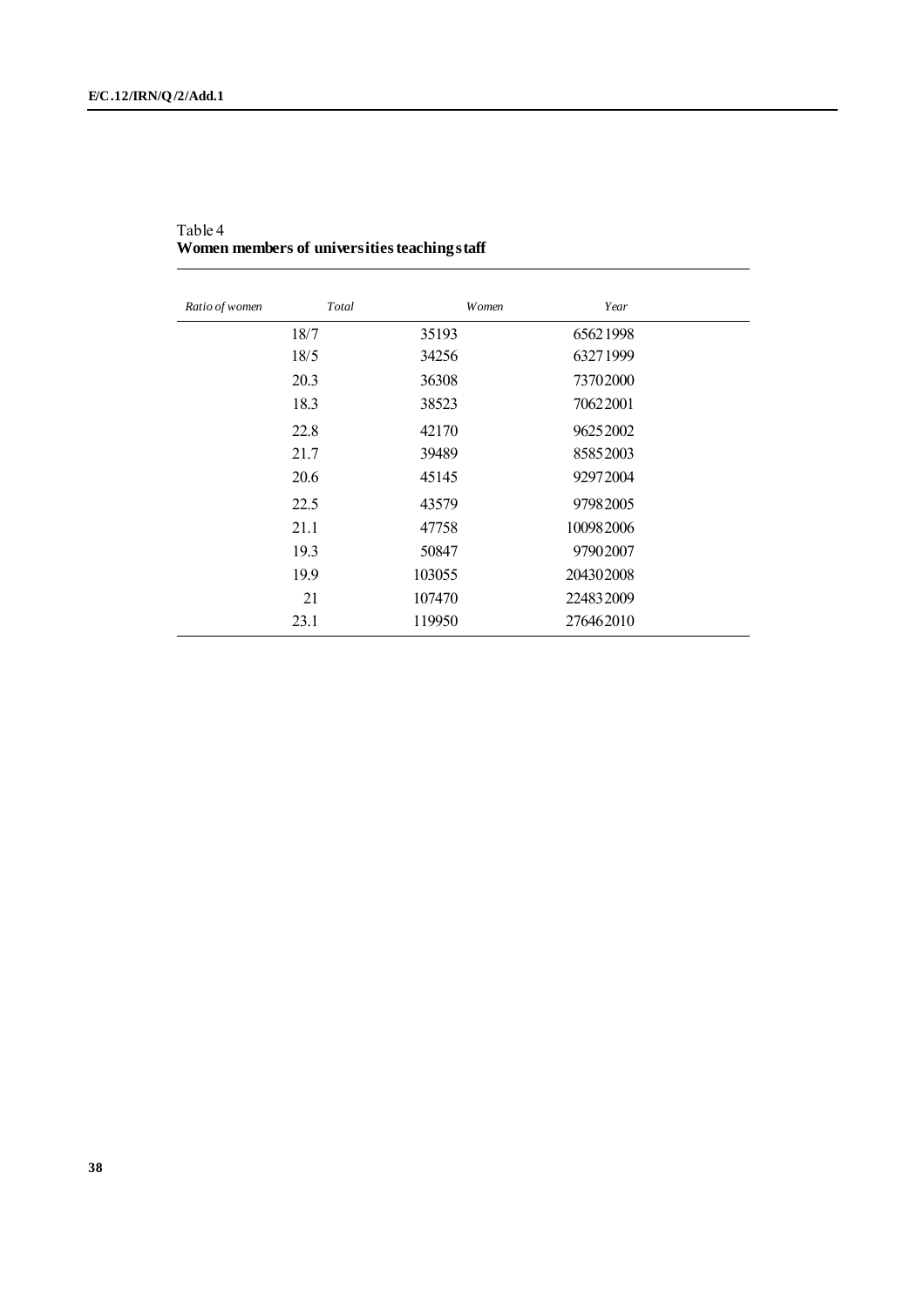| Total   |         | Degree | Specialist Doctorate | Professional Doctorate Degree |                  | Graduate degree |        | Undergraduate |         | Associate degree |        |                                  |
|---------|---------|--------|----------------------|-------------------------------|------------------|-----------------|--------|---------------|---------|------------------|--------|----------------------------------|
| Total   | Women   | Total  | Women                | Total                         | Women            | Total           | Women  | Total         | Women   | Total            | Women  | <i><b>Ofield of study</b></i>    |
| 271,102 | 166,413 | 1,353  | 467                  | $\boldsymbol{0}$              | $\boldsymbol{0}$ | 18,871          | 10,056 | 194,325       | 127,181 | 56,553           | 28,709 | Humanities                       |
| 48,479  | 32,781  | 1,096  | 580                  | $\boldsymbol{0}$              | $\boldsymbol{0}$ | 10,587          | 6,759  | 36,481        | 25,285  | 315              | 157    | Basic<br>sciences                |
| 36,967  | 23,724  | 4,404  | 2,074                | 7,122                         | 4,345            | 2,558           | 1,633  | 19,227        | 13,771  | 3,656            | 1,901  | Medical<br>sciences              |
| 147,995 | 47,127  | 1,469  | 366                  | $\boldsymbol{0}$              | $\boldsymbol{0}$ | 13,598          | 3,525  | 66,520        | 25,138  | 66,408           | 18,098 | Technology<br>and<br>engineering |
| 48,954  | 24,829  | 597    | 250                  | 616                           | 372              | 5,198           | 2,767  | 31,087        | 18,184  | 11,456           | 3,256  | Agriculture<br>and<br>Veterinary |
| 27,024  | 18,851  | 68     | 39                   | $\boldsymbol{0}$              | $\boldsymbol{0}$ | 1,646           | 1,076  | 9,118         | 6,549   | 16,192           | 11,187 | Arts                             |
| 580,521 | 313,725 | 8,987  | 3,776                | 7,738                         | 4,717            | 52,458          | 25,816 | 356,758       | 216,108 | 154,580          | 63,308 | Total                            |

Table 5 Total number of women enrolled in state universities and institutions of higher education  $2010 - 2011$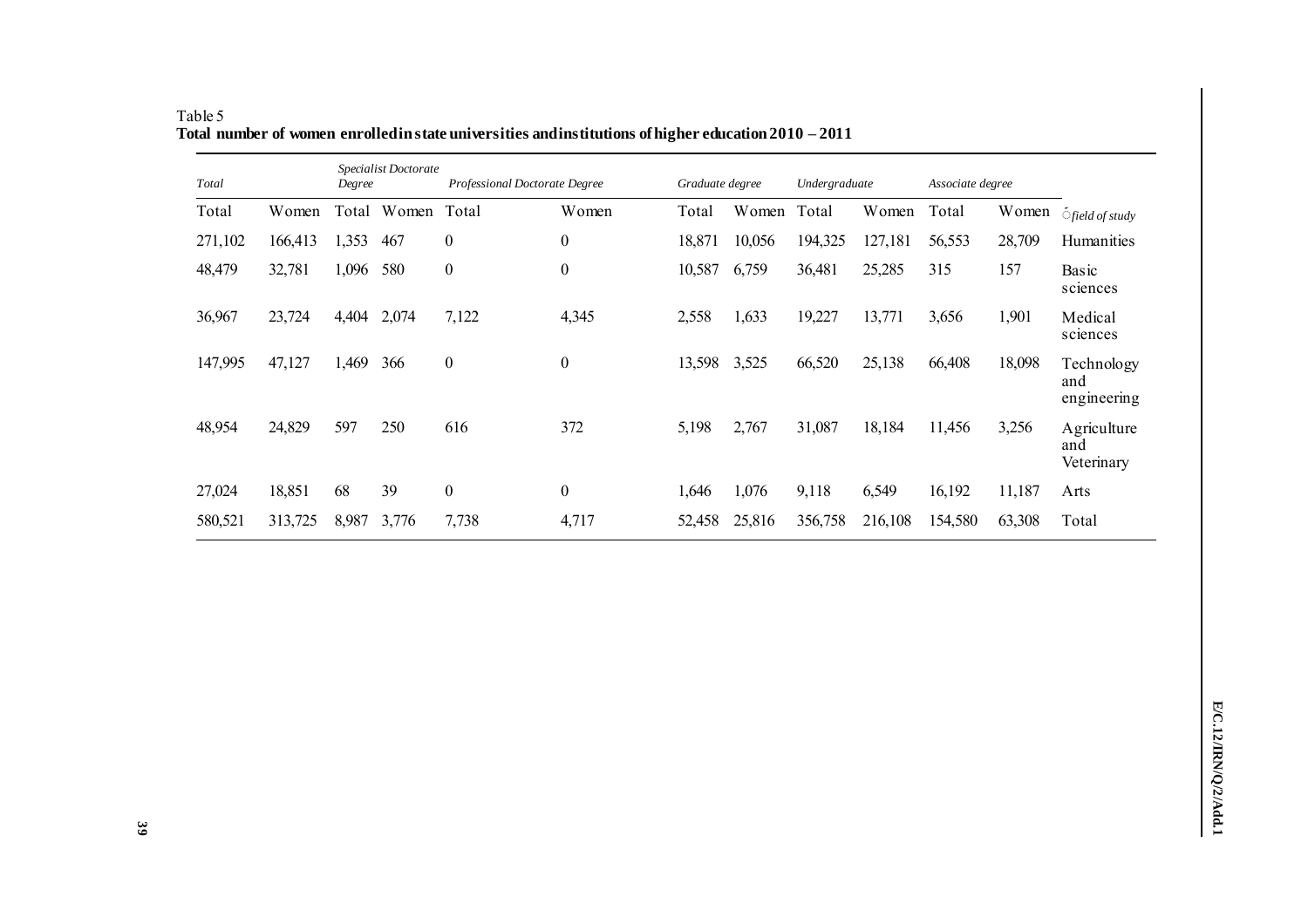**40**

**Number of female students of universities and institutions of higher education for academic year 2010-2011**

| Total     |           |        |             | Specialists Doctorate Professional Doctorate |                  | Master's programme |        | Undergraduate |         | Associate degree |         |                                         |
|-----------|-----------|--------|-------------|----------------------------------------------|------------------|--------------------|--------|---------------|---------|------------------|---------|-----------------------------------------|
| Total     | Women     | Total  | Women Total |                                              | Women            | Total              | Women  | Total         | Women   | Total            | Women   | Level and<br>discipline                 |
| 1,151,009 | 747,235   | 6,030  | 1,724       | $\overline{0}$                               | 0                | 59,351             | 30,643 | 880,395       | 608,942 | 205,233          | 105,926 | Humanities                              |
| 200,114   | 137,603   | 4,600  | 2,124       | $\overline{0}$                               | $\boldsymbol{0}$ | 26,369             | 16,595 | 168,549       | 118,589 | 596              | 295     | basic sciences                          |
| 127,477   | 80,338    | 14,261 | 6,383       | 37,570                                       | 22,516           | 7,052              | 4,304  | 54,470        | 38,903  | 14,124           | 8,232   | Medical<br>sciences                     |
| 525,177   | 173,223   | 6,091  | 1,209       | $\mathbf{0}$                                 | $\boldsymbol{0}$ | 36,973             | 9,687  | 247,011       | 99,402  | 235,102          | 62,925  | Technology<br>and<br>engineering        |
| 151,668   | 81,498    | 2,762  | 1,044       | 3,222                                        | 2,028            | 13,196             | 7,076  | 102,733       | 63,327  | 29,755           | 8,023   | <i><b>Sechnology</b></i><br>and science |
| 101,671   | 68,479    | 387    | 158         | $\boldsymbol{0}$                             | $\boldsymbol{0}$ | 4,925              | 2,999  | 31,626        | 22,129  | 64,733           | 43,193  | Arts                                    |
| 2,257,116 | 1,288,376 | 34,131 | 12,642      | 40,792                                       | 24,544           | 147,866            | 71,304 | 1,484,784     | 951,292 | 549,543          | 228,594 | Total                                   |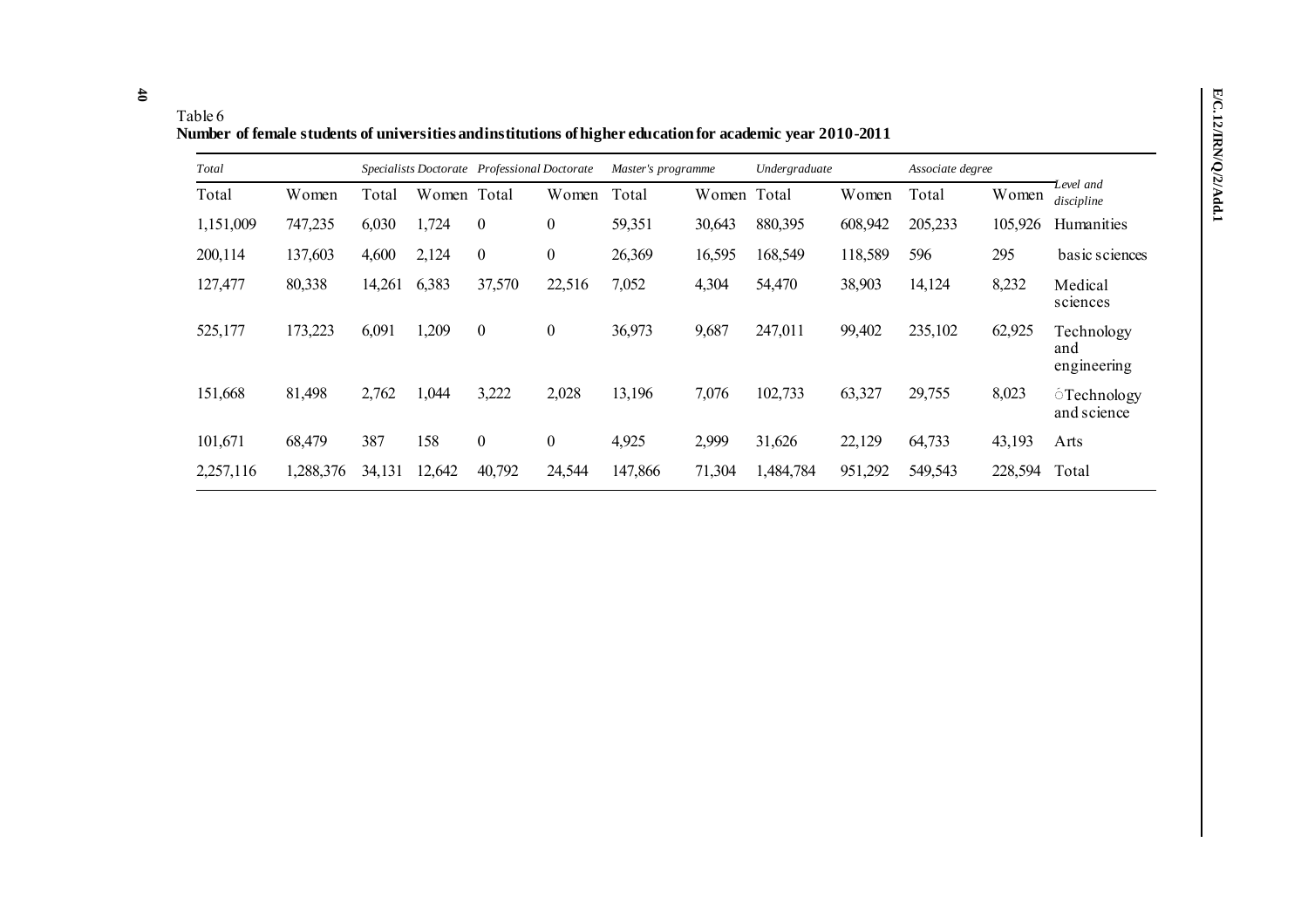**Programmes and plans to materialize the main areas of article 230 of the Fifth Development plan on the comprehensive development of women and family**

| Main areas                                |                                                                                                                   |                                                                 |                                                                                                                                                                                                                                                                                                                          |
|-------------------------------------------|-------------------------------------------------------------------------------------------------------------------|-----------------------------------------------------------------|--------------------------------------------------------------------------------------------------------------------------------------------------------------------------------------------------------------------------------------------------------------------------------------------------------------------------|
|                                           | Policies relating to article 230 of the<br>Fifth Development Plan                                                 | <b>Operational Plan</b>                                         | <b>Activities</b>                                                                                                                                                                                                                                                                                                        |
|                                           | Improvement of<br>1.<br>infrastructures and                                                                       |                                                                 | Establishment of the Hose for the elite and talented<br>1.<br>women with leadership qualities in different provinces.                                                                                                                                                                                                    |
|                                           | capabilities of elite and<br>talented women and<br>increasing their presence and<br>influence in different arenas | Improvements of conditions for                                  | Development of societies, networks of elite<br>2.<br>scholarly women and sing them in policy making and<br>implementation                                                                                                                                                                                                |
| Enhancement of<br>capabilities of women   |                                                                                                                   | the presence of elite and talented<br>women in different arenas | $\overline{3}$ .<br>3. Drafting the system for evaluation, identification<br>and ranking of elite women in different fields.                                                                                                                                                                                             |
| with managerial and<br>leadership talents |                                                                                                                   |                                                                 | 4.<br>Establishment of women management courses.                                                                                                                                                                                                                                                                         |
|                                           | $\overline{2}$ .<br>Proving continuous<br>and appropriate education                                               |                                                                 | 5.<br>Rewarding of special awards for elite women                                                                                                                                                                                                                                                                        |
|                                           | with emphasis on elite and<br>talented women                                                                      |                                                                 | 6.<br>Supporting scholarly women with leadership and<br>management qualities for organizing NGO's on women and<br>family issues.                                                                                                                                                                                         |
|                                           |                                                                                                                   |                                                                 | Providing education and training to elite and<br>7.<br>talented women.                                                                                                                                                                                                                                                   |
|                                           | Providing for the livelihoods<br>and social security for the<br>purpose of helping the                            |                                                                 | 8.<br>Holding of courses for graduates of complementary<br>education of women increasing their capabilities.                                                                                                                                                                                                             |
|                                           | economy of he family by<br>emphasizing on women heads                                                             |                                                                 | 9.<br>Designing and holding executive management<br>courses of one year for women managers.                                                                                                                                                                                                                              |
|                                           | of household and giving<br>priority to empowerment<br>programmes than protection<br>policies                      |                                                                 | 10.<br>Preparing an appropriate model and strategic plan<br>for women participation in economic arenas by balancing<br>with family life, raising awareness of educated girls and<br>women on broad range of occupations that can be done<br>from hoe using university expertise, general skills and arts,<br>industries. |
|                                           |                                                                                                                   |                                                                 | Supporting establishment of cooperatives and small<br>11.<br>industries to increase employment opportunities for women<br>with professional and technical skills by giving priority to                                                                                                                                   |

Table 7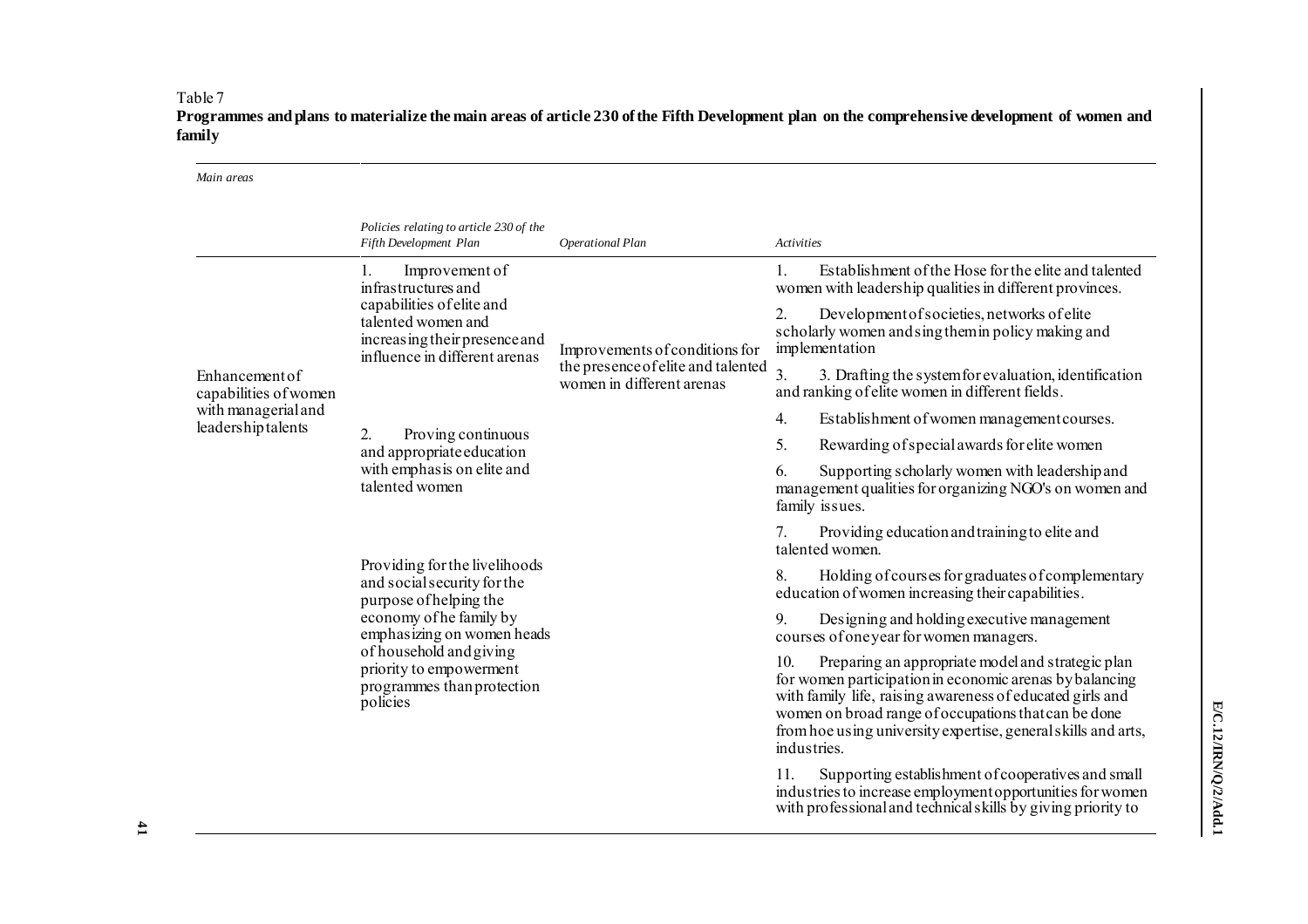*Main areas* 

**42**

|                                                            | Policies relating to article 230 of the<br>Fifth Development Plan                                                               | Operational Plan                                                                                                                                                    | <b>Activities</b>                                                                                                                                                                                                                                                     |  |  |
|------------------------------------------------------------|---------------------------------------------------------------------------------------------------------------------------------|---------------------------------------------------------------------------------------------------------------------------------------------------------------------|-----------------------------------------------------------------------------------------------------------------------------------------------------------------------------------------------------------------------------------------------------------------------|--|--|
|                                                            |                                                                                                                                 |                                                                                                                                                                     | women heads of households.                                                                                                                                                                                                                                            |  |  |
|                                                            |                                                                                                                                 |                                                                                                                                                                     | Strengthening foundation of cooperatives and<br>12.<br>development of entrepreneurship for women and<br>establishing provincial branches.                                                                                                                             |  |  |
|                                                            |                                                                                                                                 | 1.1<br>program for improvement<br>of livelihood of women and<br>family by emphasizing on<br>women heads of household                                                | 13.<br>Supporting non-governmental sector to develop and<br>expand business training, entrepreneurship, and vocational<br>and practical education, giving priority to local<br>occupations, home occupations, and cooperatives                                        |  |  |
|                                                            |                                                                                                                                 |                                                                                                                                                                     | Establishing comprehensive system of skills<br>14.<br>training, educational standards, professional competence<br>especially in home occupations with emphasis on<br>organizing, supporting and implementing women<br>empowerment programmes in knowledge and skills. |  |  |
|                                                            |                                                                                                                                 | 1.2<br>programme to enhance<br>social security of women and<br>family by giving priority to<br>women heads of household and<br>women with bad head of<br>household. | Supporting creation of small markets in provinces<br>15.<br>for direct supply of products of cooperatives and home<br>occupations (permanent, monthly or seasonal markets)                                                                                            |  |  |
|                                                            |                                                                                                                                 |                                                                                                                                                                     | 16.<br>Reforms of law to increase insurance coverage of<br>women at home.                                                                                                                                                                                             |  |  |
| Organizing economic                                        |                                                                                                                                 |                                                                                                                                                                     | Preparation and proposal of a bill for exemption or<br>17.<br>discount in the contribution of employer to insurance fund<br>for women heads of household.                                                                                                             |  |  |
| and livelihood affairs<br>and providing social<br>security |                                                                                                                                 |                                                                                                                                                                     | Proposal for reforming article 167 of the Labour<br>18.<br>Law with a view to making mandatory the presence of one<br>representatives of women workers in the Supreme Labour<br>Council.                                                                              |  |  |
|                                                            | Review f laws and preparing                                                                                                     |                                                                                                                                                                     | 19.<br>Proposal for reforming article 86 of the Labour Law<br>with a view to making mandatory the presence of one<br>representatives of women workers in the Supreme Council<br>for Technical Safety.                                                                 |  |  |
|                                                            | legal bills to address the<br>shortcomings in legislations to<br>prevent injustice in creating<br>the conditions for observance |                                                                                                                                                                     | Drafting and proposing early retirement bill for<br>20.<br>women without condition of age, priority to women head s<br>of household                                                                                                                                   |  |  |

E/C.12/IRN/Q/2/Add.1 **E/C.12/IRN/Q/2/Add.1**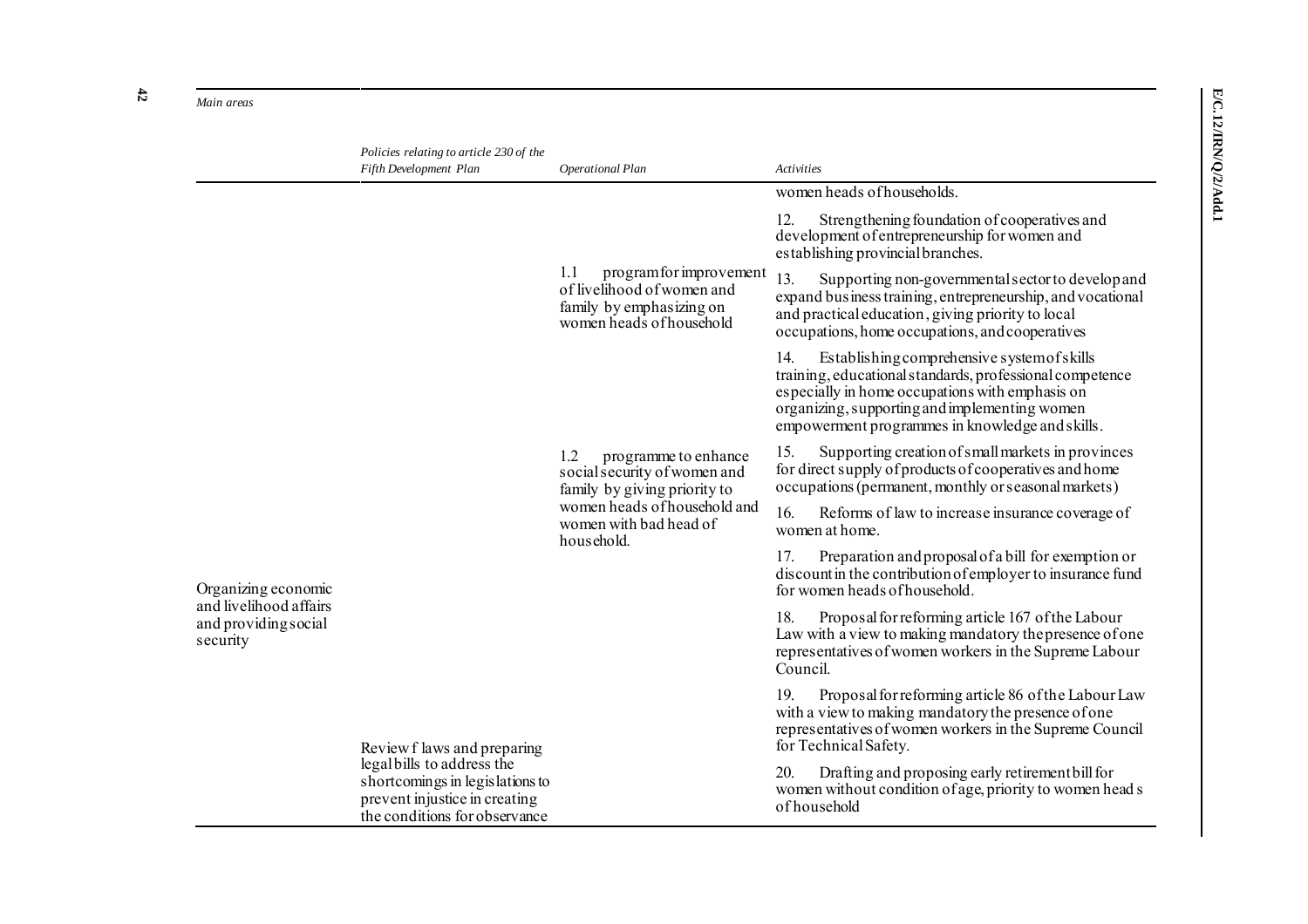*Main areas* 

| Policies relating to article 230 of the<br>Fifth Development Plan | Operational Plan | <b>Activities</b>                                                                                                                                                                                                                             |
|-------------------------------------------------------------------|------------------|-----------------------------------------------------------------------------------------------------------------------------------------------------------------------------------------------------------------------------------------------|
| of the rights of women                                            |                  | Facilitating granting of credit facilities with<br>21.<br>minimum financial charges to women, priority to women<br>heads of household and entrepreneurs.                                                                                      |
|                                                                   |                  | Proposal for addition of one article to Chapter Four<br>22.<br>of the Labour Code to reduce the working hours for women<br>to correspond with their responsibilities at home, especially<br>women with disabled child and heads of household. |
|                                                                   |                  | Proposal to revise the implementing regulations of<br>23.<br>Article 78 of the Labour Code 9 clarifying the number of<br>children and their ages in order to require the employer to<br>set aside daycare center and pay the expenses)        |
|                                                                   |                  | 24.<br>Proposal for revising article 73 of the Labour Code<br>concerning prohibition of night work for women                                                                                                                                  |
|                                                                   |                  | 25.<br>Proposal to revise article 7 of the Labour Code on<br>prohibit f firing of women during pregnancy,                                                                                                                                     |
|                                                                   |                  | Encouraging faster implementation of Remote<br>26.<br>Working for women                                                                                                                                                                       |
|                                                                   |                  |                                                                                                                                                                                                                                               |
|                                                                   |                  |                                                                                                                                                                                                                                               |
|                                                                   |                  |                                                                                                                                                                                                                                               |
|                                                                   |                  |                                                                                                                                                                                                                                               |
|                                                                   |                  |                                                                                                                                                                                                                                               |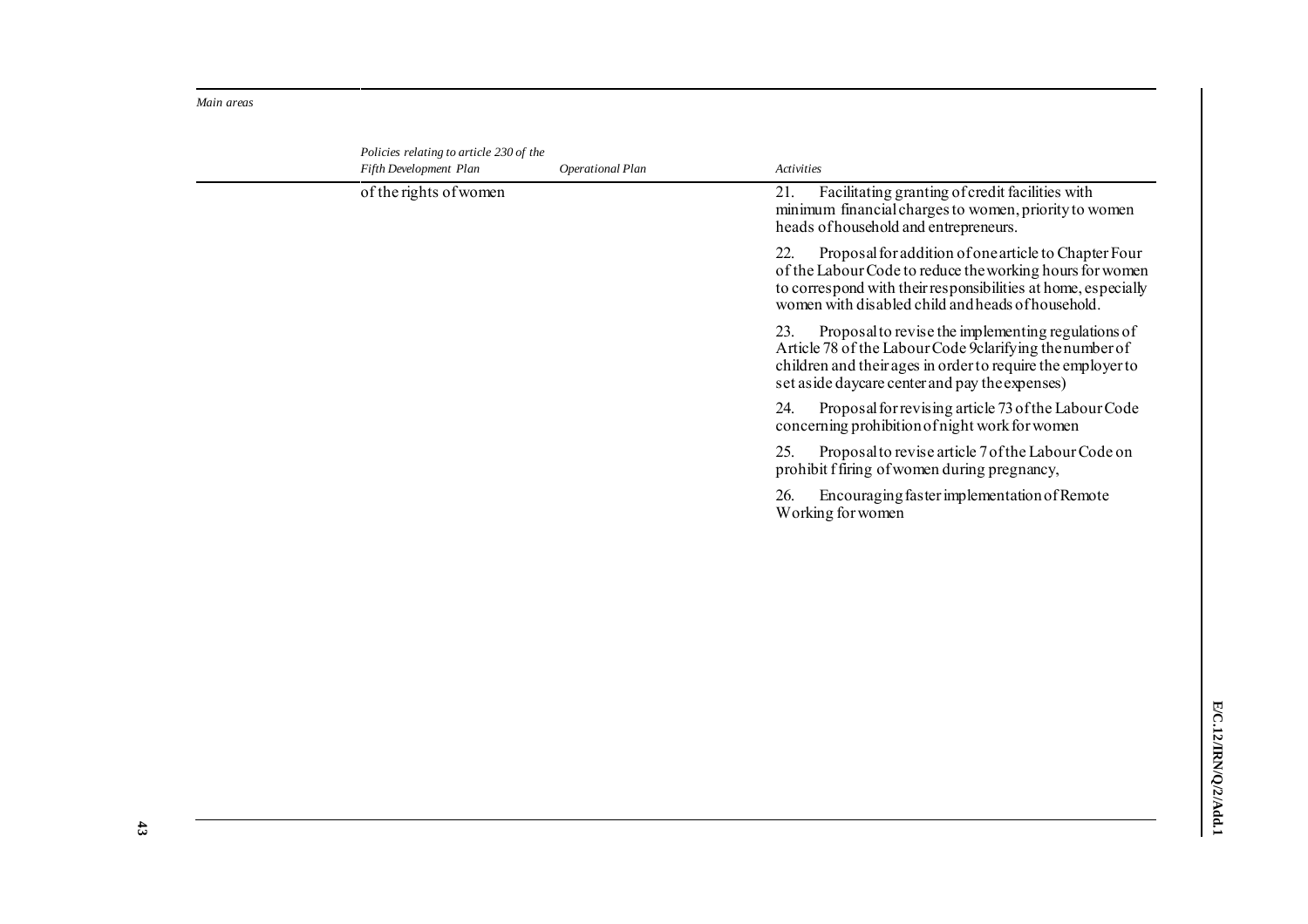*Main areas* 

| Policies relating to article 230 of the<br>Fifth Development Plan           | Operational Plan                                                                                                                                                                                       |                                                                                                                                                                 | Activities                                                                                                                                                                                                                                                                           |  |  |  |  |  |
|-----------------------------------------------------------------------------|--------------------------------------------------------------------------------------------------------------------------------------------------------------------------------------------------------|-----------------------------------------------------------------------------------------------------------------------------------------------------------------|--------------------------------------------------------------------------------------------------------------------------------------------------------------------------------------------------------------------------------------------------------------------------------------|--|--|--|--|--|
|                                                                             |                                                                                                                                                                                                        | 1.1 elevating and restoring the<br>righs of women and creating<br>equal employment opportunities<br>commensurate with capacities of<br>implementing programmes. |                                                                                                                                                                                                                                                                                      |  |  |  |  |  |
| Economic and Employment generation                                          |                                                                                                                                                                                                        |                                                                                                                                                                 |                                                                                                                                                                                                                                                                                      |  |  |  |  |  |
| Making use of the capabilities of cooperative                               |                                                                                                                                                                                                        |                                                                                                                                                                 | Establishment of and launching the foundation for cooperatives and promoting entrepreneurship for                                                                                                                                                                                    |  |  |  |  |  |
|                                                                             | sector and promoting entrepreneurships for women women in cooperation Ministry of Cooperative by giving priority to women heads of household and<br>graduates of universities at the level of province |                                                                                                                                                                 |                                                                                                                                                                                                                                                                                      |  |  |  |  |  |
|                                                                             |                                                                                                                                                                                                        |                                                                                                                                                                 | Establishment and launching of 15 provincial branches.                                                                                                                                                                                                                               |  |  |  |  |  |
| Creation of employment by supporting<br>cooperatives and micro credit funds | (MOU is being signed.                                                                                                                                                                                  |                                                                                                                                                                 | Plan for creating Mehr Development Fund in cooperation with the Center and Agricultural<br>Bank is underway. In this plan 300 million rials facility is provided to girls university graduates                                                                                       |  |  |  |  |  |
|                                                                             | Reza Mehr Fund                                                                                                                                                                                         |                                                                                                                                                                 | Plan to establish Micro Credit Fund for urban and rural areas between the Center and Imam                                                                                                                                                                                            |  |  |  |  |  |
|                                                                             |                                                                                                                                                                                                        |                                                                                                                                                                 | This plan is implemented in cooperation with Welfare Organization to support home<br>occupations for women and girls under the coverage of Welfare Organization in 31 provinces. The<br>following plans are being implemented in cooperation with Cooperative Development Bank:      |  |  |  |  |  |
|                                                                             | $\checkmark$<br>business propositions.                                                                                                                                                                 |                                                                                                                                                                 | Allocation of capital frowomen cooperatives that have economically viable projects and                                                                                                                                                                                               |  |  |  |  |  |
|                                                                             | $\checkmark$<br>will also benefit indirectly.                                                                                                                                                          |                                                                                                                                                                 | Allocation of cpital for creation of 5000 jobs directly. This palnultimately led to creation of<br>20,000 jobs. Moreover, for the implementation of this plan for creating one job for one person, 3                                                                                 |  |  |  |  |  |
|                                                                             | $\checkmark$                                                                                                                                                                                           |                                                                                                                                                                 | Allocation of capital for protection f women cooperatives in different areas of economy.                                                                                                                                                                                             |  |  |  |  |  |
| Establishment of the headquarters for women<br>empowerment                  | $\checkmark$                                                                                                                                                                                           |                                                                                                                                                                 | This headquarters is established to organize, empower and promote job creation and<br>entrepreneurship girls and women graduated from schools with the approach of developing home<br>occupations in the form of projects with fast rate of return, creating a virtual structure for |  |  |  |  |  |

**44**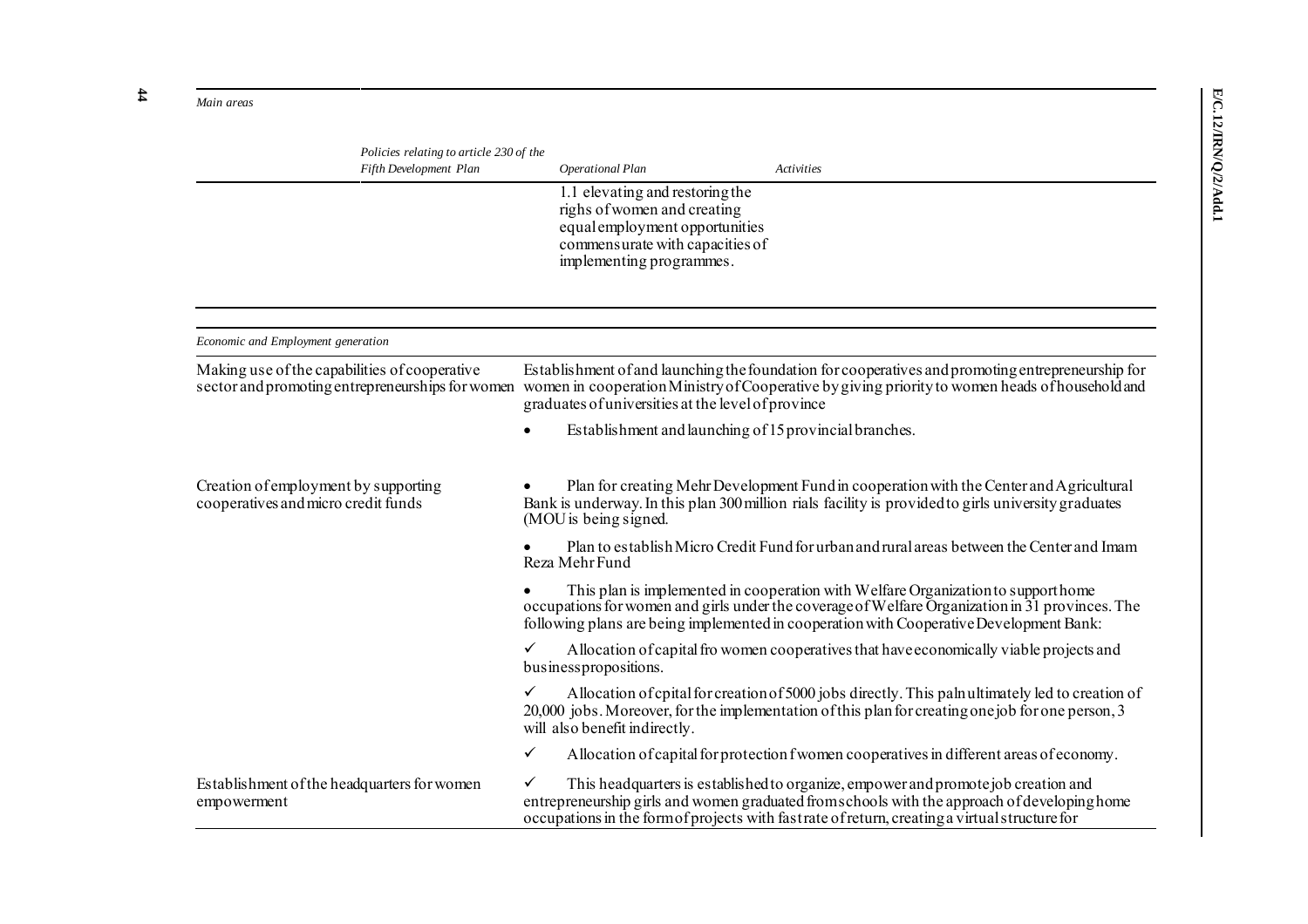| Economic and Employment generation |                                                                                                                                                                                                  |
|------------------------------------|--------------------------------------------------------------------------------------------------------------------------------------------------------------------------------------------------|
|                                    | entrepreneurship, skills training,                                                                                                                                                               |
|                                    | Presently the Center for Women and Family Affairs is preparing the regulations for<br>establishment of this headquarters and is following up its approval in the High Council for<br>Employment. |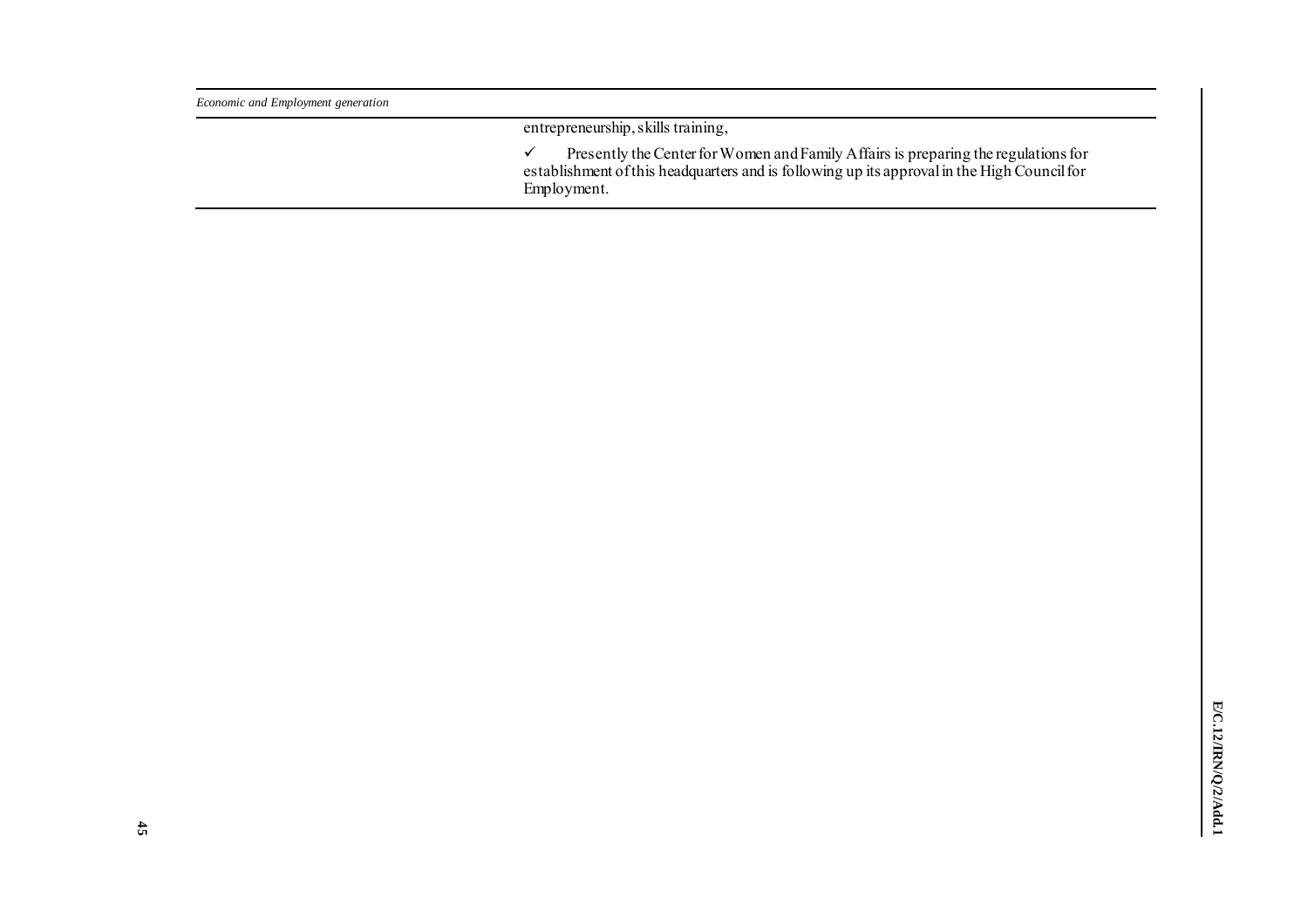| Unemployment<br>according to gender,<br>urban and rural |      |       |       |       |  |  |  |  |  |  |  |  |
|---------------------------------------------------------|------|-------|-------|-------|--|--|--|--|--|--|--|--|
| Year                                                    | Men  | Women | Urban | Rural |  |  |  |  |  |  |  |  |
| 2007                                                    | 9.3  | 15.8  | 12.5  | 6.6   |  |  |  |  |  |  |  |  |
| 2008                                                    | 9.1  | 16.7  | 12.00 | 7.2   |  |  |  |  |  |  |  |  |
| 2009                                                    | 10.8 | 16.8  | 13.5  | 8.3   |  |  |  |  |  |  |  |  |
| 2010                                                    | 11.9 | 20.9  | 13.7  | 8.9   |  |  |  |  |  |  |  |  |
| 2011                                                    | 10.5 | 20.9  | 13.7  | 8.9   |  |  |  |  |  |  |  |  |

### Table 8 **Unemployment rate (2007 to 2011)**

### Table 9

## **Unemployment Support during the past decade**

| Year | Number of workers<br>receiving unemployment<br>insurance | Benefit receivers that have<br>received training | Amount paid |  |  |
|------|----------------------------------------------------------|--------------------------------------------------|-------------|--|--|
| 2002 | 91248                                                    | 27633                                            | 1/404/669   |  |  |
| 2003 | 131842                                                   | 27953                                            | 1/960/249   |  |  |
| 2004 | 133552                                                   | 25840                                            | 1/960/779   |  |  |
| 2005 | 126178                                                   | 22007                                            | 2/855/292   |  |  |
| 2006 | 150183                                                   | 29710                                            | 3/885/877   |  |  |
| 2007 | 148914                                                   | 25501                                            | 4/880/132   |  |  |
| 2008 | 153350                                                   | 27853                                            | 5/822/985   |  |  |
| 2009 | 166802                                                   | 25146                                            | 7/800/553   |  |  |
| 2010 | 183031                                                   | 27122                                            | 9/610/404   |  |  |
| 2011 | 182995                                                   | 31635                                            | 10/571/44   |  |  |

### Table 10

### **Support for involuntary unemployed workers.**

| Year | Unemployment receivers<br>"protected unemployed" | Benefit receivers with<br>training | Amounts paid in million<br>rials |
|------|--------------------------------------------------|------------------------------------|----------------------------------|
| 2002 | 91248                                            | 27633                              | 91248                            |
| 2003 | 131842                                           | 27953                              | 131842                           |
| 2004 | 133552                                           | 25840                              | 133552                           |
| 2005 | 126178                                           | 22007                              | 126178                           |
| 2006 | 150183                                           | 29710                              | 150183                           |
| 2007 | 148914                                           | 25501                              | 148914                           |
| 2008 | 153350                                           | 27853                              | 153350                           |
| 2009 | 166802                                           | 25146                              | 166802                           |
| 2010 | 183031                                           | 27122                              | 183031                           |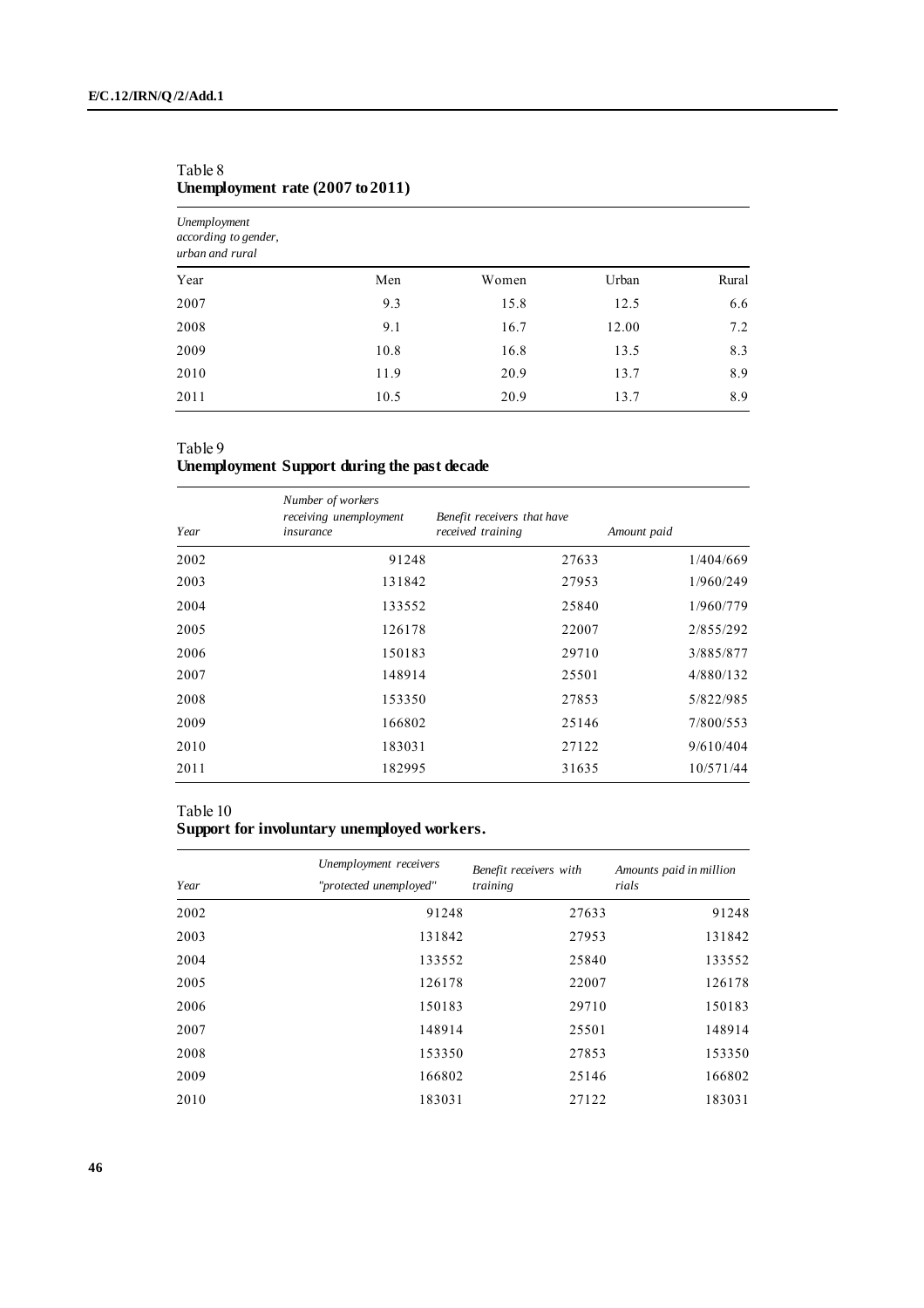| Year | Unemployment receivers | Benefit receivers with | Amounts paid in million |  |
|------|------------------------|------------------------|-------------------------|--|
|      | "protected unemployed" | training               | rials                   |  |
| 2011 | 182995                 | 31635                  | 182995                  |  |

### **Number of workers covered by financial protection under the Labour Code, comparison of years 2010 and 2011**

| Year | Amounts paid   | Number of<br>companies | Number of workers | Total number of<br>active workers |
|------|----------------|------------------------|-------------------|-----------------------------------|
| 2010 | 16/171/000/000 | 147                    | 3018              | 15000000                          |
| 2011 | 18/350/000/000 | 210                    | 4182              | 15000000                          |

### Table 12

#### **Steps taken with regard to all forms of child workers**

|          | Number on the<br>worst form of | Gender<br>Male | Female | Number of<br>employers<br>referred to |    | Number of<br>prison |   | Pecuniary fines |
|----------|--------------------------------|----------------|--------|---------------------------------------|----|---------------------|---|-----------------|
| Province | child labor                    |                |        | courts                                |    | sentences           |   | received        |
| 2010     | 515                            |                | 506    |                                       | 45 |                     | 0 | 32,871,000      |
| 2011     | 395                            |                | 387    |                                       | 50 |                     |   | 3,852,600       |

### Table 13

#### **Percentage of population with income less than \$1.25 by purchasing power parity (PPP) -(2001-2009)**

| 2009 | 2008 | 2007 | 2006 | 2005 | 2004 | 2003 | 2002 | $2001$ Title                           |
|------|------|------|------|------|------|------|------|----------------------------------------|
| 3859 | 3906 | 3355 | 2944 | 2715 | 2475 | 2214 | 1944 | 1727 Exchange rate                     |
| 0.73 | 0.43 | 0.34 | 0.22 | 0.29 | 0.45 | 0.90 | 1.28 | On the basis of<br>$1.80$ \$1.25 / day |

### Table 14

### **Share of the poorest 20 per cent of population from total consumption (1997-2010)**

| 2010 | 2009 | 2008 | 2007 | 2006 2005 2004 2003 2002 2001 |  |  | <b>2000</b> | 1999 | 1998 | $1997$ title                                                                                                                   |
|------|------|------|------|-------------------------------|--|--|-------------|------|------|--------------------------------------------------------------------------------------------------------------------------------|
|      |      |      |      |                               |  |  |             |      |      | share of the<br>poorest 20%<br>from total<br>6.19 6.10 6.17 5.75 5.67 5.91 5.87 5.97 5.69 5.65 5.60 5.51 5.51 5.68 consumption |
|      |      |      |      |                               |  |  |             |      |      | share of the<br>poorest 20%<br>of urban<br>population<br>from total                                                            |
|      |      |      |      |                               |  |  |             |      |      | 6.10 6.03 6.07 5.58 5.53 5.84 5.76 5.88 5.56 5.59 5.61 5.55 5.58 5.65 consumption                                              |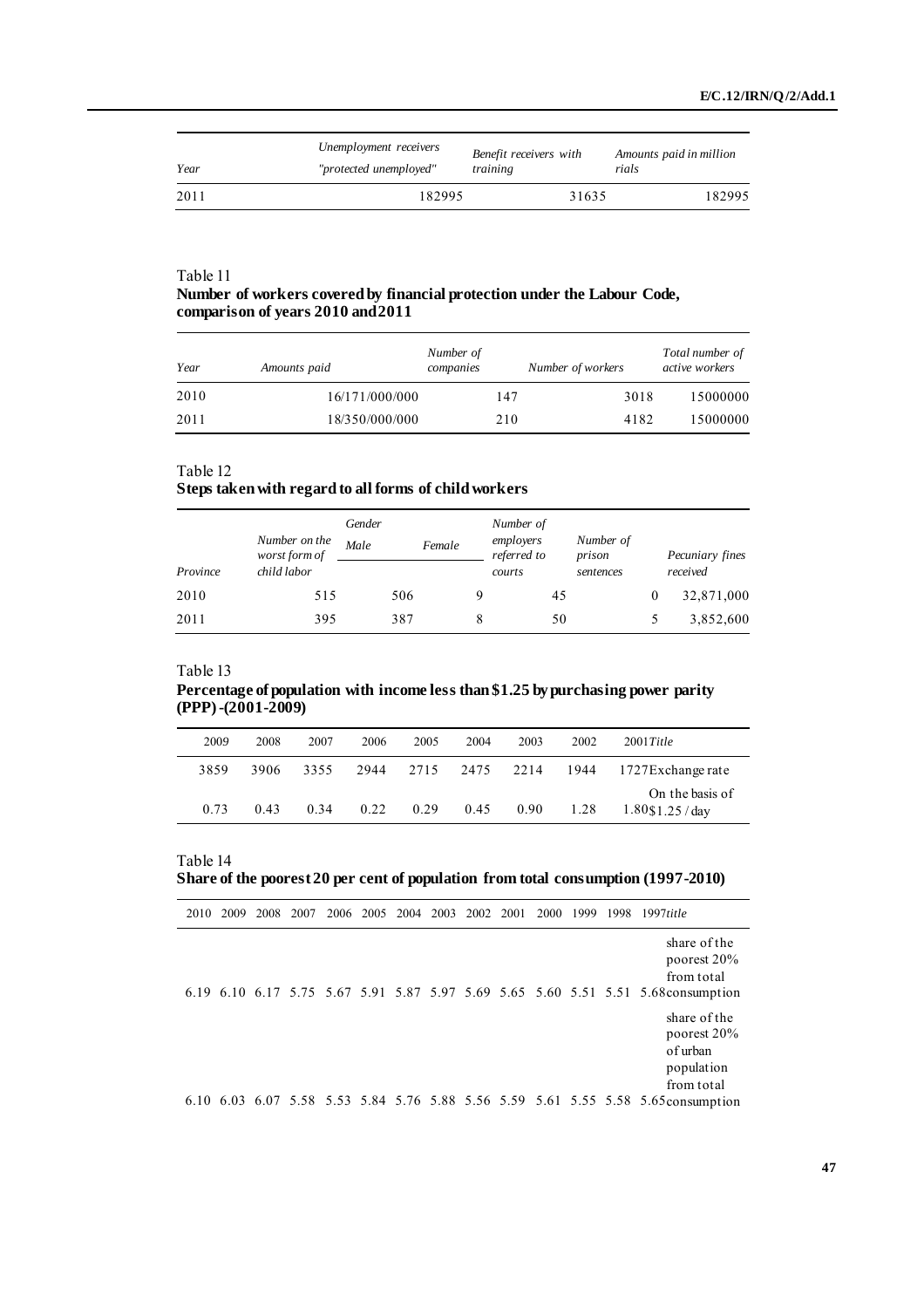| 2010 | 2009 2008 |  |  |  |  |  | 2007 2006 2005 2004 2003 2002 2001 2000 1999 1998 1997title                                                                                              |
|------|-----------|--|--|--|--|--|----------------------------------------------------------------------------------------------------------------------------------------------------------|
|      |           |  |  |  |  |  | share of the<br>poorest 20%<br>of rural<br>population<br>from total<br>6.40 6.27 6.40 6.12 5.96 6.07 6.11 6.15 5.94 5.76 5.58 5.45 5.40 5.74 consumption |

Table 15 **Population under minimum dietary requirement and the ratio of food poverty**

| 2009 | 2008  | 2007 | 2006 | 2005 | 2004 | 2003 | 2002 | 2001        | Year                                                           |
|------|-------|------|------|------|------|------|------|-------------|----------------------------------------------------------------|
| 1.15 | 1 0 7 | 1.21 | 1.03 | 0.83 | 0.99 | 1.15 | 1.34 |             | Ratio of families<br>under minimum<br>1.44 dietary requirement |
| 0.27 | 0.26  | 0.21 | 0.16 | 0.17 | 0.22 | 0.26 | 0.29 | $0.32$ line | Ratio of population<br>under food poverty                      |

Table16 **The ratio of poverty gap on the basis of \$1.25 per day (2001-2009)**

| 2009           | 2008 | 2007 | 2006  | 2005  | 2004 | 2003 | 2002 | $2001$ Year                             |
|----------------|------|------|-------|-------|------|------|------|-----------------------------------------|
| 0 <sup>1</sup> | 0.12 | 0.07 | 0.038 | 0.054 | 0.08 | 0.19 | 0.25 | on the basis of<br>$0.37\$ 1.25 per day |

| Table 17 |                                                                          |  |  |
|----------|--------------------------------------------------------------------------|--|--|
|          | Mehr Urban Housing Project and its progress in some provinces until 2012 |  |  |

| Number of<br>units ready for<br>handover | Number of<br>units $90\%$ | Units with super<br>completion structure and roof | Number of<br>units with<br>completion of<br>foundation<br>works | Number of<br>housing units by<br>the end of 2011Province |                       |
|------------------------------------------|---------------------------|---------------------------------------------------|-----------------------------------------------------------------|----------------------------------------------------------|-----------------------|
| 28,076                                   | 43,064                    | 46,107                                            | 52,525                                                          | 61900                                                    | Kermanshah            |
| 10,274                                   | 13,393                    | 14,911                                            | 18,238                                                          | 19000                                                    | Sistan va Baluchistan |
| 31,609                                   | 63,813                    | 75,464                                            | 98,712                                                          | 105374                                                   | Khuzestan             |
| 8,438                                    | 12,077                    | 14,268                                            | 15,150                                                          | 17867                                                    | Ilam                  |

**Progress report on rural renovation projects in some provinces by 2011**

| Completed units | $\bigcirc$ superstructure and roof<br>completed | Number of units with<br>foundation works | Province   |
|-----------------|-------------------------------------------------|------------------------------------------|------------|
| 8723            | 9594                                            | 10839                                    | Kermanshah |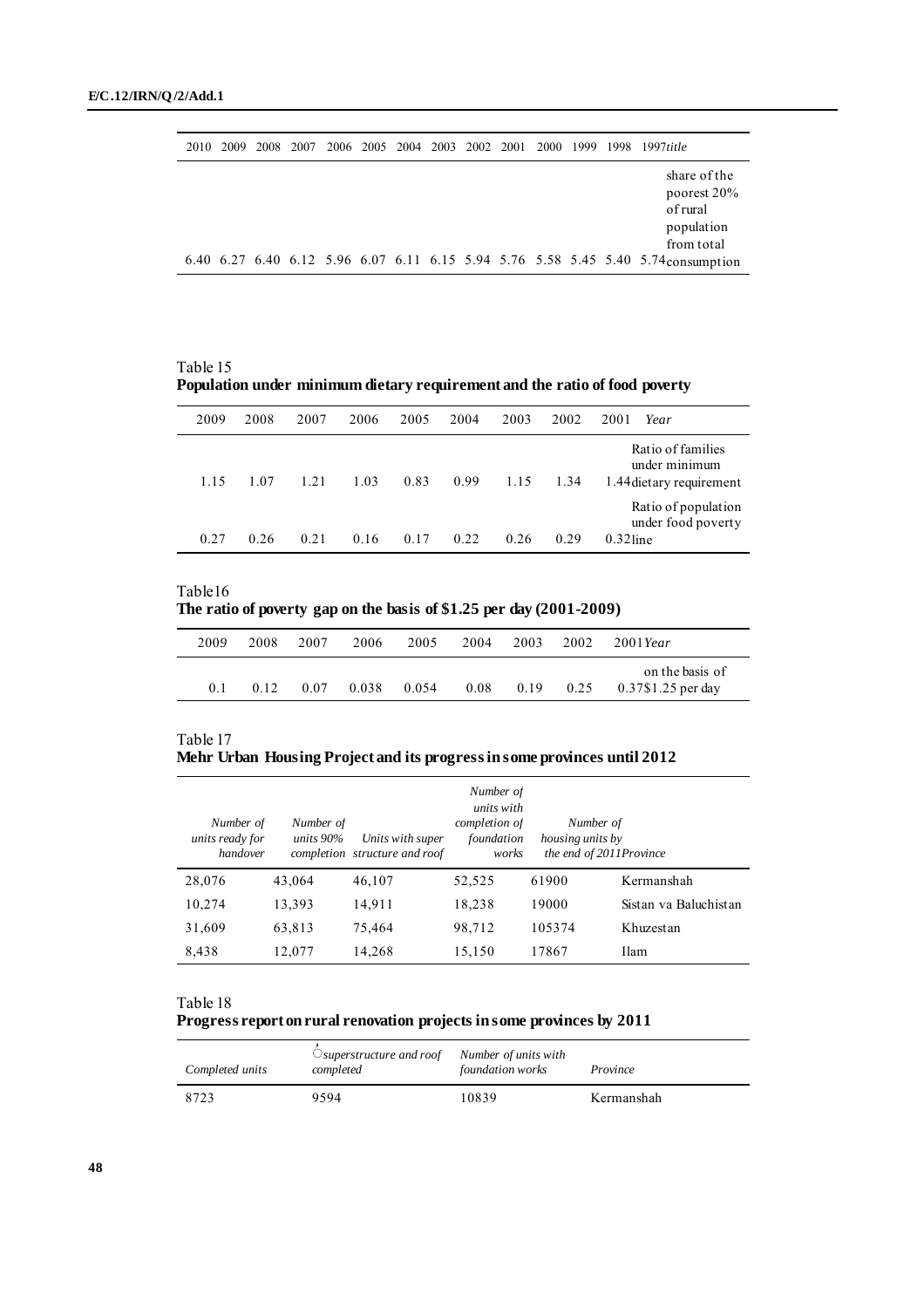| Completed units | $\bigcirc$ superstructure and roof<br>completed | Number of units with<br>foundation works | Province              |
|-----------------|-------------------------------------------------|------------------------------------------|-----------------------|
| 12987           | 15417                                           | 19184                                    | Sistan va Baluchistan |
| 15965           | 19290                                           | 22494                                    | Khuzestan             |
| 5384            | 5660                                            | 6001                                     | <b>Ilam</b>           |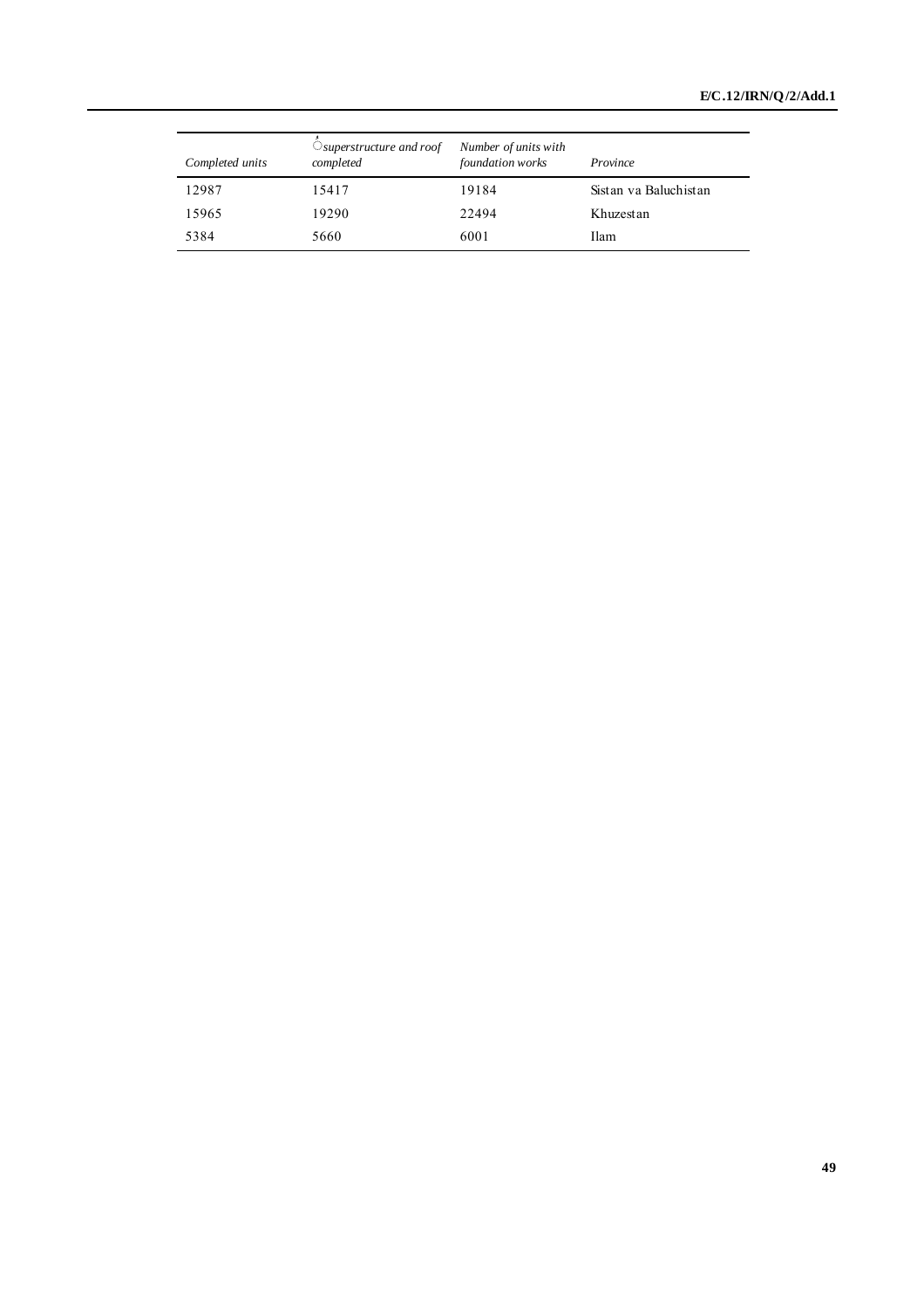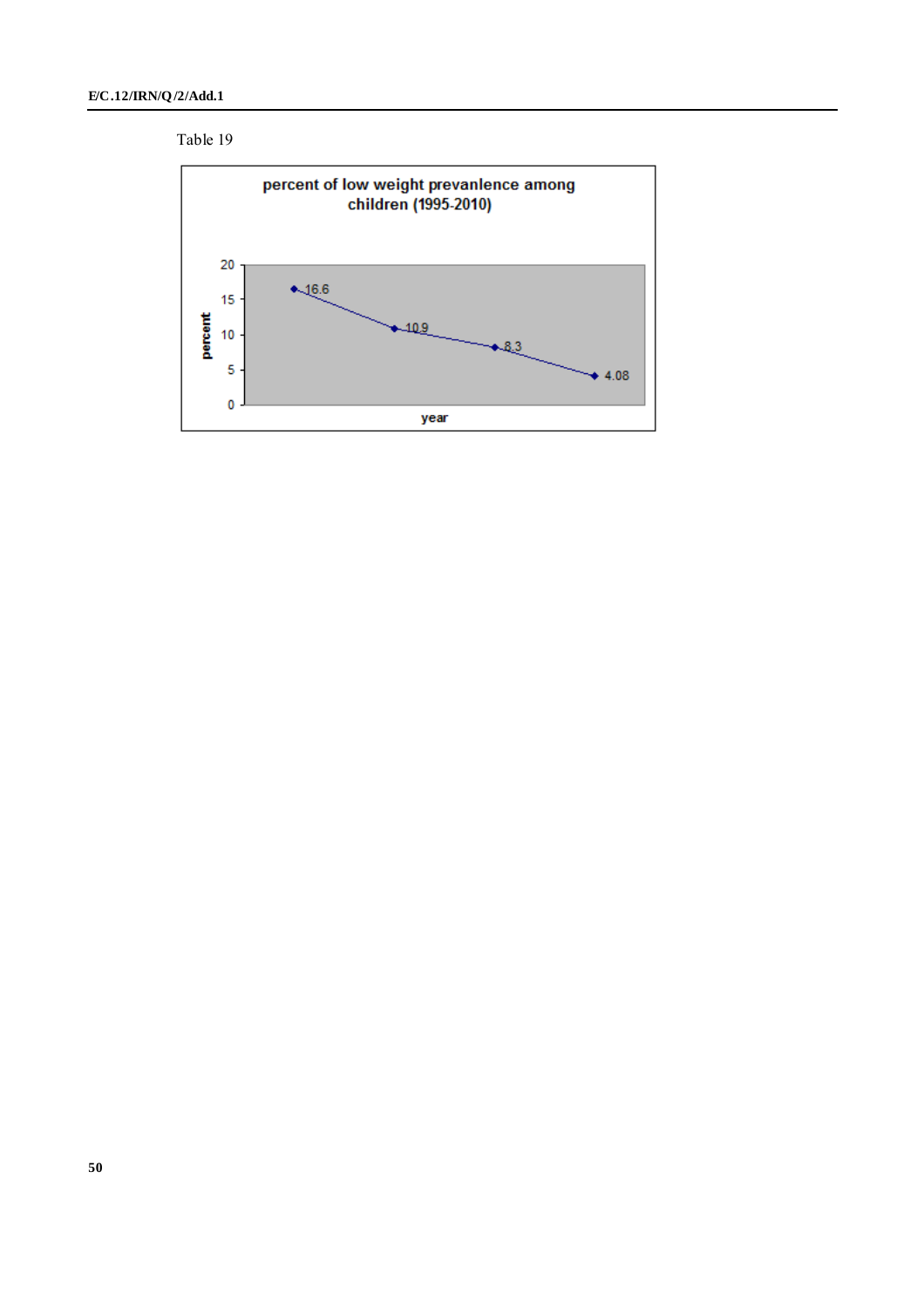|                | Name                           | Proprietor               | Manger in charge     | License date | Last issue | Subject                                                                                           |
|----------------|--------------------------------|--------------------------|----------------------|--------------|------------|---------------------------------------------------------------------------------------------------|
|                | <b>APAGA</b>                   | Edic Baghdaserian        | 15/09/1378           | 2012         | 2012       | Cultural, social                                                                                  |
| 2              | <b>ARAx</b>                    | Hosbian souak            | Esaeean khoonegi-Ana | 1981         | 2010       | Literature, stories. Cultural, social issues                                                      |
| 3              | <b>ALEEK</b>                   | Aleek Literature Society | Albert Ajamian       | 1942         | 2012       | Cultural and social issues                                                                        |
| $\overline{4}$ |                                | Davidian, Loan           |                      |              |            |                                                                                                   |
|                | <b>PEIMAN</b>                  | Being chaged             | Vartan Vartanian     | 1998         | 2012       | Cultural and social                                                                               |
| 5              | Lewis                          | Edic Baghdasarian        | Edic Baghdasarian    | 1999         | 2012       | Literature, stories, cinema photography,<br>caricature, general knowledge, visual arts,<br>sports |
| 6              | Hands Gerakanotian<br>yoaresti | Varooj Sourenian         | Varooj Sourenia      | 2001         | 2009       | Literature, stories, drama, theater, cinema<br>and arts                                           |
| $\overline{7}$ | Haves                          | Leon Aharooyanl          | Leon Aharooyanl      | 2006         | 2012       | Economy, humour, social issues, general<br>knowledge, sports, social issues.                      |

### Table 20 **Armenian-Farsi publications**

### Table 21 **Zoroastrian publications**

| Number             | Name     | Proprietor        | <b>CHIEF EDITOR</b>                | License date Last issue |      | Subiect                                            | Language | Periodic | Area covered |
|--------------------|----------|-------------------|------------------------------------|-------------------------|------|----------------------------------------------------|----------|----------|--------------|
|                    | Amordad  |                   | Babak Salamati Babak saalmati 2001 |                         | 2012 | Political, poetry, cultural social<br>issues. Arts | Farsi    | Weekly   | Regional     |
| $\mathcal{D}$<br>∠ | Foroohar | Saman<br>foroohar | Saman<br>foroohar                  | 1980                    | 2012 | Social issues, arts                                | Farsi    | Monthly  | Local        |

## Table 22: **Assyrian publications**

| Number    | Name                    |                     | Proprietor CHIEF EDITOR | License date |      | Lst issue | Subject       | Language | Periodic | Area covered  |
|-----------|-------------------------|---------------------|-------------------------|--------------|------|-----------|---------------|----------|----------|---------------|
|           | Message of<br>Assyrians | Assyrian<br>society | Bet Kalia               | 1994         | 2000 |           | Cultural      | Assyrian | Seasonal | International |
| $\bigcap$ | Aan                     | I-Terhan            | Yoonatan                |              |      |           | Social issues | Farsi    |          | Local         |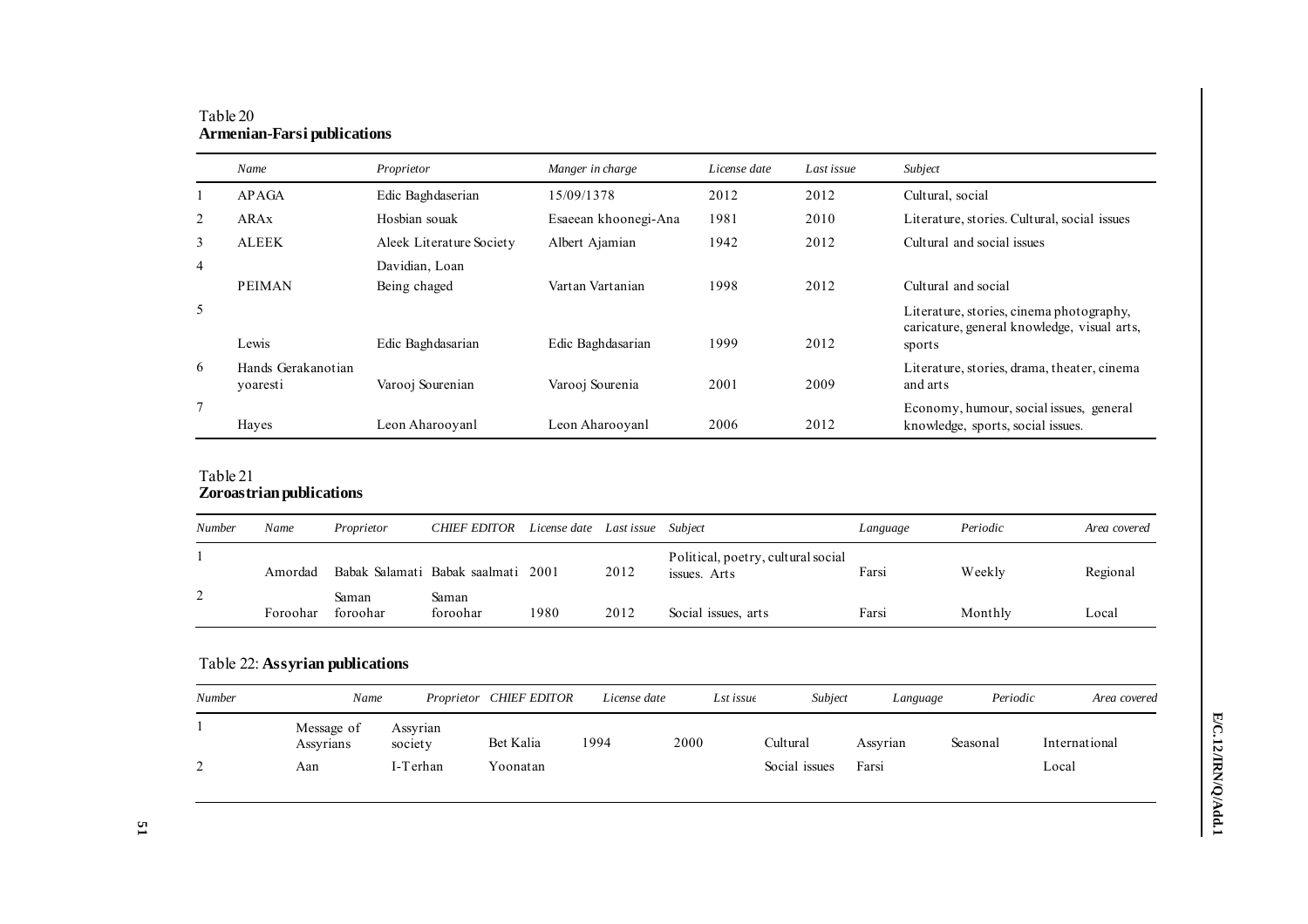#### **52** Table. 24 **Azeri publications**

| No.            | Name                | Proprietor                       | Chief editor                      | License date | Last issue | Subject                                               |
|----------------|---------------------|----------------------------------|-----------------------------------|--------------|------------|-------------------------------------------------------|
| 1              | Absahr              | Nasiri Mastan Abad<br>Saghi      | Nasiri Mastan Abad<br>Saghi       | 2001         | 2011       | Economy, poetry. Culture, social issues               |
| 2              | Akhsham             | Moosavi Aloochi amir<br>Hooshang | Moosavi Aloochi amir<br>Hooshang  | 2012         | 2012       | Economy, politics, social issues                      |
| 3              | Azaran dish         | Karmervan farman                 | Karmervan faraman                 | 2003         | 2012       | Politics, cultural and social issues                  |
| $\overline{4}$ | Azerbaijan          | Akbar Rezaeee Tabrizi            | Akbar Rezaeee Tabrizi             | 1993         | 2012       | Politics, cultural and social issues                  |
| 5              | Azar Payam          | Sokhan negaran<br>publishing     | Masoomeh Sepehri<br>Being changed | 1999         | 2012       | Politics, cultural and social issues                  |
| 6              | Azeri               | <b>HAFEZI</b>                    | Hafezi                            | 2003         | 2007       | Literature, stories, cultural, social arts            |
| 7              | Araz                | Ali Nazari                       | Ali Nazari                        | 2001         | 2012       | Politics, cultural and social issues                  |
| 8              | Asan                | Ramin Raghifar                   | Ramin Raghifar                    | 2002         | 2012       | Politics, cultural and social issues                  |
| 9              | Aghri               | Hassan Abdollahi                 | Mirnazar Mousavi                  | 2004         | 2012       | Economy, politics social issues                       |
| 10             | Aftab Azerbaijan    | Ali Teshneh Del                  | Ali Teshneh Del                   | 2005         | 2012       | Politics cultural social                              |
| 11             | Avayeh Makoo        | Reza Monsaref                    | Reza Monsaref                     | 1999         | 2012       | Politics cultural social                              |
| 12             | Avayeh mishomrand   | Mirhojjat hosseini               | Mirhojjat hosseini                | 2003         | 2012       | Economics, politics, social issues                    |
| 13             | Ateltash            | Morteza Ebrahimi                 | Morteza Ebrahimi                  | 2011         | 2012       | Politics, social issues                               |
| 14             | Abarchai            | Hamed jafarzadeh                 | Adarm Hekamatollah                | 2003         | 2012       | Politics, culture and social issues                   |
| 15             |                     |                                  | A                                 |              |            |                                                       |
|                | Abhar rood          | Ahad Zolghadr                    | Hmad Zolghadr                     | 2012         |            | Cultural and social issues                            |
| 16             | Akhtar              | Mirtaher Mousavi                 | Mirtaher Mousavi                  | 2003         | 2004       | Economy, politics and social issues                   |
| 17             | Ardebil emrooz      | Gholamreza<br>Mirzahosseini      | Gholamreza<br>Mirzahosseini       | 2002         | 2012       | Economy, politics and social issues,<br>entertainment |
| 18             | Ardebil Farda       | Farahd Khaef                     | Farahd Khaef                      | 2005         | 2012       | Political, social and cultural issues                 |
| 19             | Ark                 | Mohammad Ashrfai                 | Mohammad Ashrfai                  | 1992         | 2012       | Literature, stories, culture, arts and social issues  |
| 20             | Armghan Azerbaijan  | Iraj Soleimanzadeh               | Iraj Soleimanzadeh                | 2001         | 2012       | Economy, cultural and social issues                   |
| 21             | Urumieh             | Tayebeh saghaee                  | Tyebeh Saghee                     | 2011         | 2012       | Economic and social issues                            |
| 22             | Eghtesad Azerbaijan | Moayed Hosseini Sadr             | Moayed Hosseini Sadr              | 2010         | 2012       | Political and social issues                           |
| 23             | Andooz              | Seyyed Hamed Madani              | Seyyed Hamed Madani               | 1999         | 2012       | Economic, political issues                            |
| 24             | Omid<br>Azerbijan   | Faramarz karamooz                | Faramarz Karammoz                 | 2002         | 2012       | Economic, political and social issues                 |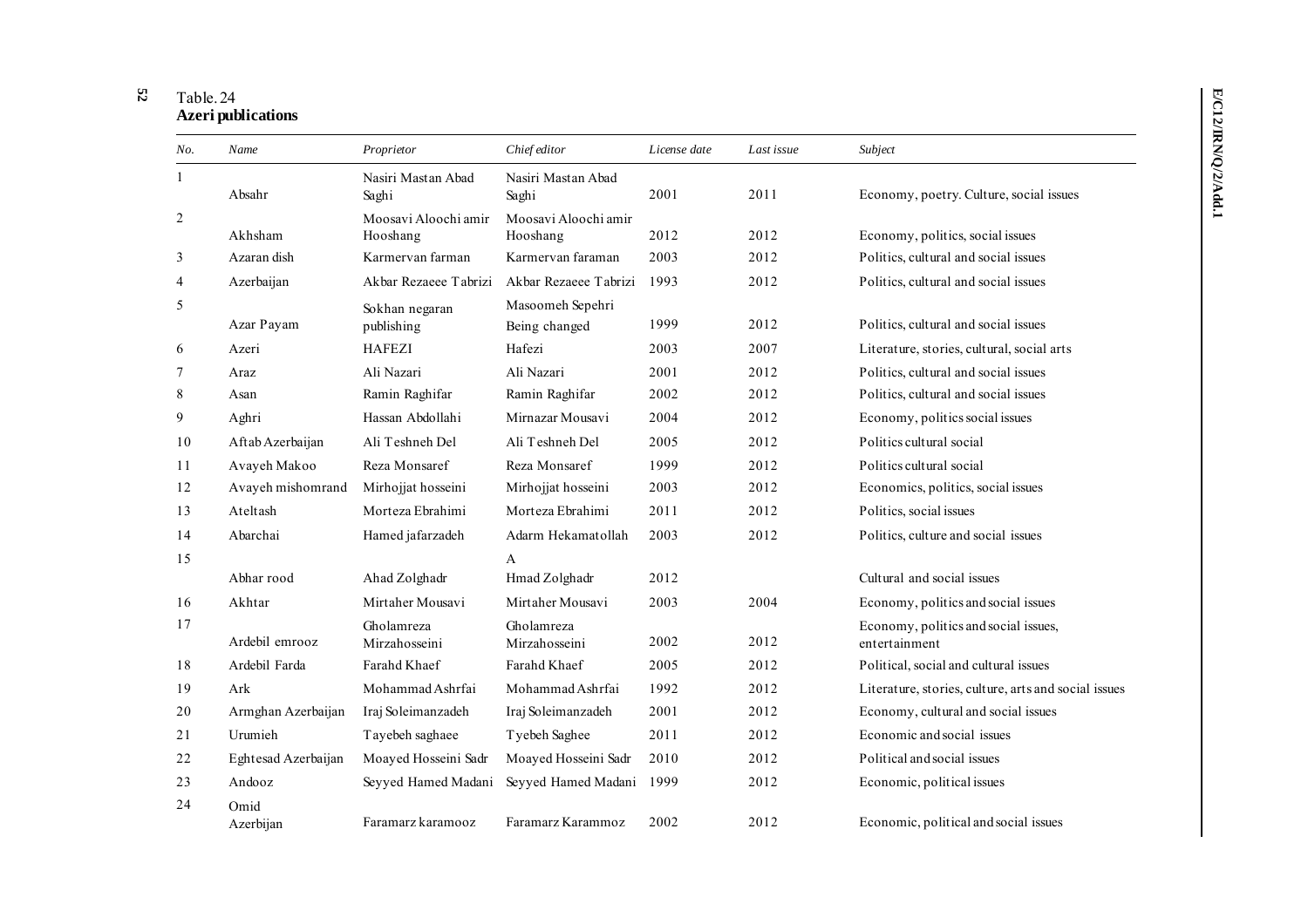| No. | Name              | Proprietor                        | Chief editor                                             | License date | Last issue | Subject                                                                      |
|-----|-------------------|-----------------------------------|----------------------------------------------------------|--------------|------------|------------------------------------------------------------------------------|
| 25  | Omid Tabriz       | Habib Shiri Azar                  | Habib shiri Azar                                         | 2005         | 2012       | Economic, political and social issues                                        |
| 26  | Omid roshandelan  | Jalil nasiri                      | Jalil nasiri                                             | 2006         | 2012       | Humor. Entertainment, cultural and social issues                             |
| 27  | Omid Salmas       | Hamid Dilmaghani                  | Hamid Dilmaghani                                         | 2011         | 2012       | Political and social issues                                                  |
| 28  | Entezar Noor      | Seyyed Mohamad Reza<br>Mirtajdini | Seyyed Mohamad Reza<br>Mirtajdini                        | 2011         | 2012       | Political and social                                                         |
| 29  | Andisheh Ardebil  | Ghasem Mohammadi                  | Ghasem Mohamadi                                          | 2011         | 2012       | Political and cultural                                                       |
| 30  | Andishe va frhang | Mohammad Bagherloo                | Mohammad Bagherloo                                       | 2006         | 2012       | Literature, stories, humour, Entertainment and<br>cultural and social issues |
| 31  | Avarin Khoy       | Mahmood Mehr<br>Alizadeh          | Mahmood Mehr<br>Alizadeh                                 | 2001         | 2012.      | Literature, stories, cinema, poetry, social issues<br>arts                   |
| 32  | Olaviat aval      | Enayatollah Ghazi<br>shiraz       | Enayatollah<br>Ghazi shiraz                              | 2003         | 2012       | Economy. Culture, social issues                                              |
| 33  | Inchi denizim     | Seyyed satar hosseini             | Seyyed satar hosseini                                    | 2011         | 2012       | Political cultural                                                           |
| 34  | Ba mardom Hamedan | Davood Gorji                      | Davood Gorji                                             | 2009         | 2012       | Political cultural                                                           |
| 35  | Baghcheban        | Mahmood khalili                   | Mahmoodkhalili                                           | 2003         | 2012       | Politics, poetry. Social issues, arts                                        |
| 36  | Byram             | Ali Mohammad bayati               | Ali Mohammad bayati                                      | 2006         | 2007       | Economic and Social issues                                                   |
| 37  | Barayand          | Mehran Hossein zadeh              | Mehran Hossein zadeh                                     | 2006         | 2007       | Economic and social issues                                                   |
| 38  | Payam Azerbaijan  | Zkaria Valaee                     | Akaria Valaee                                            | 2003         | 2012       | Economic, political, social issues visual arts<br>sports,                    |
| 39  | Payam Ardebil     | Rasool Naserzadeh                 | Nasser Rasoolzadeh                                       | 1994         | 2012       | Literature, stories, cultural, social issues, arts                           |
| 40  | Payam             | Hossein Anvari                    | Hossein Anvari                                           | 2001         | 2010       | Social issues                                                                |
| 41  | Payam Zanjan      | Nasser mostafa                    | Nasser Mosstafa                                          | 1997         | 2012       | Political, social issues                                                     |
| 42  | Payam sobh        | Simin Jhanbakhsh                  | Simin jahanbakhsh                                        | 2011         | 2012       | Economic social issues                                                       |
| 43  | Payam no          | Ali Akbarzadeh                    | Ali Akbarzadeh                                           | 1997         | 2012       | Economics, politics, entertainment, social<br>political issues               |
| 44  | Tabriz            | Hamid halvaee                     | Hamid Halvaee                                            | 2002         | 2012       | Political, social cultural issues                                            |
| 45  | Nasim Rooh        | Mohammad Reza<br>Babazadeh        | Hojjat Firoozbakht                                       | 2011         | 2012       | Political, social and cultural                                               |
| 46  | Javan Garmi       | Mehdi javid                       | Mehdi Javid                                              | 2011         |            | Cultural, social issues                                                      |
| 47  | Haghighat         | Saffar Jaffarzadeh                | Saffar Jafarzade                                         | 2006         | 2012       | Literature. Stories poetry, cultural, social                                 |
| 48  | Heydar Baba       | Hedar Baba Publishing             | Ahmad Aminzadeh                                          | 2003         | 2012       | Economy, political, general knowledge                                        |
| 49  | Ardebil News      |                                   | Asghar, Taghdisi Mirak Asghar, Taghdisi Mirak 08/01/1385 |              | 02/30/1391 | Political, cultural, social                                                  |

**53**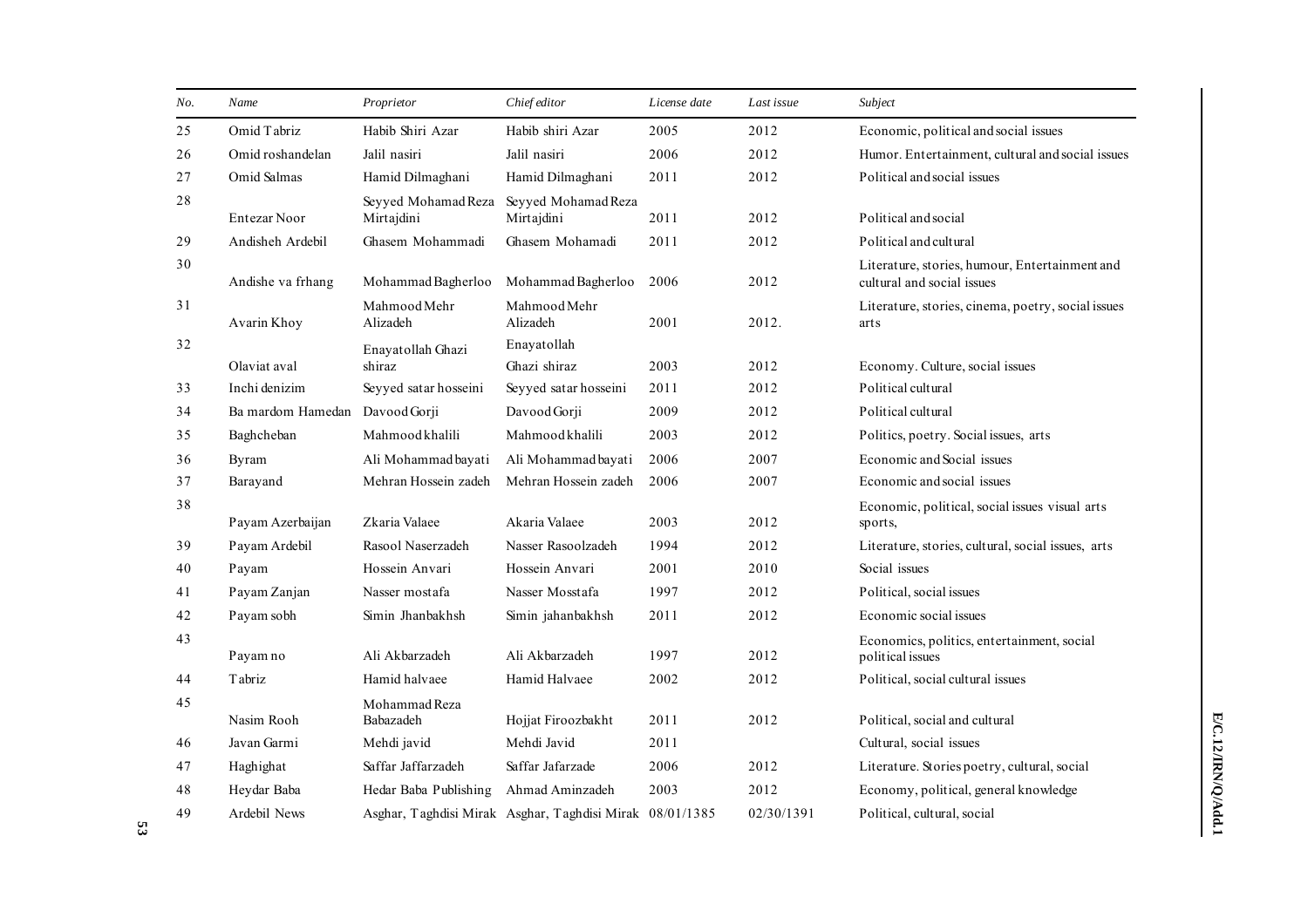| No.    | Name             | Proprietor                  | Chief editor               | License date | Last issue | Subject                                                    |
|--------|------------------|-----------------------------|----------------------------|--------------|------------|------------------------------------------------------------|
| 50     | Khoda afarin     | Hossein Sharghi             | Ideen Mohammadi            | 2004         | 2012       | Humour, entertainment, cultural, social                    |
| 51     | Last line        | Younes Ranjesh              | Younes Ranjesh             | 2005         | 2012       | Humour, entertainment, cultural and general<br>knowledge   |
| 52     | Khosh Khabar     | Karim Delaviz<br>Aghbelagh  | Karim Delaviz<br>Aghbelagh | 2004         | 2012       | Political, economic social                                 |
| 53     | khoy             | Parviz Moghbeli             | Parviz Moghbeli            | 2006         | 2012       | General, sports                                            |
| 54     | Khayav           | Najafgholi Moshkbar         | Najafgholi Moshkbar        | 2003         | 2012.      | Economics, politics, entertainment social issues           |
| 55     | Khibar           | Norooz Samadi               | Norooz Samadi              | 2002         | 2012       | Political, humour, cultural, sports                        |
| 56     | Darak Safa       | Seyyed fatah Kabiri         | Seyyed Fatah Kabiri        | 2011         | 2012       | Political, humor, cultural sports, social issues           |
| 57     | Dast             | Farzin Slaehi               | Farzin Salehi              | 2011         |            | Political, cultural                                        |
| 58     |                  | Mohammad Abbaspoor          | Mohammad Abbaspoor         |              |            |                                                            |
|        | Daavat           | Changing                    |                            | 2005         | 2008       | Literature, stories, politics, poetry, social issues       |
| 59     | Deniz            | Mostafa golizadeh           | Mostafa golizadeh          | 2011         | 2012       | Political, cultural                                        |
| 60     | Rahng Sabz       | Reza Asgari                 | Reza Asgari                | 2008         | 2010       | Political and Cultural                                     |
| 61     | Rahmat           | Abdollsh Mohammadi          | Abdollah Mohamadi          | 2006         | 2012       | Political, poetry, entertainment, social issues,<br>sports |
| 62     | Resaneh parsi    | Moretza, ghahremani         | Morteza Ghahremani         | 2008         | 2012       | Political, cultural                                        |
| 63     | Reshadat         | Jafar Karami                | Jafar Karami               | 2012         |            | Cultural, social                                           |
| 64     | Rasad            | Hossein Hossein nejad       | Hossein Hossein nejad      | 1991         | 2012       | Cultural, social                                           |
| 65     | Saray            | Mojgan Gholizadeh           | Mojgan Gholizadeh          | 2006         | 2012       | Political, cultural, social                                |
| 66     | Saghi            | Masood Barzegar Jalali      | Masood Barzegar Jalali     | 2003         | 2012       | Political, cultural and social                             |
| 67     | Savala           | Hedyat Yengejeh             | Hedayat Yengejeh           | 2006         | 2012       | Politics, humor, cultural, social                          |
| 68     | Sabalan Ardebil  | Seyyed Ali Foroozan         | Seyyed Ali Foroozan        | 2011         | 2012       | Politics, humor, cultural, social                          |
| 69     | Sokhan Eel       | Manoochehr Kiani            | Manoochehr Kiani           | 2004         | 2011       | Economic, political, social                                |
| $70\,$ |                  | Sokhan Negaran Tooba        |                            |              |            | Literature, stories, social                                |
|        | Sorkhab          | Publidhgn                   | Syyed Reza Alavi           | 2003         | 2012       | Cultural issues                                            |
| 71     | Soheil           | Arjang Media<br>consultants | Mehdieh Koohpaee           | 2003         | 2012       | Political. Cultural, social                                |
| 72     | Simayeh Maragheh | Mahmood Vahmazad            | Mahmood Vahmazad           | 2003         | 2012       | Literature, stories, socil issues, arts                    |
| 73     | Shahamat         | Sadegh Taher                | Sadegh Taher               | 2003         | 2012       | Political and cultural                                     |
| 74     | Shahryar ma      | Amin Ansar Company          | Ali Akbar Balagar          | 2003         | 2012       | Literature, stories, social issues, arts                   |
| 75     | Shoor            | Mohammad Azarvash           | Mohammad Azarvash          | 2001         | 2012       | Literature, stories, social issues, arts                   |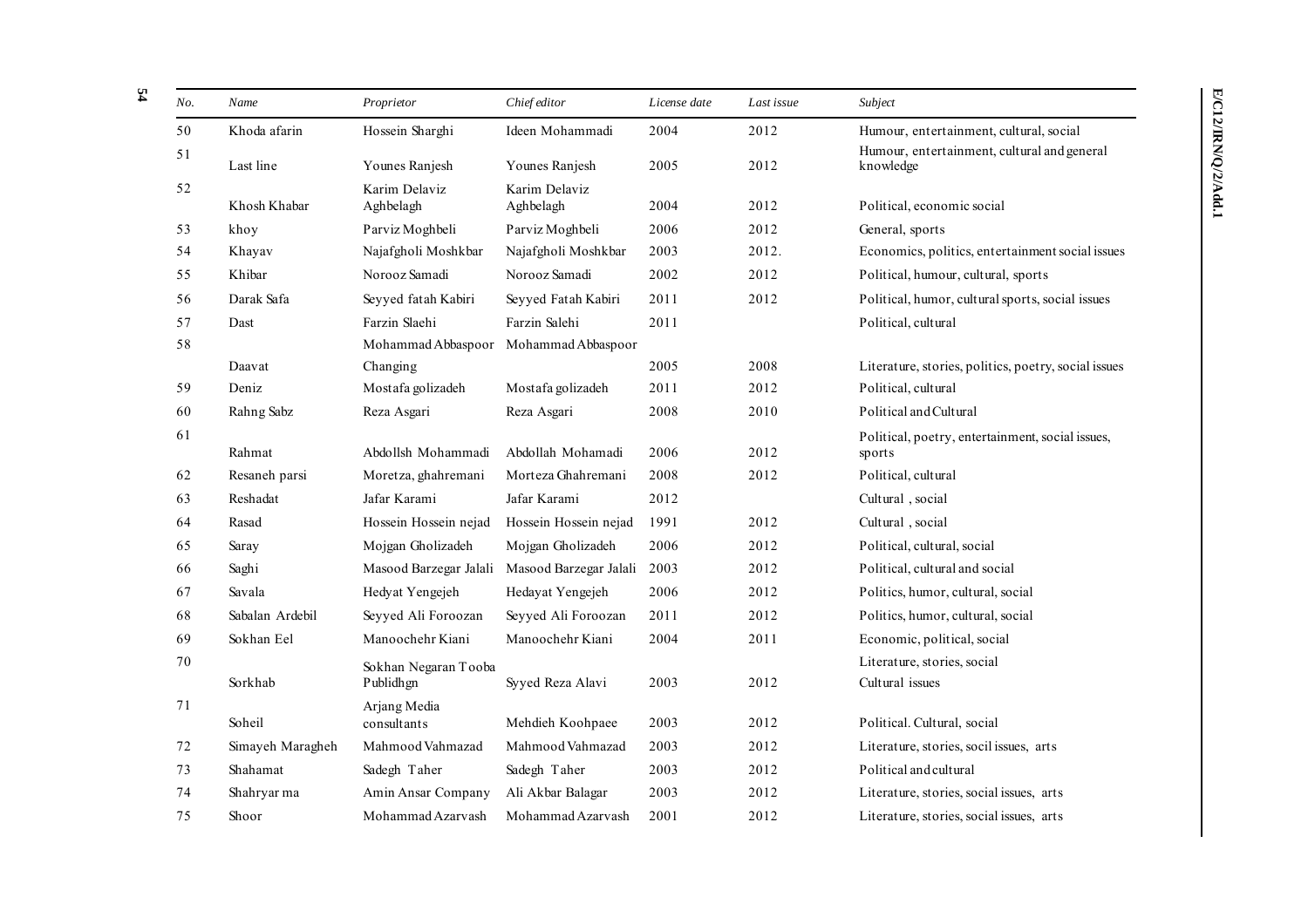| No. | Name                     | Proprietor                           | Chief editor                            | License date | Last issue | Subject                                                                         |
|-----|--------------------------|--------------------------------------|-----------------------------------------|--------------|------------|---------------------------------------------------------------------------------|
|     |                          |                                      |                                         |              |            |                                                                                 |
| 76  | Saeb Tabriz              | Ahamd<br>Mahmoodzadeh                | Ahamd<br>Mahmoodzadeh                   | 1998         | 2012       | Economic, Social, Cultural issues                                               |
| 77  | Saheb Ghalam             | Khosro Fatemi                        | Khosrow Fatemi                          | 1991         | 2012.      | Economic, Social, Cultural issues                                               |
| 78  | Sobheh Azerbaijan        | Peiman aliri                         | Peiman Daliri                           | 2005         | 2012       | Economic, political, Social                                                     |
| 79  | Sedayeh Ardebil          | Mohammad Asghari                     | Mohammad Asghari                        | 2006         | 2012       | Law                                                                             |
| 80  | Tarh Now                 | Mohammad Reza<br>Rabani              | Mohammad Reza<br>Rabani                 | 2006         | 2012.      | Literature, stories, cinema, social issues, sports                              |
| 81  | Toloo Farda              | Bahman Shaeghi                       | Bahman Shareghi                         | 2004         | 2012       | Political, humor, caricature, social issues                                     |
| 82  | Tanin hagh               | Zahra Javadi                         | Zahra Javadi                            | 2006         | 2012.      | Political. Cultural, social issues                                              |
| 83  | Asreh Azadi              | Seyyed Farid Peyman                  | Seyyed Farid Peyman                     | 1997         | 2012       | Social issues, economy and politics                                             |
| 84  | Fajr Azerbaijan          | Najaf Aghazadeh                      | Ahamd<br>Mahmoodzadeh                   | 1990         | 2012       | Social issues                                                                   |
| 85  | Foroogh Azerbaijan       | Aref Shirzad                         | Aref Shirzad                            | 2003         | 2012       | Economic political and social issues                                            |
| 86  | Faryad Ghalam            | Karamali Moradi                      | Karamali Moradi                         | 2006         | 2012       | Politics, poetry, social issues, arts                                           |
| 87  | Fasl Abi                 | Homayoon Ataee                       | Homayoon Ataee                          | 2012         |            | Cultural and social issues                                                      |
| 88  | Ghafelan                 | Gahder hassanzadeh                   | Ghader Hassanzadeh                      | 2006         | 2012       | Literature, stories, theater, poety, caricature,<br>social issues, sports, arts |
| 89  | Ghafeleh                 | Yaghoob Khodadadi                    | Yaghoobb Khodadadi                      | 2006         | 2012       | Political and cultural issues                                                   |
| 90  | Kooshesh                 | Nasrin Meshkini                      | Nasrin Meshkini                         | 2011         | 2012       | Political and cultural issues                                                   |
| 91  | Goshayesh                | Leyla<br>MahmoodilEYLA<br>Mahmoodi   | Leyla<br>MahmoodilEYLA<br>Mahmoodi      | 2011         | 2012       | Economic and social issues                                                      |
| 92  | Golsahn Raz              | Mohammad Khosh<br>Niat               | Mohammad Khosh<br>Niat                  | 2011         | 2012       | Political and cultural issues                                                   |
| 93  | Goonesh                  | Sokhan Negaran<br>Pishgam Publishing | Yoones Fateh                            | 2004         | 2012       | Economic, political and social issues                                           |
| 94  | Loh Novin                | Ali Azarnejad                        | Ali Azarnejad                           | 2006         | 2012       | Literature, stories, poetry, cultural and social<br>issues                      |
| 95  | Mobin                    | Mohammad Ali<br>Gharibani            | Kamal Moradi                            | 1992         | 2000       | Political, cultural and social issues                                           |
| 96  | Makhtoomgholi<br>Faraghi |                                      | Arazmohammad Sareli Arazmohammad Sareli | 1999         | 2012       | Humanities                                                                      |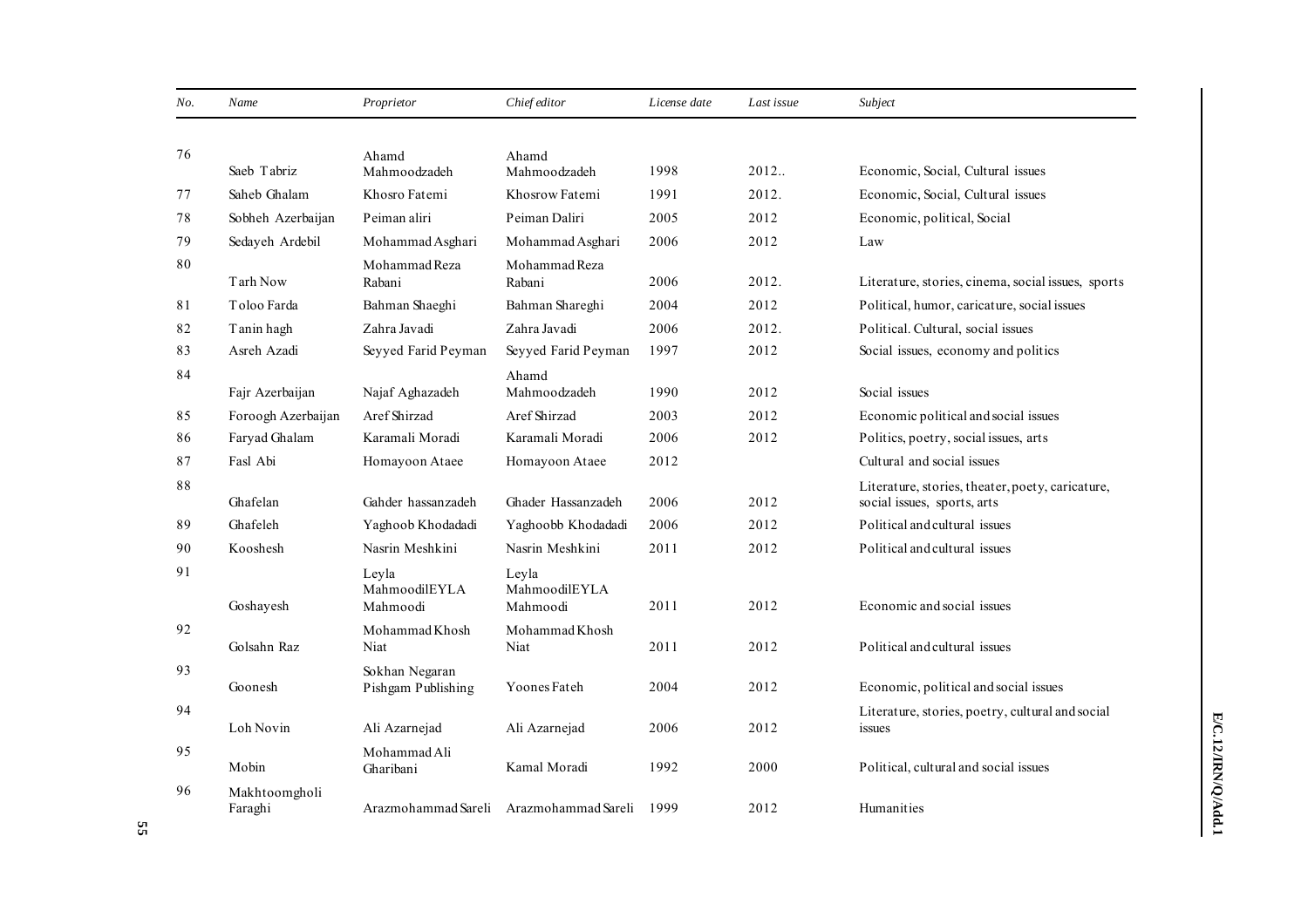| No. | Name               | Proprietor                                  | Chief editor                     | License date | Last issue | Subject                                                                    |
|-----|--------------------|---------------------------------------------|----------------------------------|--------------|------------|----------------------------------------------------------------------------|
| 97  | Mardom No          | Reza Savai                                  | Reza Savari                      | 1999         | 2012       | Economic, social and political issues                                      |
| 98  | Matbakh            | Ramin Sayadzadeh                            | Ramin Sayadzadeh                 | 2004         | 2011       | Politics, poetry, entertainment, social issues, arts                       |
| 99  | Mofid              | Mohammad Mirzaee                            | Mohammad Mirzaee                 | 04/29/1383   | 11/02/1390 | Literature, stories, poetry, cultural and social<br>issues                 |
| 100 | Mahd Azadi         | Sharzad Peyman                              | Seyyed Masood<br>peyman          | 1980         | 2012.      | Literature, stories, poetry, political and social<br>issues                |
| 101 | Mahdeh Sardaran    | Islam Attaee Livari                         | Islam Attaee Livari              | 2011         | 2011       | Political and cultural issues                                              |
| 102 | MHDEH Qoran        | Mhdeh Qoran Institute<br>of East Azerbaijan | Nasser Ghias khah                | 2003         | 2012       | Cultural And Social issues                                                 |
| 103 | Mehr Azerbaijan    | Soleiman Jafarzadeh                         | Soleiman Jafarzadeh              | 2006         | 2012       | Literature, stories, politics, poetry, caricature<br>social issues, sports |
| 104 | Mehr Ardebil       | Miryaghoob<br>Taghvatalab                   | Miryaghoob<br>Taghvatalab        | 2003         | 2012.      | Political, cultural, social issues                                         |
| 106 | Mehr Chaldor       | Iraj Asgharzadeh                            | Iraj Asgharzadeh                 | 2011         | 2012.      | Economic and social issues                                                 |
| 107 | Moj Bidar          | Faramarz Najari                             | Faramarz Najari                  | 2003         | 2012       | Political, cultural social                                                 |
| 108 | Moj No             | Ali Mohammadi                               | Ali Mohammadi                    | 2005         | 2012       | Economic, political, cultura, social issues, sports                        |
| 109 | Meeyaneh Emrooz    | Fadin Farmand                               | Fardin Farmand                   | 2006         | 2008       | Economic, political and social issues                                      |
| 110 | Misagh             | Asghar Nalband poor                         | Asghar Nalband poor              | 1997         | 2012       | Literature, stories, cultural and social issues, arts                      |
| 111 | Nedayeh Khoy       | Hashem hejazifar                            | Hashem hejazifar                 | 2002         | 2012       | Political, cultural and social issues                                      |
| 112 | Nedayeh Moghan     | Nader Shirinzadeh                           | Nader shirinzadeh                | 2005         | 2010       | Political, cultural and social issues                                      |
| 113 | Nsim Sabalan       | Afsoon Akbarzdeh                            | Afsoon Akbarzdeh                 | 2002         | 2005       | Social issues                                                              |
| 114 | Naghmeh            | Amir Eghbali Afshar                         | Amir Eghbali Afshar              | 2005         |            | Poetry, cultural, social issues, arts, sports                              |
| 115 | Nasim Ghareh Dagh  | Aref Gozali                                 | Aref Gozali                      | 2003         | 2012.      | Poetry, literature, stories, cultural, social issues,<br>arts              |
| 116 | Naghib             | Seyyed Mohammad<br>Masood Naghib            | Seyyed Mohammad<br>Masood Naghib | 2002         | 2012.      | Economic. Political and social issues                                      |
| 117 | Negin Azerbaijan   | Ali Shiari                                  | Ali Shiari                       | 1999         | 2012       | Economic, social, political issues                                         |
| 118 | Negin Sabz         | Jamshid Sheikhi                             | Jamshid Sheikhi                  | 1999         | 2012       | Economic, political, social issues                                         |
| 119 | Navayeh Azerbaijan | Ali Zanjani<br>hassanlooee                  | Ali Zanjani<br>hassanlooee       | 2010         | 2012       | Political and cultural issues                                              |
| 120 | Navayeh Aras       | Forsat Behrad<br>Khalifehno                 | Forsat Behrad<br>Khalifehno      | 05/20/1382   | 01/30/1391 | Economic, Cultural and social issues                                       |
| 121 | Tooshkaft          | Asgahr Salamat                              | Asgahr Salamat                   | 2006         | 2008       | Poetry, literature, stories, cultural, social issues,                      |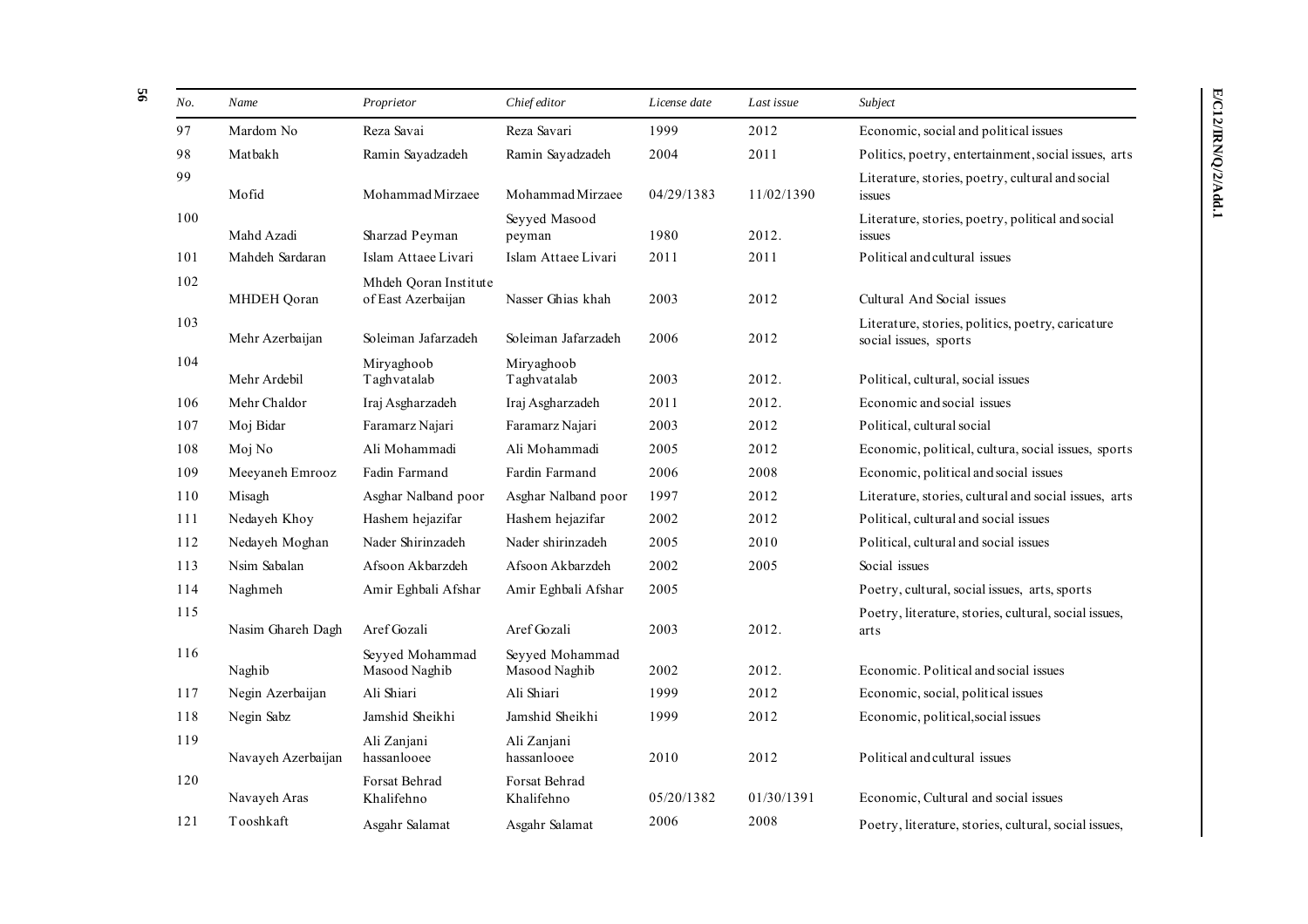| No. | Name            | Proprietor                            | Chief editor                    | License date | Last issue | Subject                                     |
|-----|-----------------|---------------------------------------|---------------------------------|--------------|------------|---------------------------------------------|
|     |                 | Sardoroodi                            | Sardoroodi                      |              |            | arts                                        |
| 122 | Navid Azerbijan | Mehran Tabrizi                        | Mehran Tabrizi                  | 1998         | 2012       | Economic, political and social issues       |
| 123 | Navid Sahar     | Rasool Bakhshizadeh                   | Rasool Bakhshizadeh             | 2006         | 2012       | Economic, humor, cultural and social issues |
| 124 | Hampa           | Nursing Organization<br>of<br>Ardebil | Shahram Bkhshi Haji<br>Khajehno | 2010         | 2011       | Nursing and paramedics                      |
| 125 | Varligh         | Javad heyat                           | Javad hevat                     | 1979         | 2009       | Social issues                               |
| 126 | Vajeh Vajeh     | Ameneh Imami                          | Ameneh Imami                    | 2006         | 2011       | Health, medicine, paramedics                |
| 127 | Vahdat Aedebil  | Yoosef Akbari                         | Yoosef Akbari                   | 2002         | 2012       | Literature, stories, general knowledge      |
| 28  | Yshavesh        | Najaf Alizadeh Chahar<br>bori         | Najaf Alizadeh Chahar<br>bori   | 2006         | 2012       | Literature, stories, general knowledge      |
| 129 | Yashel Moghan   | Ali Fardi Shekarab                    | Ali Fardi Shekarab              | 2002         | 2012       | Economic, political, social issues          |

#### Table 24 **Kurdish-Farsi publications**

|    | No. Name                         | Proprietor                                                                | Chief editor        | License<br>date | Last<br>issue | Subject                                                                                                          |
|----|----------------------------------|---------------------------------------------------------------------------|---------------------|-----------------|---------------|------------------------------------------------------------------------------------------------------------------|
|    | T asoo                           | Hossein Ahmadi Niaz                                                       | Hossein Ahmadi Niaz | 2001            | 2005          | Economic, political, cultural and social issues                                                                  |
| 2  | Ashti                            | Borhan Zerehtan                                                           | Borahn Zerehtan     | 2003            | 2009          | Economic, political, cultural and social issues                                                                  |
| 3  | Agreen Rooj                      | Afshin Shabani                                                            | Afshin Shabni       | 2011            | 2011          | Economic, cultural and social issues                                                                             |
| 4  | Na Na Na                         | Kamran Makari                                                             | Kamran Makari       | 2011            |               | Cinema, visual ats                                                                                               |
| 5  | Avayeh Maad                      | Morteza Zarrin Gol                                                        | Morteza Zarrin Gol  | 2011            | 2011          | Political, cultural and social issues                                                                            |
| 6  | Reserch on<br>Kurdish literature | Kurdistan University-Research Center<br>on Kurdish language and litarture | Najaldin jabbari    | 2010            |               | Comparative literature                                                                                           |
| 7  | Kurdish Society                  | Ardeshir Sadreldini                                                       | Ardeshir Sadreldini | 2011            |               | Political and social issues                                                                                      |
| 8  | Jootiyaran                       | Bijan                                                                     | Bijan Rhamani       | 2011            |               | Farming                                                                                                          |
| 9  | Diar Kohan                       | Ali Laki Zadeh                                                            | Ali Laki zadeh      | 2008            | 2012.         | Cultural, social                                                                                                 |
| 10 |                                  |                                                                           |                     |                 |               | Literature, stories, economy, theater and cinema,<br>graphics, general knowledge, visual arts, sports, arts, and |
|    | Didgah                           | Keyvan azizi                                                              | Nasser Khaledian    | 2005            | 2012          | social issus                                                                                                     |
| 11 | Rasan                            | Soraya Azizpanah                                                          | Soraya Azizpanah    | 2004            | 2006          | Economic, political, cultural and social issues                                                                  |

E/C.12/IRN/Q/Add.1 **E/C.12/IRN/Q/Add.1**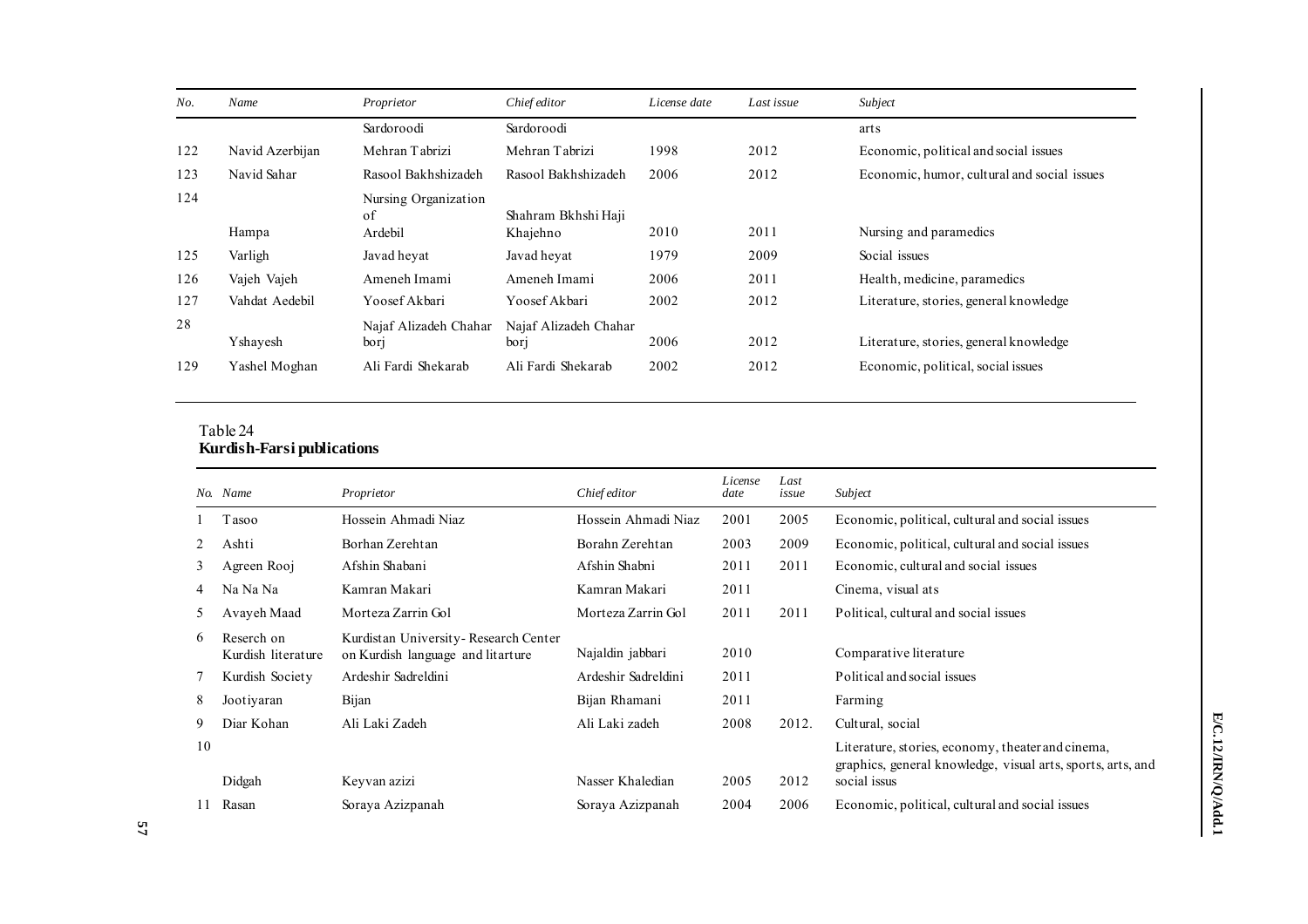|    | No. Name          | Proprietor                                   | Chief editor                   | License<br>date | Last<br>issue | Subject                                                                 |
|----|-------------------|----------------------------------------------|--------------------------------|-----------------|---------------|-------------------------------------------------------------------------|
|    | 12 Roocheneh      | Hamideh Ghaderi                              | Hamideh Ghaderi                | 2011            | 2012          | Cultural, children and adolescents                                      |
| 13 | Roojravand        | Seyyed Emad Hosseini                         | Seyyed Emad Hosseini           | 2010            | 2010          | Political and social issues                                             |
| 14 | Roojan            | Nasser Khakedian                             | Nasser Khaledian               | 2011            | 2011          | Economic and social issues                                              |
|    | 15 Roovyr         | Rojia book publishing                        | Bhaman Zarei                   | 2007            |               | Cultural and social issues                                              |
| 16 | Zaribar           | Mohammad Adel Mohammadpoor                   | Mohammad Adel<br>Mohammadpoor  | 1997            | 2011          | Literature, stories, poetry, cultural, social, political issues         |
| 17 | Zaribar           | Mohamamd Rhm Golam Veisi                     | Mohamamd Rhm<br>Golam Veisi    | 1997            | 2011          | Litraeture, stories, poetry, cultural ns social issues, arts            |
| 18 | Sooran            | Aref Rahimi                                  | Aref Rahimi                    | 2008            | 2012          | Political, cultural. Social issues                                      |
| 19 |                   |                                              | Soleiman allh Moradi           |                 |               |                                                                         |
|    | Sirvan            | Society of Kurdistan municipalities          | Changing                       | 1998            | 2012          | Economic, political. Cultural and social issues                         |
| 20 | Shar              | Sanandaj Municipality                        | Asaad Farhadi                  | 2011            | 2012          | Cultural and general knowledge                                          |
| 21 | Samim Saba        | Valliallah Ghlehneki Kalhor                  | Valliallah Ghlehneki<br>Kalhor | 2011            | 2011          | Political, social, cultural issues                                      |
| 22 |                   |                                              | Nastarn Torkaman               |                 |               |                                                                         |
|    | Shirin shqahr     | Mohammad Hossein                             | Changing                       | 2003            | 2010          | Economic. Cultural and social issues                                    |
| 23 | Sdayeh Ashna      | Abdolrahim Noorbakhsh                        | Abdolrahim<br>Noorbakhsh       | 2005            | 2011          | Political, cultural and social issues                                   |
|    | 24 Forsat barabar | Ghasim othmani                               | Ghasim Othmani                 | 2011            |               | Economic and social issues                                              |
| 25 | Farhang Kurdistan | Ministry of Islamic Guidance of<br>Kurdistan | Mansoor Imani                  | 1980            | 2006          | Literature, stories, poetry, cultural, social, political issue,<br>arts |
| 26 | Kermanshah 1400   | Abasali Allahyari                            | Abasali Allahyari              | 2001            | 2009          | Political, cultural and social issues                                   |
| 27 | Mahabad           | Ahamd Mojri                                  | Ahmad Mojri                    | 1980            | 2009          | Literature, stories, poetry, cultural, social, arts                     |
|    | 28 Najva          | Parviz Sharifi                               | Parvi Sharifi                  | 1980            | 2012          | Economic, political and social issues                                   |
| 29 | Nedayeh Zagros    | Seyyed Khalil Sajadi Assad abadi             | Behnaz Pirandokh               | 1997            | 2011          | Literature, stories, political, poetry. Social and genral<br>knowledge  |
| 30 | Nasim Gharb       | Ali Asghar Jamshid Nejad                     | Ali Asghar Jamshid<br>Nejad    | 2001            | 2012          | Economic, political, social and cultural issues                         |
| 31 |                   |                                              | Sholeh Azizi                   |                 |               |                                                                         |
|    | Nishteman         | Sholeh Azizi                                 | Changing                       | 2008            | 2012          | Cultural and social issues                                              |